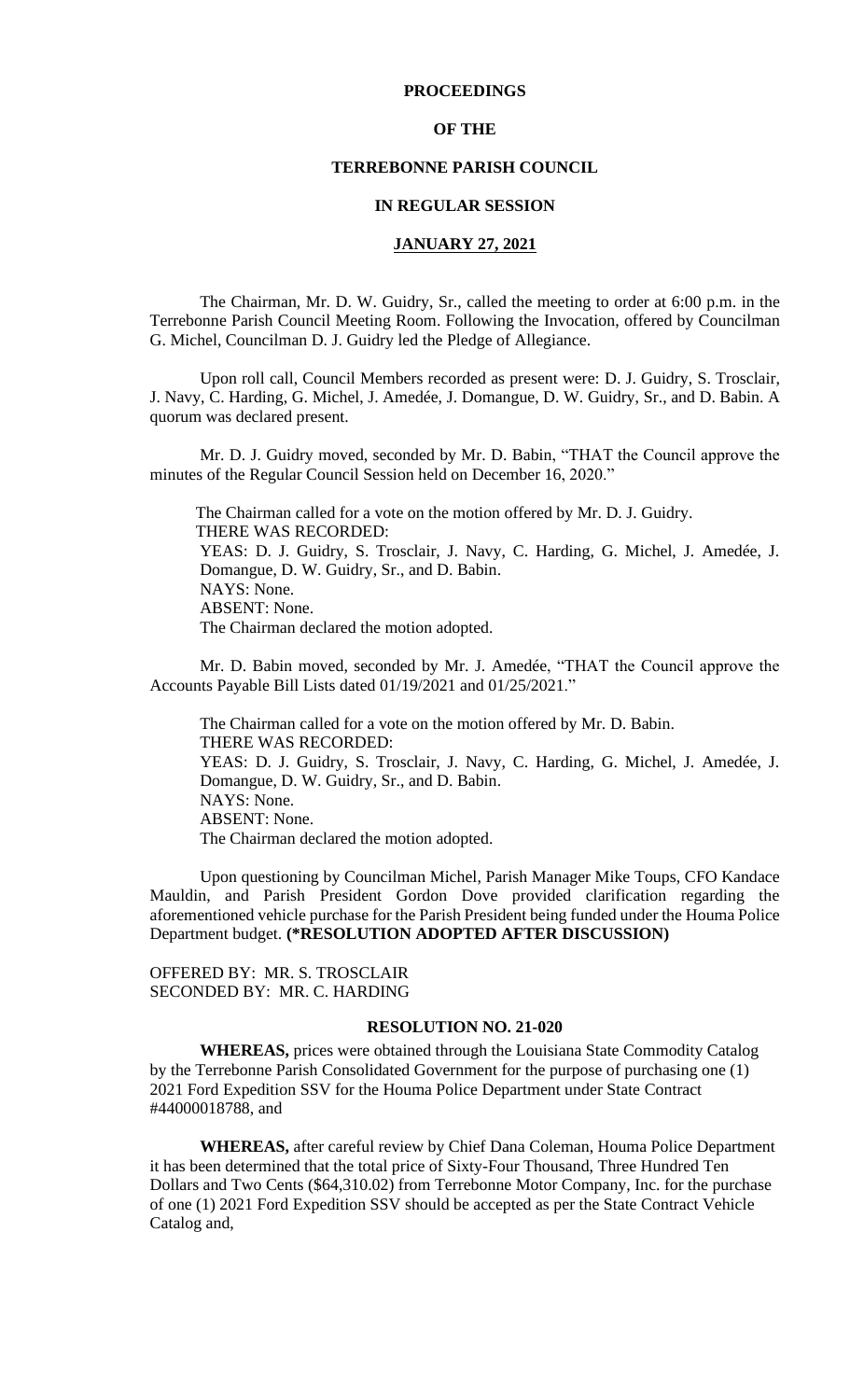**WHEREAS,** the Parish Administration has recommended the acceptance of the price for the aforementioned vehicle purchase at a total cost of Sixty-Four Thousand, Three Hundred Ten Dollard and Two Cents (\$64,310.02) for one (1) 2021 Ford Expedition SSV as per the attached State Purchasing Contract Catalog.

**NOW, THEREFORE BE IT RESOLVED** by the Terrebonne Parish Council, on behalf of the Terrebonne Parish Consolidated Government, that the recommendation of the Parish Administration be approved and that the purchase of the vehicle be accepted as per the attached forms.

#### **THERE WAS RECORDED:**

YEAS: D. J. Guidry, S. Trosclair, J. Navy, C. Harding, G. Michel, J. Amedée, J. Domangue and D. W. Guidry, Sr. NAYS: None. NOT VOTING: None. ABSTAINING: None. ABSENT: None. The Chairman declared the resolution adopted on this the  $27<sup>th</sup>$  day of January 2021.

#### \*\*\*\*\*\*\*\*\*\*\*\*

OFFERED BY: MR. D. BABIN SECONDED BY: MS. J. DOMANGUE

#### **RESOLUTION NO. 21-021**

A resolution ratifying the appointment of the firm of David A. Waitz Engineering and Surveying, Inc. to provide professional services for the 2021 Asphalt Project; and authorizing execution of an agreement for these services.

**WHEREAS**, the Terrebonne Parish Consolidated Government is desirous of appointing a firm to provide professional services for the project entitled 2021 Asphalt Project, and

**WHEREAS**, asphalt roadways throughout the parish require maintenance, and

**WHEREAS**, Terrebonne Parish Consolidated Government is desirous of maintaining the asphalt roadways, and

**WHEREAS**, the firm of David A. Waitz Engineering and Surveying, Inc. has been selected by Terrebonne Parish President Gordon E. Dove to provide the professional services relative to said project, and

**NOW, THEREFORE BE IT RESOLVED** that the Terrebonne Parish Council does hereby ratify the appointment of the firm of David A. Waitz Engineering and Surveying, Inc. by Terrebonne Parish President Gordon E. Dove for professional services for the 2021 Asphalt Project, and

**BE IT FURTHER RESOLVED** that the Terrebonne Parish Council, on behalf of the Terrebonne Parish Consolidated Government, does hereby authorize the execution of an agreement with the firm of David A. Waitz Engineering and Surveying, Inc. by Terrebonne Parish President Gordon E. Dove.

# **THERE WAS RECORDED:**

YEAS: D. J. Guidry, S. Trosclair, J. Navy, C. Harding, G. Michel, J. Amedée, J. Domangue and D. W. Guidry, Sr. NAYS: None. NOT VOTING: None. ABSTAINING: None. ABSENT: None. The Chairman declared the resolution adopted on this the  $27<sup>th</sup>$  day of January 2021. \*\*\*\*\*\*\*\*\*\*\*\*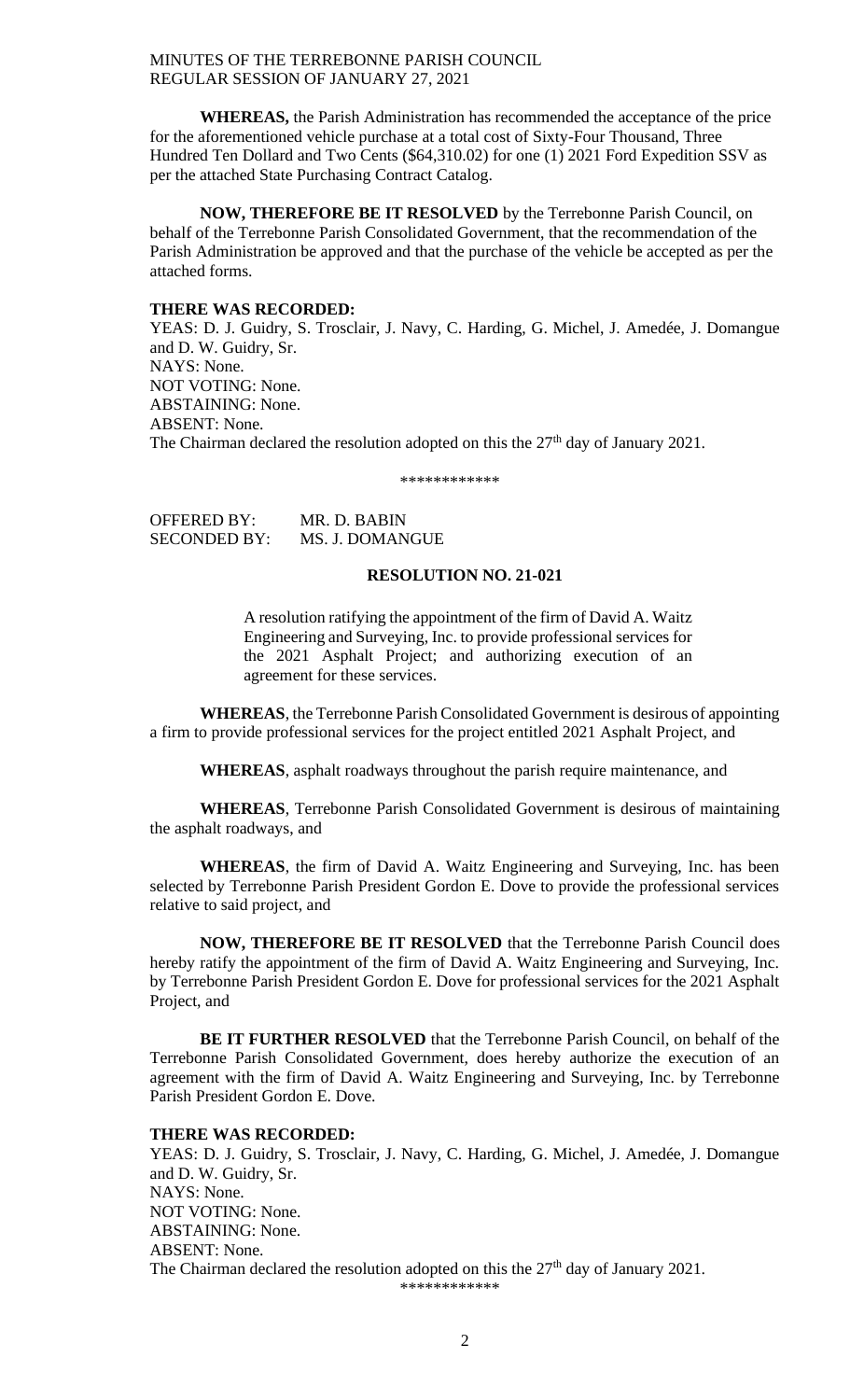Mr. S. Trosclair moved, seconded by Mr. J. Amedée, "THAT the Council ratify the appointment of Mr. Julius P. Hebert as Parish Attorney and the appointment of Mr. Brian J. Marceaux, Ms. Michelle Neil, Ms. Harley Papa, Mr. Christian St. Martin, Mr. Derick Bercegeay, Mr. Patrick Yancey, Ms. Courtney Alcock, Mr. Vincent Dagate, Mr. Tanner Magee, Mr. Bentley Fairchild, Mr. Chris Erny, Mr. John Lauden, Mr. Gary Williams, Jr. and Mr. Craig Landry as Assistant Parish Attorneys."

The Chairman called for a vote on the motion offered by Mr. S. Trosclair. THERE WAS RECORDED: YEAS: D. J. Guidry, S. Trosclair, J. Navy, C. Harding, J. Amedée, J. Domangue, D. W. Guidry, Sr., and D. Babin. NAYS: G. Michel ABSENT: None. The Chairman declared the motion adopted.

Parish Manager Mike Toups noted that the drainage and emergency generator report had been distributed via email for review. He proceeded to inform the Council that construction of the Lashbrook Pump Station is scheduled to start mid-February.

Parish Attorney Jules Hebert presented an update on the Louisiana Energy Power Authority (LEPA) Unit 1 Generator and its start-up noting a disagreement between LEPA and General Electric with regards to who is responsible for repairs. He explained that the out-ofpocket cost of repairing the unit is estimated to be \$600,000 of which LEPA has already paid \$100,000. Mr. Hebert continued that loss revenue is currently \$1,000,000 in addition to the \$600,000 for repairs with a daily loss of \$10,000 due to the unit being inoperable. Upon questioning, he further explained that Terrebonne Parish is responsible for 41% of any lost revenue and cost share for repairs.

Mr. Anthony Rainey, resident of 3593 Hwy 316, addressed the Council regarding newly implemented recreation late fees for recreational programs and gym operational hours.

Mr. C. Harding moved, seconded by Mr. D. Babin, "THAT the Council grant Mr. Rainey additional time to conclude his comments."

The Chairman called for a vote on the motion offered by Mr. C. Harding. THERE WAS RECORDED: YEAS: D. J. Guidry, S. Trosclair, J. Navy, C. Harding, G. Michel, J. Amedée, J. Domangue, D. W. Guidry, Sr., and D. Babin. NAYS: None. ABSENT: None. The Chairman declared the motion adopted.

Mr. Rainey requested consideration of reopening gyms and employing youths.

Upon questioning, CFO Kandace Mauldin informed the Council and Mr. Rainey that late fees are typically used for insurance, equipment, uniforms, and any other extra expenses associated with late registration.

Parish Manager Mike Toups added that the late fee is being implemented to encourage parents to register their children early.

Council Chair D. W. Guidry, Sr. requested that Recreation Director Roddy Lerille attend the next Council meeting to provide further clarification.

Mr. Brian Guillot, resident of 7424 W. Park Ave., requested the Council's consideration of a project he is working on.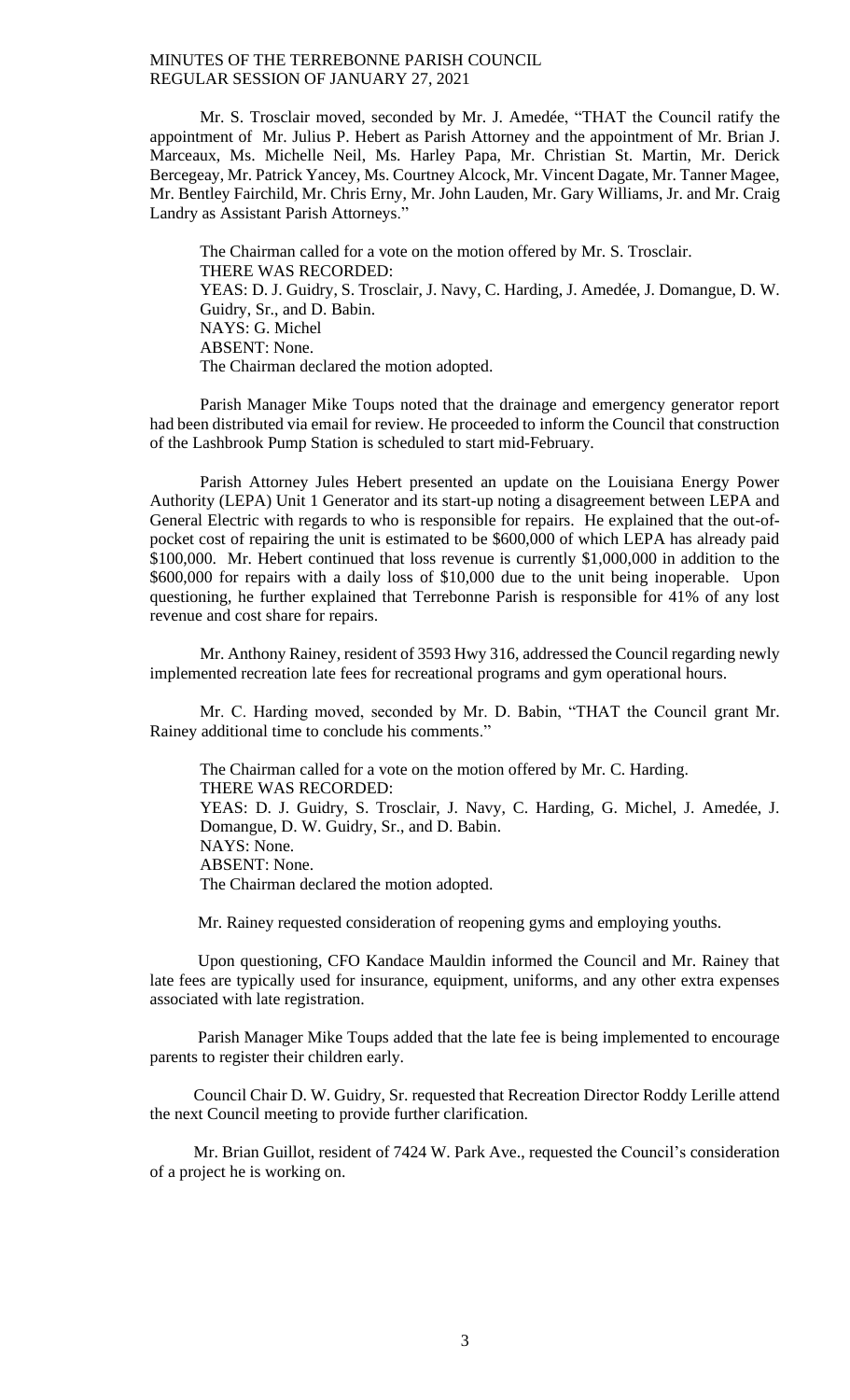Mr. D. Babin moved, seconded by Mr. J. Amedée, "THAT the Council open public hearings at this time."

The Chairman called for a vote on the motion offered by Mr. D. Babin. THERE WAS RECORDED: YEAS: D. J. Guidry, S. Trosclair, J. Navy, C. Harding, G. Michel, J. Amedée, J. Domangue, D. W. Guidry, Sr., and D. Babin. NAYS: None. ABSENT: None. The Chairman declared the motion adopted.

The Chairman recognized the public for comments on the following:

A. An ordinance to authorize the acquisition of property, sites and/or servitudes required for drainage projects including 1-1B.

There were no comments from the public on the proposed ordinance.

Mr. D. Babin moved, seconded by Ms. J. Domangue, "THAT the Council close the aforementioned public hearing."

The Chairman called for a vote on the motion offered by Mr. D. Babin. THERE WAS RECORDED: YEAS: D. J. Guidry, S. Trosclair, J. Navy, C. Harding, G. Michel, J. Amedée, J. Domangue, D. W. Guidry, Sr., and D. Babin. NAYS: None. ABSENT: None. The Chairman declared the motion adopted.

OFFERED BY: MR. D. BABIN SECONDED BY: MR. J. DOMANGUE

# **ORDINANCE NO. 9228**

AN ORDINANCE TO AUTHORIZE THE ACQUISITION OF PROPERTY, SITES AND/OR SERVITUDES REQUIRED FOR DRAINAGE PROJECTS, INCLUDING THE PROJECT KNOWN AS 1-1B AND OTHER RELATED PROJECTS, PAST, PRESENT AND FUTURE, WHICH INVOLVES PROPERTY WITHIN AND/OR ON THE EASTERLY SIDE OF AND/OR IN THE VICINITY AND/OR ADJACENT TO ST. LOUIS CANAL ROAD AND ALSO IN THE VICINITY OF WESTSIDE BOULEVARD FOR DRAINAGE AND/OR DRAINAGE RELATED PURPOSES AND/OR RETENTION AREA AND/OR FLOWAGE AREA; AUTHORIZE THE PARISH PRESIDENT TO EXECUTE ANY AND ALL DOCUMENTS NECESSARY TO ACQUIRE SITES, PROPERTY AND/OR SERVITUDES FOR THE SAID PURPOSES; TO AUTHORIZE THE PARISH LEGAL STAFF TO COMMENCE EXPROPRIATION PROCEEDINGS IN THE EVENT SITES, PROPERTY AND/OR SERVITUDES CANNOT BE OBTAINED CONVENTIONALLY, TO DECLARE THAT THE TAKING, IF REQUIRED, IS NECESSARY AND USEFUL FOR THE BENEFIT OF THE PUBLIC; AND TO PROVIDE FOR OTHER MATTERS RELATIVE THERETO.

**WHEREAS**, Section 2-11 (11) of the Terrebonne Parish Charter requires an ordinance to or convey any land or property on behalf of the Parish Government; and

**WHEREAS**, in connection with Drainage Projects, and also the project known as 1-1B and other related projects, past, present and future, the Terrebonne Parish Consolidated Government Administration recommends to the Terrebonne Parish Council that property(ies) or sites need to be acquired in full ownership and/or servitudes obtained to facilitate construction, operation and maintenance of drainage projects, and including the project known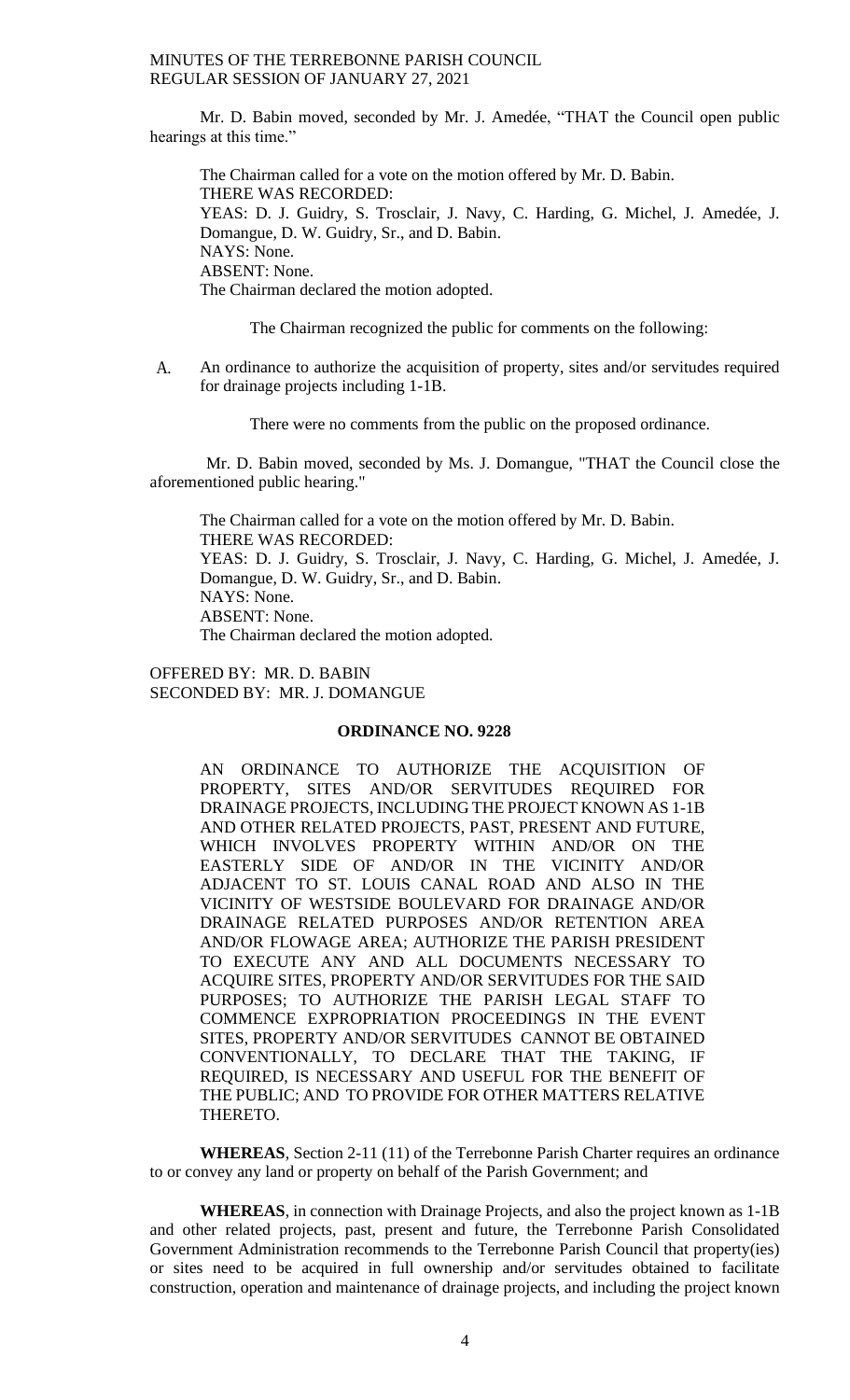as 1-1B and other related projects, past, present and future, for consideration that the Parish President, Gordon E. Dove, deems just and reasonable, not to exceed the fair market value, and that the Parish Legal Staff is hereby authorized at the discretion of Parish Administration, to institute expropriation pursuant to LA R. S. 19:271 et seq., and/or any other legal proceedings necessary to acquire necessary sites, property in full ownership and/or servitudes that are necessary and useful for the herein described purposes, including but not limited to the following described properties, to-wit:

- 1. Any and all lands of L. L. & G. Construction, Inc. ("LL&G") and all rights and claims of LL&G to lands lying from the center line of the servitude for St. Louis Canal Road and extending 75' in an easterly direction towards Lake Houma from the upper (northerly) end to the lower (southerly) end of  $LL&G$ 's property which is approximately 622', more or less, and being part of the property acquired by LL&G by Act of Sale Under Private Signature Without Warranty and recorded on April 26, 2011 in COB 2238, page 39, under Entry No. 1372311, and
- 2. Lands of LL&G and others as shown and labeled as "Drainage Servitude 1" and "Drainage Servitude 2" on the survey entitled "SURVEY OF A DRAINAGE SERVITUDE NO. 1 & DRAINAGE SERVITUDE NO. 2 LOCATED IN SECTION 94, T17S-R17E, SOUTHEASTERN LAND DISTRICT, WEST OF THE MISSISSIPPI RIVER, TERREBONNE PARISH, LOUISIANA" and prepared by All South Consulting Engineers, L.L.C. under date of November 30, 2020, attached hereto and made a part hereof;
- 3. Any and all lands or property lying between the two tracts of land referred to above;
- 4. Any and all other lands or properties in connection with the above referenced projects.

# **SECTION I**

BE IT ORDAINED by the Terrebonne Parish Council, in due, regular and legal sessions convened, that the Parish Administration is hereby authorized to acquire any and all property, including but not limited to the properties described above, in full ownership and/or servitudes that are required to facilitate construction, operation and maintenance of drainage projects, including the project known as 1-1B and other related projects, past, present and future; that the Parish President, Gordon E. Dove, is hereby authorized and empowered for and on behalf of the Terrebonne Parish Consolidated Government to execute documents necessary to acquire the sites and/or property in full ownership and/or servitudes for the above stated purpose for consideration he deems just and reasonable, not to exceed the fair market value, and that the Parish Legal Staff is hereby authorized at the discretion of Parish Administration, to institute expropriation pursuant to LA R. S. 19:271 et seq., and/or any other legal proceedings necessary to acquire necessary sites, property in full ownership and/or servitudes that are necessary and useful for the herein described purposes.

### **SECTION II**

# DRAINAGE PROJECT, INCLUDING THE PROJECT KNOWN AS 1-1B AND OTHER RELATED PROJECTS

The projects generally provide for a system or a portion of a system which includes and improves drainage and/or retention area and/or flowage area in the vicinity of Westside Boulevard and St. Louis Canal Road. By adding this system or portion of a system in that area for drainage and/or retention and/or flowage area it will improve flood protection.

The construction of the aforedescribed project will be conducive to the public interest, convenience and safety and will enable Terrebonne Parish Consolidated Government to properly fulfill the functions imposed upon it by law.

### **SECTION III**

If any word, clause, phrase, section or other portion of this ordinance shall be declared null, void, invalid, illegal, or unconstitutional, the remaining words, clauses, phrases, sections and other portions of this ordinance shall remain in full force and effect, the provisions of this ordinance hereby being declared to be severable.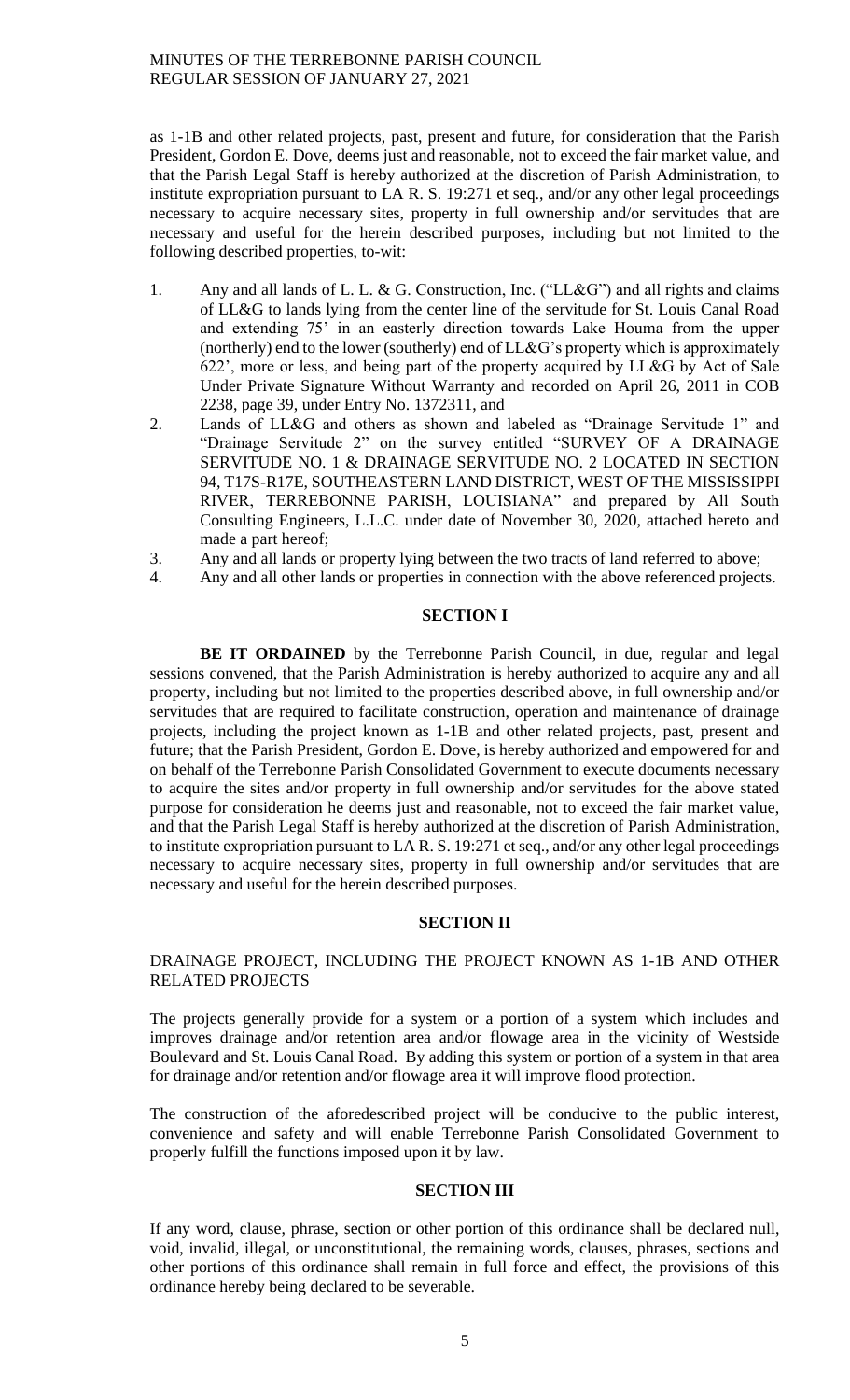# **SECTION IV**

This ordinance shall become effective upon approval by the Parish President or as otherwise provided in Section 2-13(b) of the Home Rule Charter for a Consolidated Government for Terrebonne Parish, whichever occurs sooner.

This ordinance, having been introduced and laid on the table for at least two weeks, was voted upon as follows:

# **THERE WAS RECORDED:**

YEAS: D. J. Guidry, S. Trosclair, J. Navy, C. Harding, G. Michel, J. Amedẻe, J. Domangue, D. W. Guidry, Sr., and D. Babin. NAYS: None. NOT VOTING: None. ABSTAINING: None. ABSENT: None. The Chairman declared the ordinance adopted on this the 27th day of January 2021.

The Chairman recognized the public for comments on the following:

B. An ordinance to amend the 2021 Adopted Operating Budget and 5-Year Capital Outlay Budget of the Terrebonne Parish Consolidated Government for the following items and to provide for related matters:

- I. Health Unit Construction Fund, \$200,000
- II. Bayou Black Pump Station/Hanson Canal, \$55,000
- III. Bayou Terrebonne Pump Station, \$75,539
- IV. Bayou Country Sports Park, \$312,131
- V. Brady Road Bridge Replacement, \$834,029
- VI. Westside/Alma Street Drainage, \$826,667
- VII. Bayou Country Sports Park, \$1,009,900
- VIII. Bayou LaCarpe Drainage, \$750,000

There were no comments from the public on the proposed ordinance.

Mr. G. Michel moved, seconded by Mr. J. Amedée, "THAT the Council close the aforementioned public hearing."

The Chairman called for a vote on the motion offered by Mr. G. Michel. THERE WAS RECORDED: YEAS: D. J. Guidry, S. Trosclair, J. Navy, C. Harding, G. Michel, J. Amedée, J. Domangue, D. W. Guidry, Sr., and D. Babin. NAYS: None. ABSENT: None. The Chairman declared the motion adopted.

OFFERED BY: MR. G. MICHEL SECONDED BY: MR. J. AMEDEE

#### **ORDINANCE NO. 9229**

AN ORDINANCE TO AMEND THE 2021 ADOPTED OPERATING BUDGET AND 5- YEAR CAPITAL OUTLAY BUDGET OF THE TERREBONNE PARISH CONSOLIDATED GOVERNMENT FOR THE FOLLOWING ITEMS AND TO PROVIDE FOR RELATED MATTERS.

- I. Health Unit Construction Fund, \$200,000
- II. Bayou Black Pump Station/Hanson Canal, \$55,000
- III. Bayou Terrebonne Pump Station, \$75,539
- IV. Bayou Country Sports Park, \$312,131
- V. Brady Road Bridge Replacement, \$834,029
- VI. Westside/Alma Street Drainage, \$826,667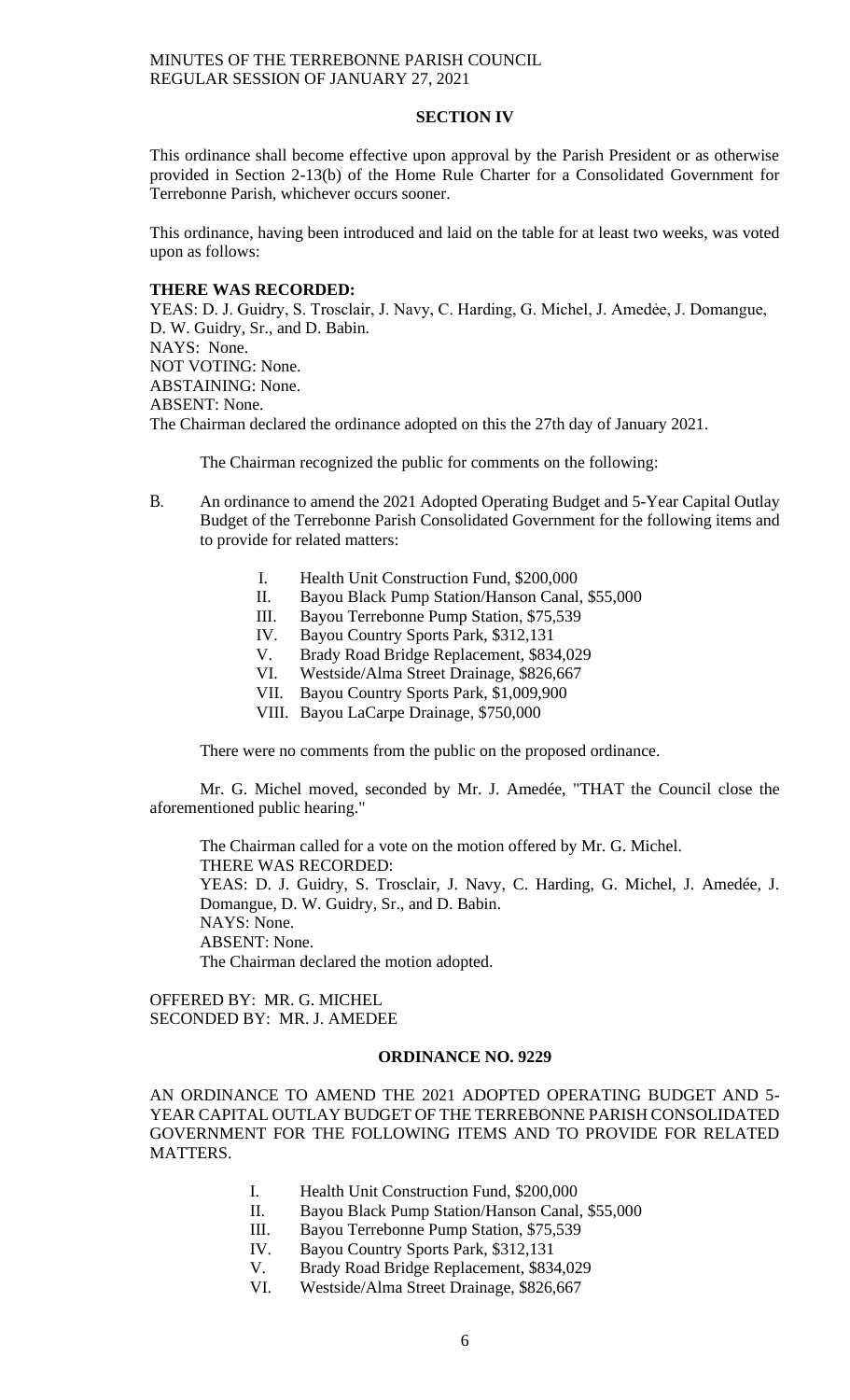- VII. Bayou Country Sports Park, \$1,009,900
- VIII. Bayou LaCarpe Drainage, \$750,000

# **SECTION I**

**WHEREAS**, Administration is requesting additional funding for the Health Unit Construction Account for \$200,000 and

**WHEREAS**, the funding source is from the Health Unit fund balance.

**NOW, THEREFORE BE IT ORDAINED**, by the Terrebonne Parish Council, on behalf of the Terrebonne Parish Consolidated Government, that the 2021 Adopted Operating Budget and 5-Year Capital Outlay Budget be amended for the Health Unit Construction Fund. (Attachment A)

# **SECTION II**

**WHEREAS**, Administration is requesting additional funding for the Bayou Black Pump Station/Hanson Canal Project for \$55,000, and

**WHEREAS**, the funding source is from the Parishwide Drainage Construction fund.

**NOW, THEREFORE BE IT FURTHER ORDAINED**, by the Terrebonne Parish Council, on behalf of the Terrebonne Parish Consolidated Government, that the 2021 Adopted Operating Budget and 5-Year Capital Outlay Budget be amended for the Bayou Black Pump Station/Hanson Canal Project. (Attachment B)

# **SECTION III**

**WHEREAS**, Administration is requesting additional funding for the Bayou Terrebonne Pump Station Project for \$75,539, and

**WHEREAS**, the funding source is from the Parishwide Drainage Construction Fund.

**NOW, THEREFORE BE IT FURTHER ORDAINED**, by the Terrebonne Parish Council, on behalf of the Terrebonne Parish Consolidated Government, that the 2021 Adopted Operating Budget and 5-Year Capital Outlay Budget be amended for the Bayou Terrebonne Pump Station Project. (Attachment C)

# **SECTION IV**

**WHEREAS**, Administration is requesting additional funding for the Bayou Country Sports Park for \$312,131, and

**WHEREAS**, the funds will be used for softball canopies, docks and handicap parking around the park for \$113,131, and Boys Baseball Fields lights for \$199,000, and

**WHEREAS**, the funding source is from the Bayou Country Sports Park fund balance for \$95,000, the Road Construction Fund for \$18,131, and Road Lighting District #2 fund balance for \$199,000.

**NOW, THEREFORE BE IT FURTHER ORDAINED**, by the Terrebonne Parish Council, on behalf of the Terrebonne Parish Consolidated Government, that the 2021 Adopted Operating Budget and 5-Year Capital Outlay Budget be amended for the Bayou Country Sports Park. (Attachment D)

# **SECTION V**

**WHEREAS**, the State of Louisiana, Division of Administration Facility Planning and Control concurs in the award of the engineer contract to Delta Coast Consultants, LLC in the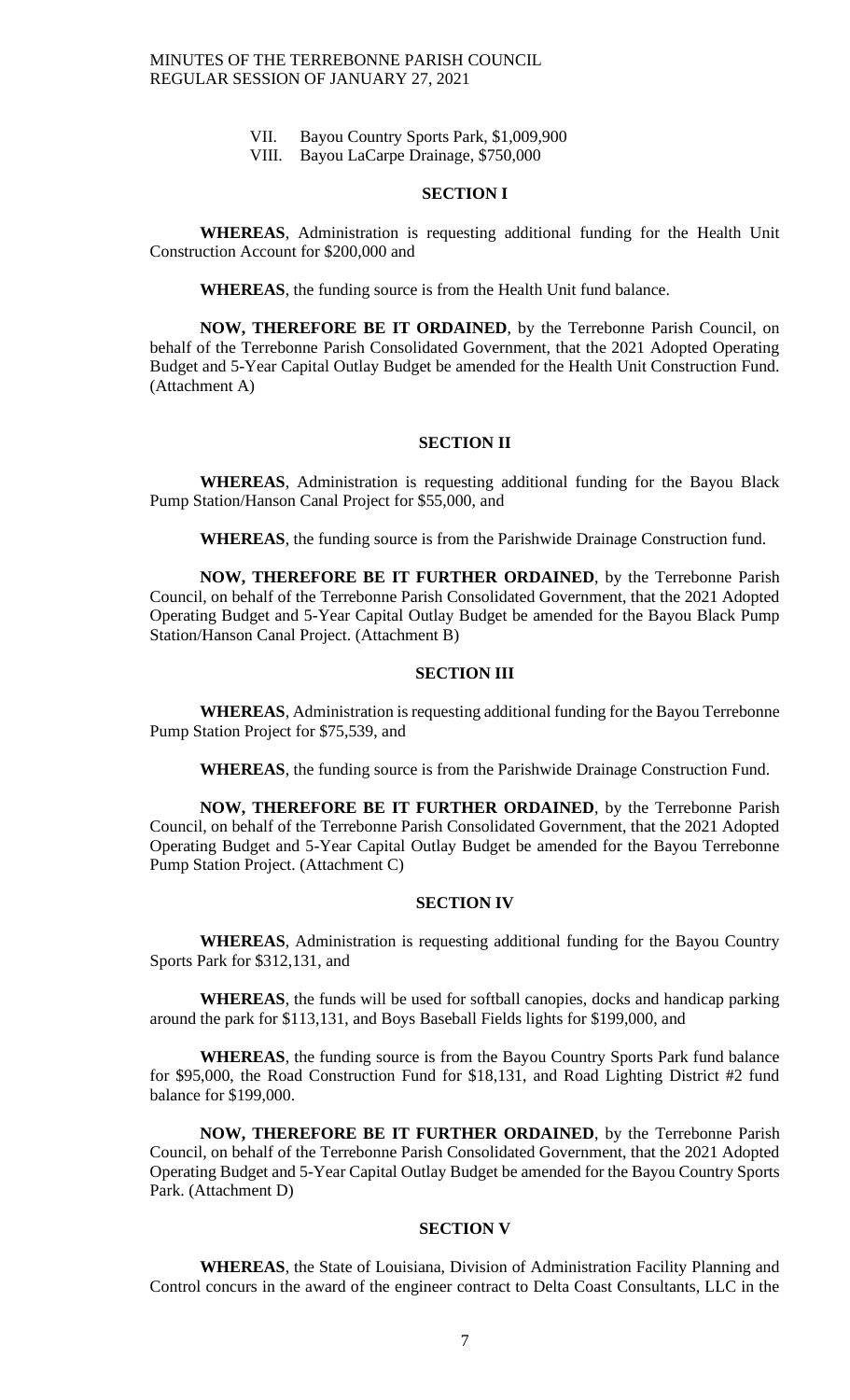MINUTES OF THE TERREBONNE PARISH COUNCIL REGULAR SESSION OF JANUARY 27, 2021 amount of \$370,017 (75% of \$493,356), construction cost of \$393,983, and administration fees of \$36,000 for the Brady Road Bridge Replacement, and

**WHEREAS**, the Cooperative Endeavor Agreement with Facility Planning provided State Funds of \$800,000, and

**WHEREAS**, Administration is requesting additional funds of \$34,029 from the Road Construction Fund to cover the 25% Terrebonne Parish Consolidated Government match.

**NOW, THEREFORE BE IT FURTHER ORDAINED**, by the Terrebonne Parish Council, on behalf of the Terrebonne Parish Consolidated Government that the 2021 Adopted Operating Budget and 5-Year Capital Outlay Budget be amended for the Brady Road Bridge Replacement. (Attachment E)

# **SECTION VI**

**WHEREAS**, the State of Louisiana, Division of Administration Facility Planning and Control has awarded \$620,000 (75% of \$826,667) for the Westside/Alma Street Drainage, and

**WHEREAS**, Administration is requesting funding of \$206,667 to cover the 25% Terrebonne Parish Consolidated Government match, and

**WHEREAS**, the funding source is from the Road Construction Fund for \$25,826 and the Parishwide Drainage Construction Fund for \$180,841.

**NOW, THEREFORE BE IT FURTHER ORDAINED**, by the Terrebonne Parish Council, on behalf of the Terrebonne Parish Consolidated Government that the 2021 Adopted Operating Budget and 5-Year Capital Outlay Budget be amended for the Westside/Alma Street Drainage Project. (Attachment F)

# **SECTION VII**

**WHEREAS**, the State of Louisiana, Division of Administration Facility Planning and Control has awarded \$1,009,900 for the Bayou Country Sports Park, and

**NOW, THEREFORE BE IT FURTHER ORDAINED**, by the Terrebonne Parish Council, on behalf of the Terrebonne Parish Consolidated Government that the 2021 Adopted Operating Budget and 5-Year Capital Outlay Budget be amended for the Bayou Country Sports Park. (Attachment G)

### **SECTION VIII**

**WHEREAS**, the State of Louisiana, Division of Administration Facility Planning and Control has awarded \$750,000 for the Bayou LaCarpe Drainage, and

**NOW, THEREFORE BE IT FURTHER ORDAINED**, by the Terrebonne Parish Council, on behalf of the Terrebonne Parish Consolidated Government that the 2021 Adopted Operating Budget and 5-Year Capital Outlay Budget be amended for the Bayou LaCarpe Drainage Project. (Attachment H)

#### **SECTION XIV**

If any word, clause, phrase, section or other portion of this ordinance shall be declared null, void, invalid, illegal, or unconstitutional, the remaining words, clauses, phrases, sections and other portions of this ordinance shall remain in full force and effect, the provisions of this ordinance hereby being declared to be severable.

# **SECTION XV**

This ordinance shall become effective upon approval by the Parish President or as otherwise provided in Section 2-13(b) of the Home Rule Charter for a Consolidated Government for Terrebonne Parish, whichever occurs sooner.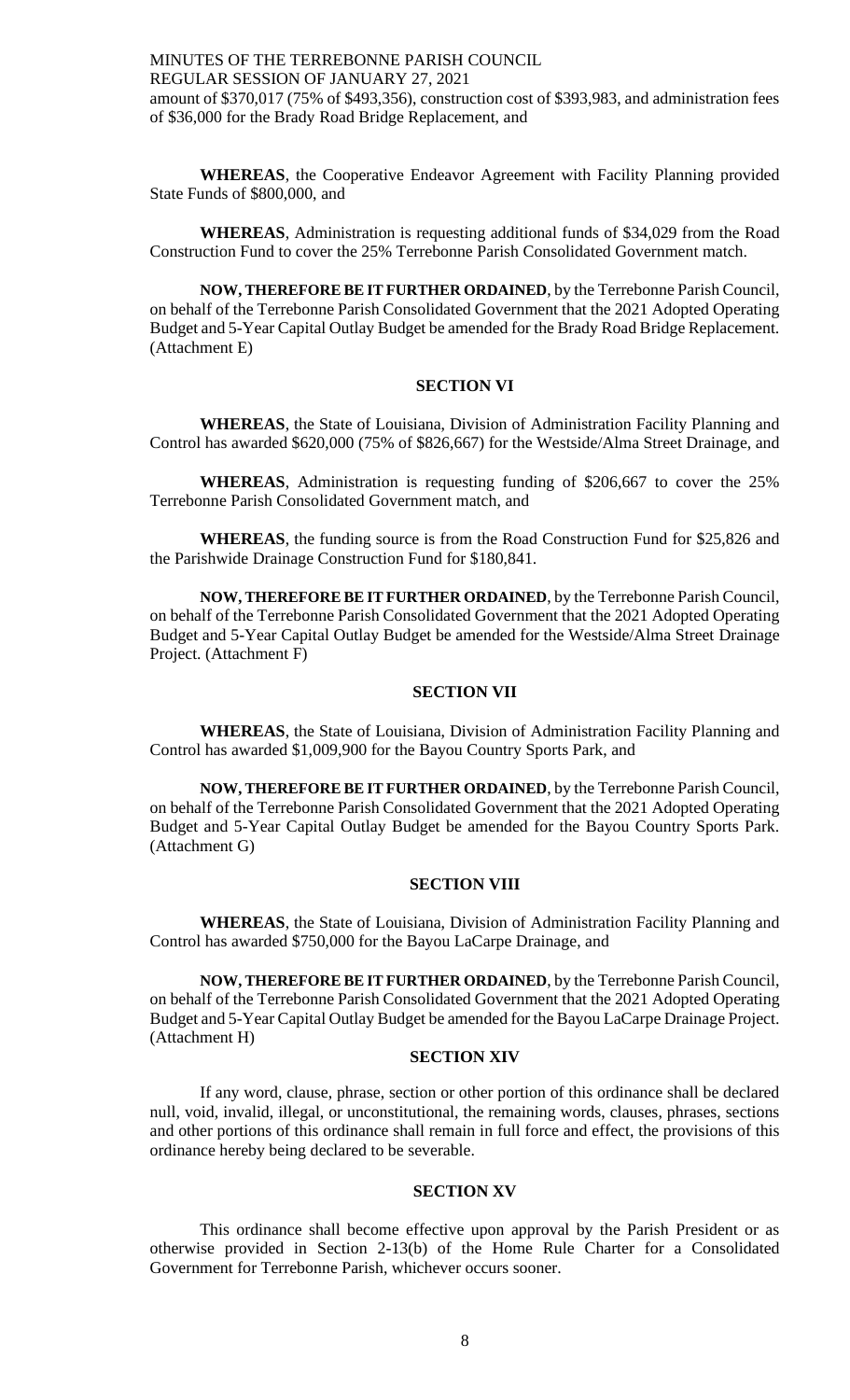# **THERE WAS RECORDED:**

YEAS: D. J. Guidry, S. Trosclair, J. Navy, C. Harding, G. Michel, J. Amedẻe, J. Domangue, D. W. Guidry, Sr., and D. Babin. NAYS: None. NOT VOTING: None. ABSTAINING: None. ABSENT: None. The Chairman declared the ordinance adopted on this the 27th day of January 2021.

Prepared By: Finance Department PC File: 2021-Various Items – A Date Prepared: 1/7/2021 BA #2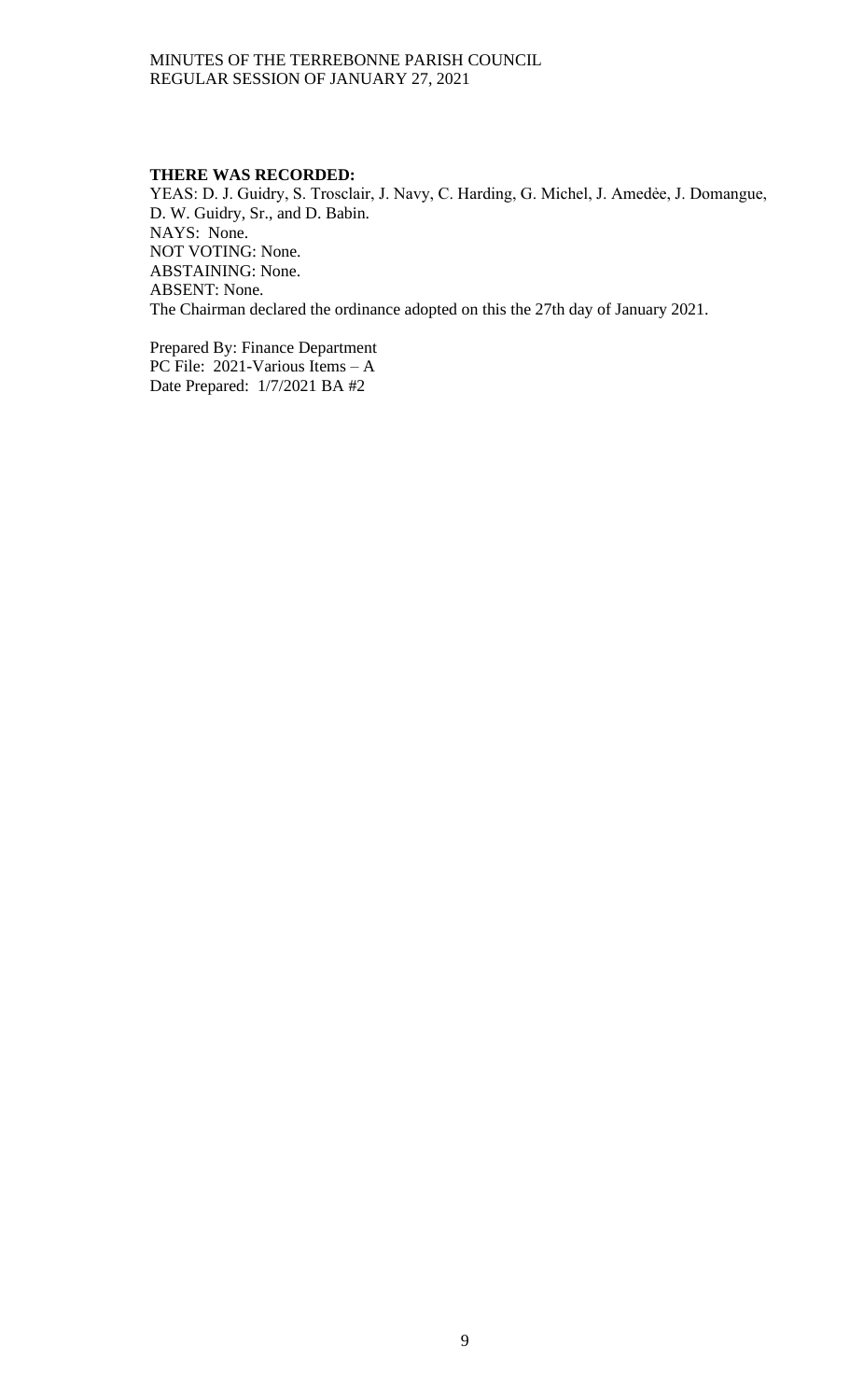### **ATTACHMENT A - Health Unit Construction Fund**

|                                      | 2021           |               |           |
|--------------------------------------|----------------|---------------|-----------|
|                                      | <b>Adopted</b> | <b>Change</b> | Amended   |
|                                      |                |               |           |
| Health Unit Addtn/Renovation         | 5.423.916      | 200.000       | 5,623,916 |
| Transfer from Health Unit Fund       |                | (200,000)     | (200,000) |
| Transfer to Capital Projects Control |                | 200,000       | 200,000   |
| Fund Balance (decrease)              | n/a            | (200,000)     | n/a       |

#### **ATTACHMENT B - Bayou Black Pump Station/Hanson Canal**

|                                     |                | 2021          |         |
|-------------------------------------|----------------|---------------|---------|
|                                     | <b>Adopted</b> | <b>Change</b> | Amended |
|                                     |                |               |         |
| Bayou Black Pump Station            | 208,796        | 55.000        | 263,796 |
| <b>Petit Caillou Lock Structure</b> | 81,638         | (55,000)      | 26,638  |

## **ATTACHMENT C - Bayou Terrebonne Pump Station**

|                                 |           | 2021      |                          |
|---------------------------------|-----------|-----------|--------------------------|
|                                 | Adopted   | Change    | Amended                  |
| Bayou Terrebonne Pump Station   | 9,722,987 | 75.539    | 9,798,526                |
| Petit Caillou Lock Structure    | 26.638    | (16,000)  | 10,638                   |
| Thompson Rd Levee/Drainage      | 56.264    | (56, 264) | -                        |
| St. Louis Water Canal           | 1.365     | (1, 365)  | $\overline{\phantom{0}}$ |
| Levee Impry (Parish Maintained) | 1.910     | (1,910)   |                          |

#### **ATTACHMENT D - Bayou Country Sports Park**

|                                      | 2021           |               |          |
|--------------------------------------|----------------|---------------|----------|
|                                      | <b>Adopted</b> | <b>Change</b> | Amended  |
|                                      |                |               |          |
| Parish Sports Park Complex           | 357,064        | 113,131       | 470,195  |
| Transfer from Road Construction Fund |                | (18,131)      | (18,131) |
| Transfer to Capital Projects Control |                | 18,131        | 18,131   |
| Valhi Connector @ Bayou Sports       | 18,131         | (18,131)      |          |
| Transfer from Recreation Dist 2/3    |                | (95,000)      | (95,000) |
| Transfer to Capital Projects Control |                | 95.000        | 95,000   |
| Fund Balance (decrease)              | n/a            | (95,000)      | n/a      |
| <b>Bayou Sports Complex</b>          | 564.224        | 199,000       | 763,224  |
| Fund Balance (decrease)              | n/a            | (199,000)     | n/a      |

#### **ATTACHMENT E - Brady Road Bridge Replacement**

|                               | 2021           |           |           |
|-------------------------------|----------------|-----------|-----------|
|                               | <b>Adopted</b> | Change    | Amended   |
| Brady Road Bridge Replacement | 232,638        | 834.029   | 1,066,667 |
| Nelo Street Paving Project    | 141.670        | (34, 029) | 107,641   |
| FP&C Brady Rd Bridge Replace  |                | (800,000) | (800,000) |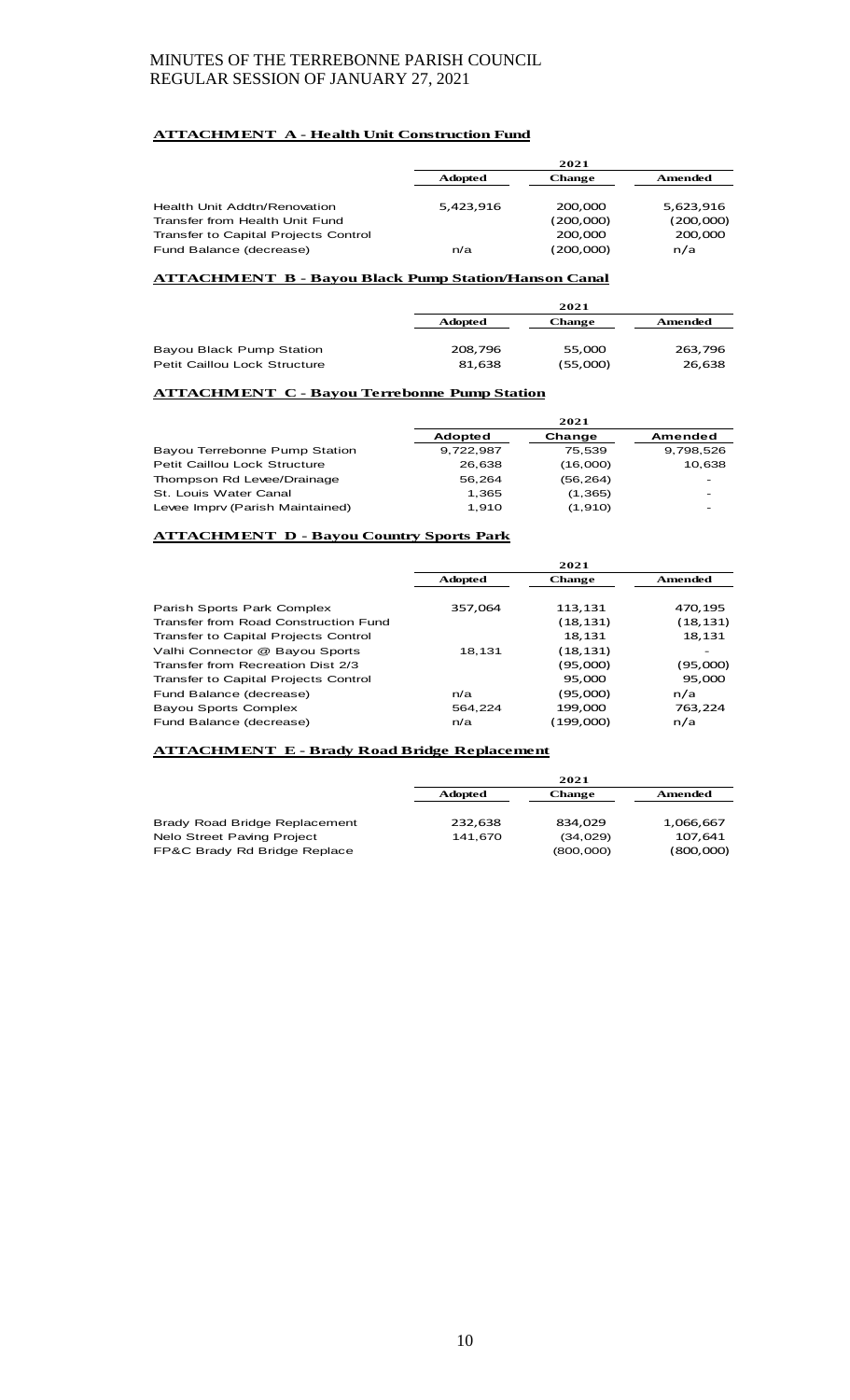#### **ATTACHMENT F - Westside/Alma Street Drainage**

|                                                              | 2021      |                          |                          |
|--------------------------------------------------------------|-----------|--------------------------|--------------------------|
|                                                              | Adopted   | Change                   | Amended                  |
| Westside/Alma to Cannata's                                   |           | 826.667                  | 826,667                  |
| Nelo Street Paving Project                                   | 107.641   | (25, 826)                | 81.815                   |
| <b>EP&amp;C Westside/Alma to Cannata</b>                     |           | (620,000)                | (620,000)                |
| Transfer from P/W Drainage Construction                      |           | (180.841)                | (180, 841)               |
| Transfer to Road Construction Fund                           |           | 180.841                  | 180,841                  |
| Bayou Terrebonne Lock System                                 | 4,379,815 | (180.841)                | 4.198.974                |
| <b>ATTACHMENT G - Bayou Country Sports Park</b><br>2021      |           |                          |                          |
|                                                              | Adopted   | <b>Change</b>            | <b>Amended</b>           |
| Parish Sports Park Complex<br>FP&C Bayou Country Sports Park | 470.195   | 1.009.900<br>(1,009,900) | 1,480,095<br>(1,009,900) |
| <b>ATTACHMENT H - Bayou LaCarpe Drainage</b>                 |           |                          |                          |
|                                                              |           |                          |                          |
|                                                              |           | 2021                     |                          |
|                                                              | Adopted   | Change                   | Amended                  |
| Bayou LaCarpe Drainage<br>FP&C Bayou LaCarpe Drainage        | 650,000   | 750.000<br>(750,000)     | 1.400.000<br>(750,000)   |

The Chairman recognized the public for comments on the following:

C. An ordinance to rename the Houma-Terrebonne Civic Center as the Barry P. Bonvillain Civic Center.

There were no comments from the public on the proposed ordinance.

Mr. D. J. Guidry moved, seconded by Mr. D. Babin, "THAT the Council close the aforementioned public hearing."

The Chairman called for a vote on the motion offered by Mr. D. J. Guidry. THERE WAS RECORDED: YEAS: D. J. Guidry, S. Trosclair, J. Navy, C. Harding, G. Michel, J. Amedée, J. Domangue, D. W. Guidry, Sr., and D. Babin. NAYS: None. ABSENT: None. The Chairman declared the motion adopted.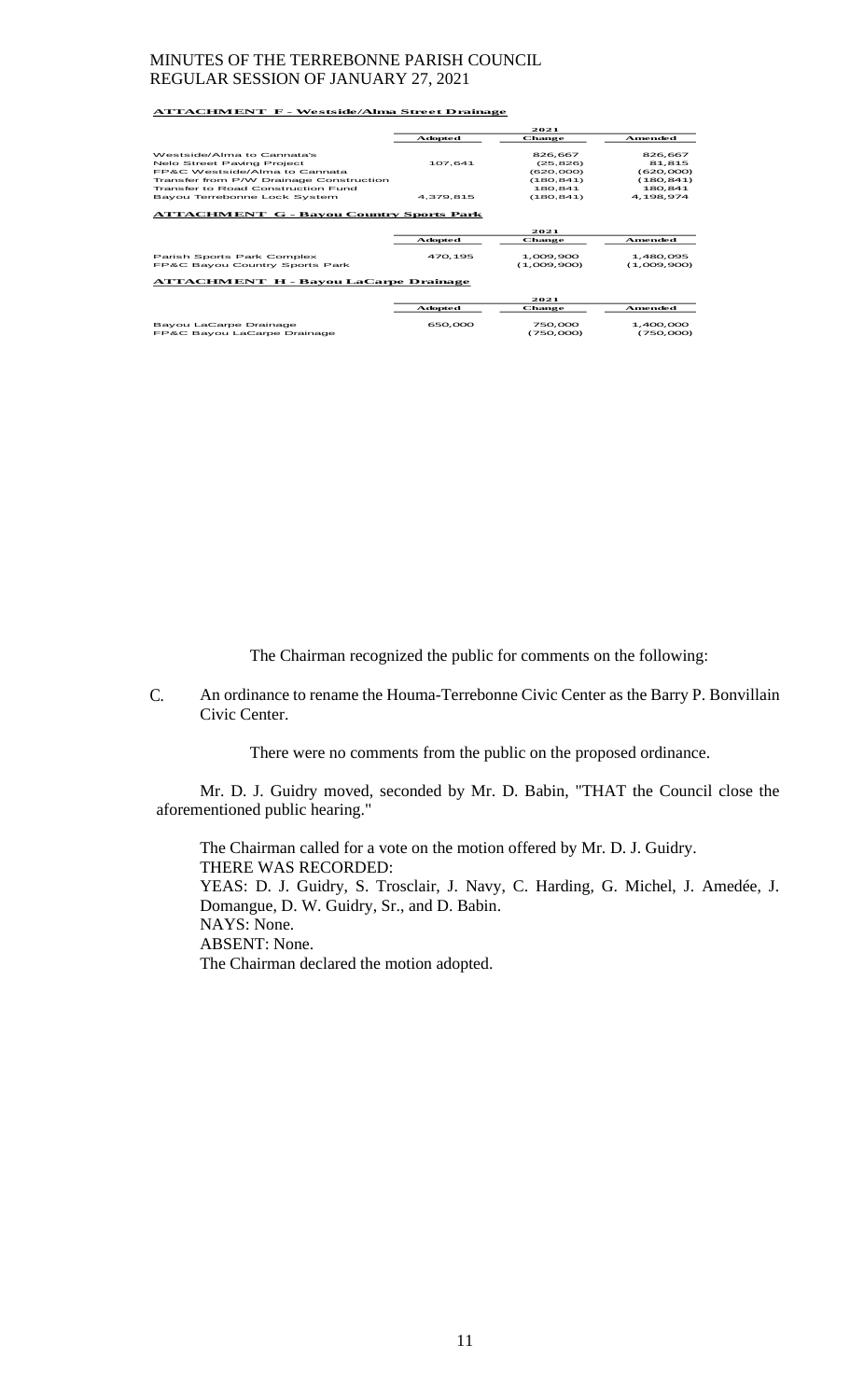# OFFERED BY: MR. D. J. GUIDRY SECONDED BY: UNANIMOUSLY

### **ORDINANCE NO. 9230**

AN ORDINANCE TO AMEND SECTIONS **2-401(a)(3), 2-402(1), 2- 403(a), 2-403(b), and 2-406** OF THE PARISH CODE AND TO RENAME THE HOUMA-TERREBONNE CIVIC CENTER IN HONOR OF THE LATE BARRY P. BONVILLAIN; AND TO ADDRESS OTHER MATTERS RELATIVE THERETO.

**WHEREAS**, Section 1 – 06 of the Home Rule Charter for the Parish of Terrebonne provides that the parish government shall have the right, power and authority to pass all ordinances requisite or necessary to promote, protect and preserve the general welfare, safety, health, peace and good order of the parish, including, but not by way of limitation, the right, power and authority to pass ordinances on all subject matter necessary, requisite or proper for the management of the parish affairs, and all other subject matter without exception, subject only to the limitations that the same shall not be inconsistent with the Constitution or expressly denied by the general law applicable to the parish; and

**WHEREAS**, Mr. Barry P. Bonvillain's political career commenced with his being elected to public service as a member of the Houma Board of Aldermen from 1984-1989,

**WHEREAS**, Mr. Bonvillain was then elected as a Terrebonne Parish Councilman from 1988-1991, and then Terrebonne Parish President from 1992-2000, and

**WHEREAS**, Mr. Bonvillain was instrumental in the construction of the Houma-Terrebonne Civic Center for the primary purpose of hosting meetings, weddings, cultural events, concerts, theatrical plays, and sporting events, and

**WHEREAS**, Mr. Bonvillain, sadly, passed away on January 2, 2021 at the age of 79; and

**WHEREAS**, the Terrebonne Parish Council wishes to preserve the long political legacy of the late Barry P. Bonvillain by honoring him in naming the Houma-Terrebonne Civic Center the "**BARRY P. BONVILLAIN CIVIC CENTER**".

# **SECTION I**

**NOW, THEREFORE BE IT ORDAINED** by the Terrebonne Parish Council, on behalf of the Parish President and the Terrebonne Parish Consolidated Government, does hereby rename the Houma-Terrebonne Civic Center to the **BARRY P. BONVILLAIN CIVIC CENTER**; and

**NOW, THEREFORE BE IT FURTHER ORDAINED** that the Director of the Civic Center shall cause the standard rental agreement to be amended to reflect the new name of the Civic Center and shall maintain the contract on file for business purposes; and

**NOW, THEREFORE BE IT FURTHER ORDAINED** by the Terrebonne Parish Council that Section 2-85, 2-401(a)(3), 2-402(1), 2-403, 2-406, and 2-411 of the Parish Code of ordinances shall be and are hereby amended to read:

Sec. 2-85 – Civic Center Department. (b) (1) Administration and operational management of the **Barry P. Bonvillain** Civic Center, its physical plant facilities and equipment;

Sec. 2-401 – Cultural Facilities (a) (3) **Barry P. Bonvillain** Civic Center.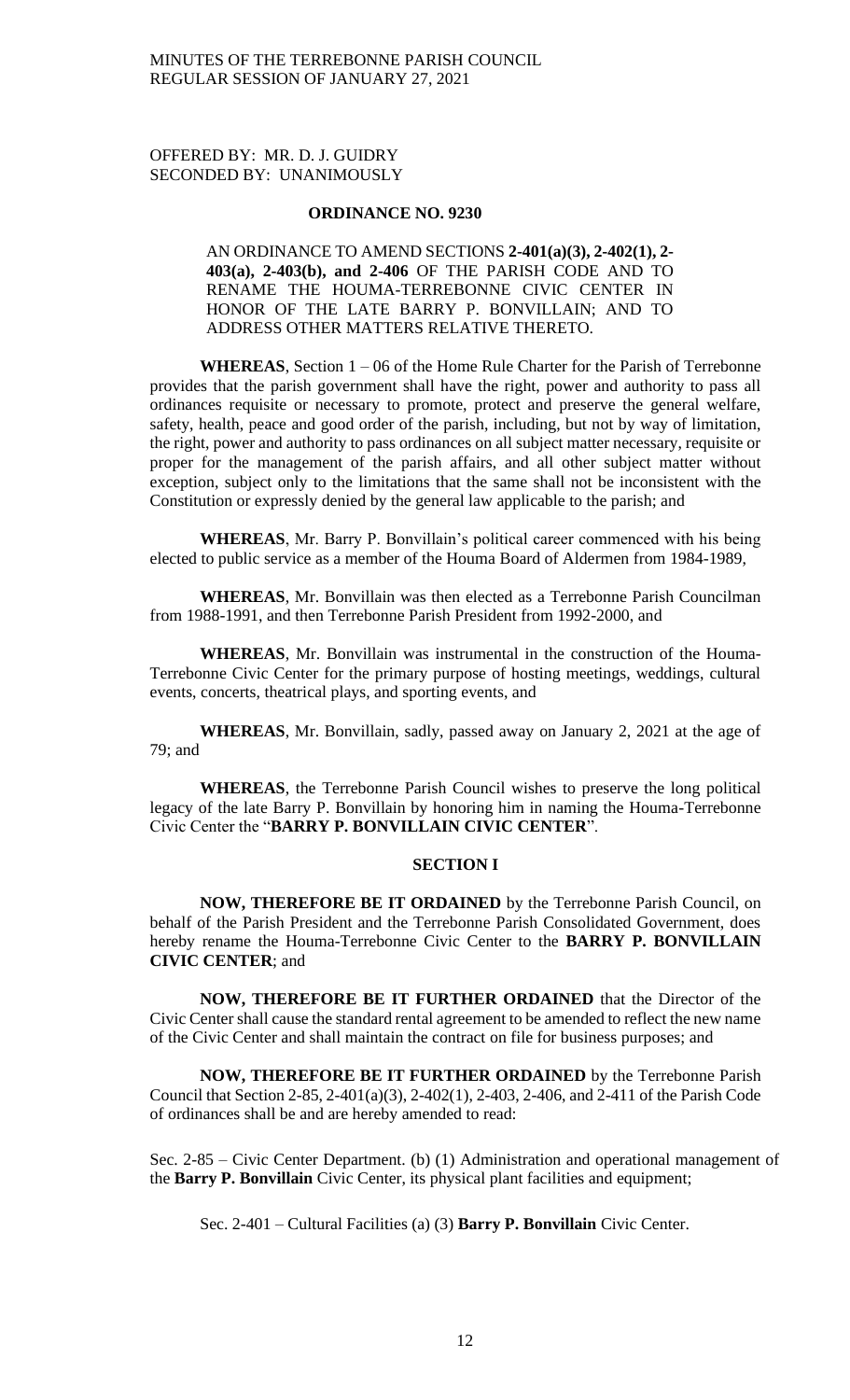Sec. 2-402 - Supervision of facilities (1) **Barry P. Bonvillain** Civic Center shall be its own department as previously provided by Ordinance No. 6304 and codified at section 2- 406 of this article.

Sec. 2-403(a) – Applications and requirements for use (a) [Facilities available for rental]. All cultural facilities as established by section 2-401 shall be available for rental by the general public, pursuant to written contract and pursuant to the provisions of this article. Notwithstanding any provisions of this section, rental of the **Barry P. Bonvillain** Civic Center shall be governed by section 2-406 of this article.

Sec. 2-403 (b) - Rental application. With the exception of the **Barry P. Bonvillain** Civic Center, the rental application for all cultural facilities shall be the standard rental application as adopted by the parish council. Each facility's bookings clerk, or that employee charged with such responsibility, shall keep on file the current standard rental application and administer their respective facility's applications and bookings.

Sec. 2-406(a). – **Barry P. Bonvillain** Civic Center, rental rates and user fees, regulations (a) The **Barry P. Bonvillain** Civic Center shall be under the supervision of the Civic Center department director.

Sec. 2-406(b). – All applications for rental or use of the **Barry P. Bonvillain** Civic Center shall be administered by the office of the director of the civic center department, and such rental or use shall be consistent with those rental rates or user fees and requirements as established by Ordinance Nos. 5747 and 5818 of the Parish Council. The application and request forms, rental rates, and user fees and regulations attached as an exhibit to Ordinance No. 5747 is made part hereof and are hereby adopted by the Parish Council.

Rental Rate terms and conditions (Exhibit A):

\* \* \*

(12) *General conditions:* All use of the **Barry P. Bonvillain** Civic Center shall be permitted only after proper execution of the rental/lease contract (authorized user contract agreement). The lessee is required to furnish, in an acceptable manner, any information requested by civic center management as to required facilities, special arrangements, special services, and equipment required for the appropriate presentation of the event in question.

Deposits requested with any lease agreement shall be remitted at the time and in the form as prescribed by civic center management, and in the event of nonpayment of said required deposits, or expiration of those dates originally determined for execution of an agreement, the civic center management may consider such tentative agreements invalid, thus vacating the originally requested date.

Detailed information as to normal rental procedures and other aspects of facility usage are encompassed in the Rental Operations Manual available upon request from the booking department.

*Compliance with regulations, ordinances, laws and relevant statutes:* The execution of an agreement for facility usage with the **Barry P. Bonvillain** Civic Center further requires full compliance with all existing regulations, laws, ordinances, and statutes regarding the operation of the facility, its governing authority, Terrebonne Parish Consolidated Government, and all pertinent safety and fiscal procedures. These rules and regulations also pertain to permits and licenses required, taxes owed, liability incurred, certain flammable, pyrotechnic, confetti cannons, or dangerous materials, and/or activities.

*Notice:* The privilege, right, organization of control or preeminence of authority not herewith defined or clearly expressed in the lease agreement, rental rates document, or Rental Operations Manual shall remain in the province of the **Barry P. Bonvillain** Civic Center and its governing authority, Terrebonne Parish Consolidated Government.

*Additional services:* In addition, the **Barry P. Bonvillain** Civic Center can provide at preagreed costs and/or fees, the following services:

\* \* \*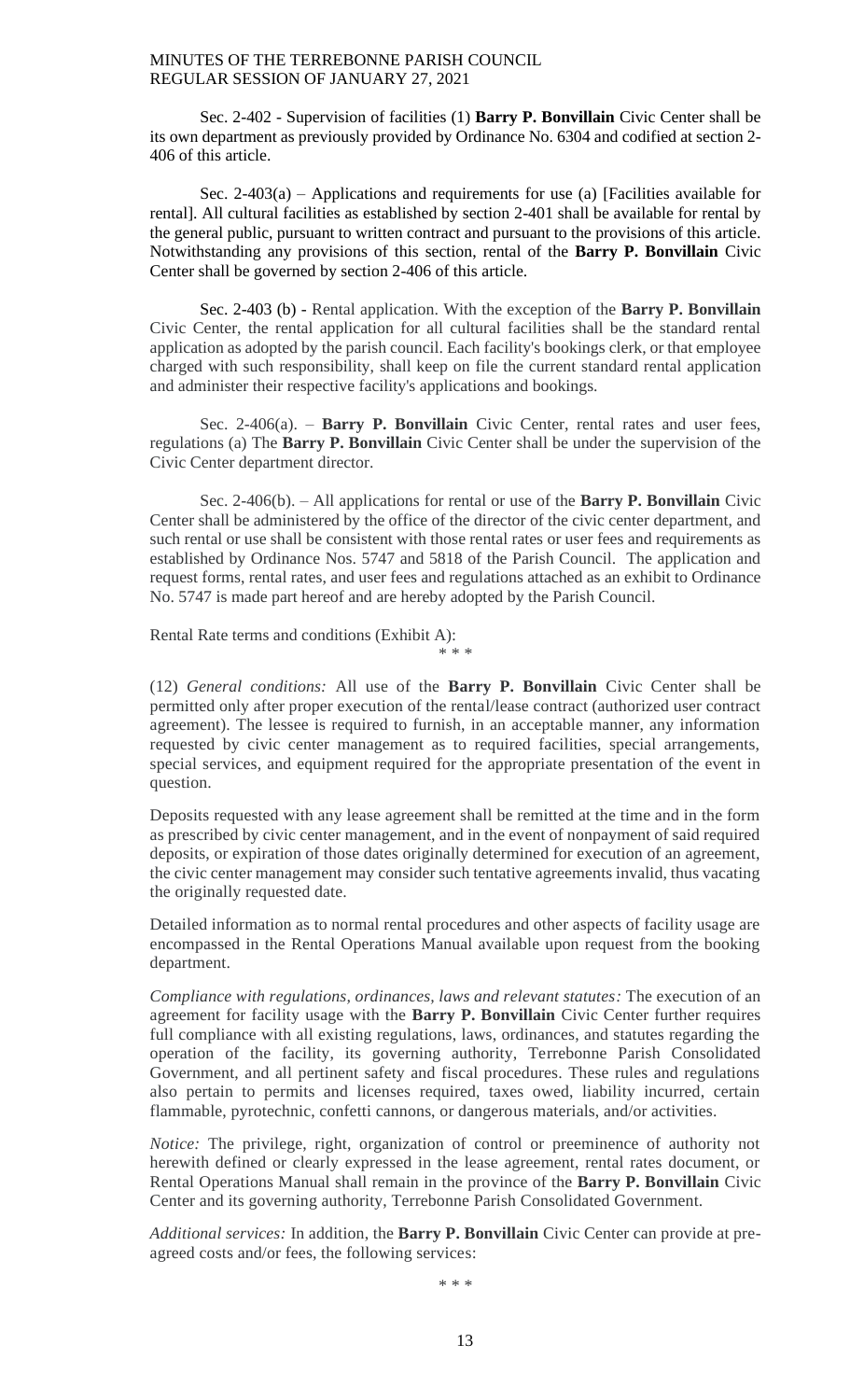(c)(1)That the parish council does hereby amend the rental rates, terms and conditions and user fee agreement for the **Barry P. Bonvillain** Civic Center to include provisions for a clean-up fee and equipment usage by nonprofit organizations as set forth in the document attached hereto as Exhibit "A" and hereby incorporated by reference as though copied herein in extenso, which document will become part of the **Barry P. Bonvillain** Civic Center rental rates, terms and conditions and which will be limited to twenty (20) events a year for nonprofit organizations that are authorized to provide their own food and beverages at a private function.

(2) That the parish council does hereby approve the authorized user contract agreement, as amended by the provisions in Exhibit "A" and which is hereby incorporated by reference as though copied herein in extenso, for use by the administration as the standard contract format for rental agreements for the **Barry P. Bonvillain** Civic Center.

(3) That the parish council authorizes the parish president or his designee to execute said agreements, made in accordance with the rental rates, terms and conditions established hereby, on behalf of, and under the seal of the parish government.

(4) That the parish council shall have the sole power and discretion to waive any and all rental fees, insurance coverage requirements, catering fees and/or other types of fees established in conjunction with the **Barry P. Bonvillain** Civic Center Any and all such permanent waivers to the civic center rental rates, terms and conditions shall be by ordinance, and any appropriate waivers for a particular occasion may be done by motion while the council is in official session. All existing waivers and /or reductions in the civic center rates, terms and conditions are specifically maintained and shall be kept in effect.

(5) Any and all rental/clean-up fees for an available meeting room or rooms, including the main hall of the civic center shall hereby be waived for the one-day wake or funeral of any Terrebonne Parish law enforcement personnel and/or any Terrebonne Parish fire department personnel who have died in the line of duty. For the purpose of this section, parish law enforcement personnel shall mean an active member of the Houma Police Department and/or the Terrebonne Parish sheriff's office who have died in the line of duty. For the purpose of this section, "parish fire department personnel" shall mean an active member of the Houma Fire Department or any member of a fire protection district in Terrebonne who have died in the line of duty.

# **SECTION II**

If any word, clause, phrase, section or other portion of this ordinance shall be declared null, void, invalid, illegal, or unconstitutional, the remaining words, clauses, phrases, sections and other portions of this ordinance shall remain in full force and effect, the provisions of this ordinance hereby being declared to be severable.

# **SECTION III**

This ordinance shall become effective upon approval by the Parish President or as otherwise provided in Section 2-13(b) of the Home Rule Charter for a Consolidated Government for Terrebonne Parish, whichever occurs sooner.

This ordinance, having been introduced and laid on the table for at least two weeks, was voted upon as follows:

#### **THERE WAS RECORDED:**

YEAS: D. J. Guidry, S. Trosclair, J. Navy, C. Harding, G. Michel, J. Amedée, J. Domangue, D. W. Guidry, Sr., and D. Babin. NAYS: None. NOT VOTING: None. ABSTAINING: None. ABSENT: None. The Chairman declared the motion adopted.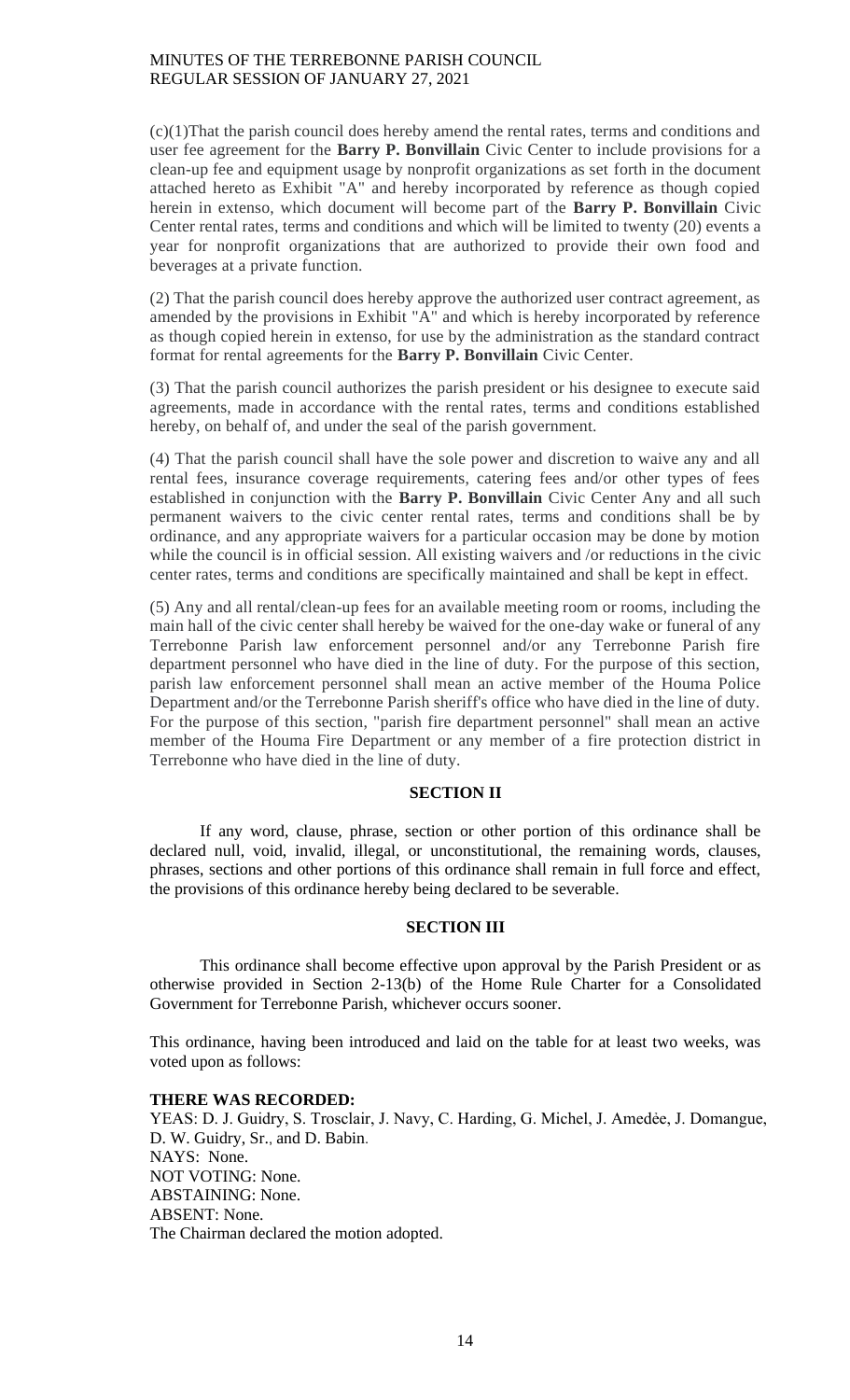The Chairman recognized the public for comments on the following:

D. An ordinance to authorize the acquisition of property, sites, and/or servitudes required for the Lirette Street Pump Station Improvement Project, Parish Project No. 21-DRA-01; authorize the Parish President to execute any and all documents necessary to acquire sites, property and/or servitudes for the said purposes.

There were no comments from the public on the proposed ordinance.

Mr. D. Babin moved, seconded by Mr. C. Harding, "THAT the Council close the aforementioned public hearing."

The Chairman called for a vote on the motion offered by Mr. D. J. Guidry. THERE WAS RECORDED: YEAS: D. J. Guidry, S. Trosclair, J. Navy, C. Harding, G. Michel, J. Amedée, J. Domangue, D. W. Guidry, Sr., and D. Babin. NAYS: None. ABSENT: None. The Chairman declared the motion adopted.

OFFERED BY: MR. D. BABIN SECONDED BY: MR. C. HARDING

#### **ORDINANCE NO. 9231**

AN ORDINANCE TO AUTHORIZE THE ACQUISITION OF PROPERTY, SITES AND/OR SERVITUDES REQUIRED FOR THE LIRETTE STREET PUMP STATION IMPROVEMENT PROJECT, PARISH PROJECT NO. 21-DRA-01; AUTHORIZE THE PARISH PRESIDENT TO EXECUTE ANY AND ALL DOCUMENTS NECESSARY TO ACQUIRE SITES, PROPERTY AND/OR SERVITUDES FOR THE SAID PURPOSES; TO AUTHORIZE THE PARISH LEGAL STAFF TO COMMENCE EXPROPRIATION PROCEEDINGS IN THE EVENT THE SITES, PROPERTY AND/OR SERVITUDES CANNOT BE OBTAINED CONVENTIONALLY; TO DECLARE THAT THE TAKING, IF REQUIRED, IS NECESSARY AND USEFUL FOR THE BENEFIT OF THE PUBLIC; AND TO PROVIDE FOR OTHER MATTERS RELATIVE THERETO.

#### **SECTION I**

**BE IT ORDAINED** by the Terrebonne Parish Council, in due, regular and legal sessions convened, that the Parish Administration is hereby authorized to acquire any and all property in full ownership and/or servitudes that are required to facilitate construction and maintenance of the Lirette Street Pump Station Improvement Project, Parish Project No. 21- DRA-01; that the Parish President, Gordon E. Dove, is hereby authorized and empowered for and on behalf of the Terrebonne Parish Consolidated Government to execute documents necessary to acquire the sites, property in full ownership and/or servitudes for the above stated purpose for consideration he deems just and reasonable, not to exceed the fair market value, and that the Parish Legal Department is hereby authorized, at the direction of the Parish Administration, to institute expropriation pursuant to LA R.S. 19:271 et seq., and/or any other legal proceedings necessary to acquire the necessary sites, property in full ownership and/or servitudes that are necessary and useful for the herein described purposes.

### **SECTION II**

PARISH PROJECT NO. 21-DRA-01 LIRETTE STREET PUMP STATION IMPROVEMENT PROJECT PARISH OF TERREBONNE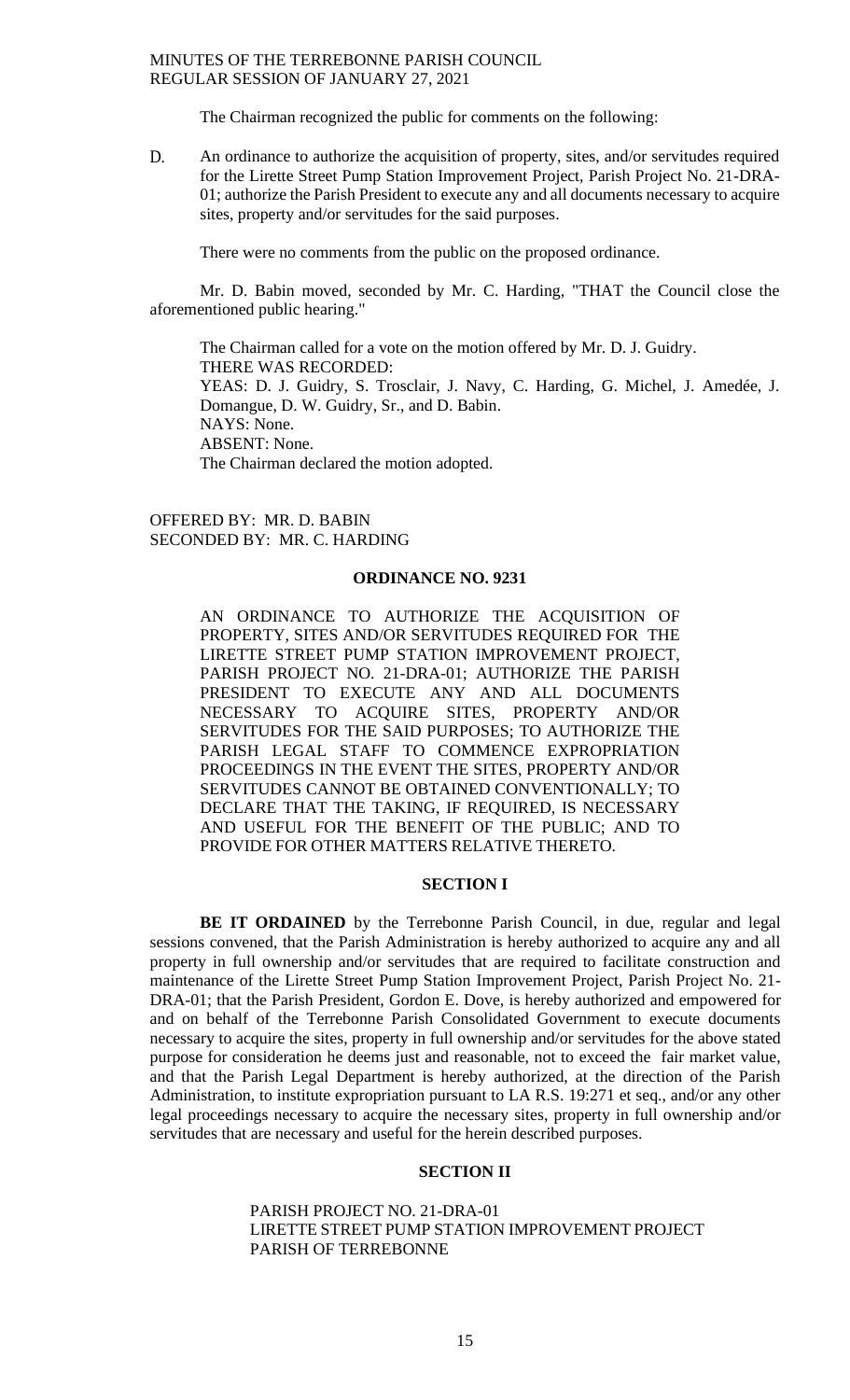The project generally provides for improvements to the Lirette Street Forced Drainage System.

The construction of the above described project will be conducive to the public interest, convenience and safety and will enable Terrebonne Parish Consolidated Government (TPCG) to properly fulfill the functions imposed upon it by law.

#### **SECTION III**

If any word, clause, phrase, section or other portion of this ordinance shall be declared null, void, invalid, illegal, or unconstitutional, the remaining words, clauses, phrases, sections and other portions of this ordinance shall remain in full force and effect, the provisions of this ordinance hereby being declared to be severable.

#### **SECTION IV**

This ordinance shall become effective upon approval by the Parish President or as otherwise provided in Section 2-13(b) of the Home Rule Charter for a Consolidated Government for Terrebonne Parish, whichever occurs sooner.

This ordinance, having been introduced and laid on the table for at least two weeks, was voted upon as follows:

### **THERE WAS RECORDED:**

YEAS: D. J. Guidry, S. Trosclair, J. Navy, C. Harding, G. Michel, J. Amedẻe, J. Domangue, D. W. Guidry, Sr., and D. Babin. NAYS: None. NOT VOTING: None. ABSTAINING: None. ABSENT: None. The Chairman declared the ordinance adopted on this the 27th day of January 2021.

The Chairman recognized the public for comments on the following:

E. An ordinance to adopt and make permanent the Amendment to Section 13-89 of the Terrebonne Parish Code of Ordinances as adopted via Emergency Ordinance No. 9222 on December 16, 2020, with one Additional Amendment.

There were no comments from the public on the proposed ordinance.

Mr. D. Babin moved, seconded by Ms. J. Domangue, "THAT the Council close the aforementioned public hearing."

The Chairman called for a vote on the motion offered by Mr. D. J. Guidry. THERE WAS RECORDED: YEAS: D. J. Guidry, S. Trosclair, J. Navy, C. Harding, G. Michel, J. Amedée, J. Domangue, D. W. Guidry, Sr., and D. Babin. NAYS: None. ABSENT: None. The Chairman declared the motion adopted.

Upon questioning by several council members, Parish Attorney Jules Hebert provided clarification regarding requirements for Acadian Ambulance to operate in Terrebonne Parish and the respective insurance coverage.

Councilman G. Michel expressed concerns relative to being able to discuss items prior to the public hearing and suggested that permanent deviations or changes be approved by the Council instead of Administratively. **(\*ORDINANCE ADOPTED AFTER DISCUSSION)**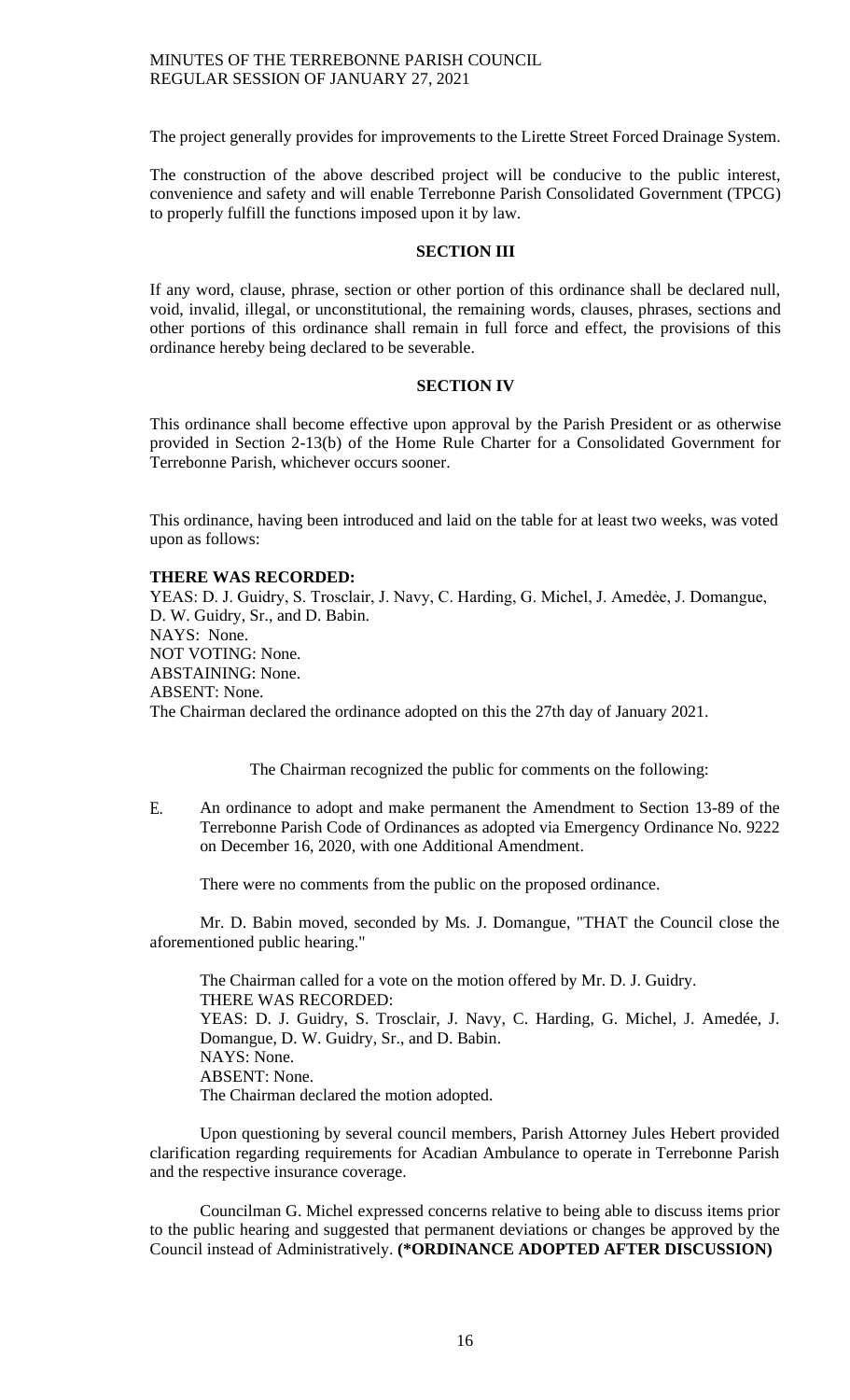OFFERED BY: MR. D. BABIN SECONDED BY: MS. J. DOMANGUE

#### **ORDINANCE NO. 9232**

AN ORDINANCE TO ADOPT AND MAKE PERMANENT THE AMENDMENT TO SECTION 13-89 OF THE TERREBONNE PARISH CODE OF ORDINANCES AS ADOPTED VIA EMERGENCY ORDINANCE NUMBER 9222 ON DECEMBER 16, 2020 WITH ONE ADDITIONAL AMENDMENT.

**WHEREAS**, on December 16, 2020, in accordance with Terrebonne Parish Charter Section 2-14, the Terrebonne Parish Council adopted Emergency Ordinance No. 9222 which amended Section 13-89 of the Terrebonne Parish Code of Ordinances in order to update insurance requirements for ambulance service providers in Terrebonne Parish; and

**WHEREAS**, according to Terrebonne Parish Charter Section 2-14(c) and Terrebonne Parish Code Section 1-13(b), emergency ordinances are "effective for no longer than sixty (60) days after final approval",

**WHEREAS**, Terrebonne Parish Consolidated Government wishes to make permanent those provisions of Section 13-89 of the Terrebonne Parish Code of Ordinances as amended by Emergency Ordinance No. 9222 adopted December 16, 2020;

**WHEREAS**, Terrebonne Parish Consolidated Government wishes to make one additional amendment to Section 13-89 by enacting a subsection (e) to provide discretionary authority to the parish president, upon the recommendation of the parish attorney and parish risk manager, to deviate from the insurance requirements when necessary;

**NOW THEREFORE BE IT ORDAINED** by the Terrebonne Parish Council, on behalf of the Terrebonne Parish Consolidated Government, that the amendments to Section 13- 89 of the Terrebonne Parish Code of Ordinance arising out of Terrebonne Parish Emergency Ordinance No. 9222 shall be and are hereby made permanent, and that subsection (e) of Section 13-89 shall be enacted as follows:

I.

Section 13-89 of the Terrebonne Parish Code of Ordinances shall be and is hereby amended as follows (with underlined font indicating additions and strikethrough font indicating deletions):

Sec. 13-89. - Insurance required.

(a) Before any permit is issued under this article, the applicant must file with the parish president policies of commercial general liability insurance, commercial automobile liability insurance, workers' compensation insurance, and medical legal liability insurance, and excess or umbrella liability insurance issued by an insurance company qualified to do business in this state, which shall contain the following conditions and stipulations and shall be approved as to form by the parish attorney:

- (1) The term of such insurance policies shall be for a period of not less than one (1) year;
- (2) The Commercial General Liability insurance shall provide a minimum acceptable limit of \$1,000,000 per occurrence and \$2,000,000 general aggregate; The general liability and automobile liability insurance policies shall provide not less than limits of liability for each accident causing bodily injury (including death at any time resulting therefrom), one million dollars (\$1,000,000.00) for each person, one million dollars (\$1,000,000.00) for each accident and one million dollars (\$1,000,000.00) for property damage sustained in any accident;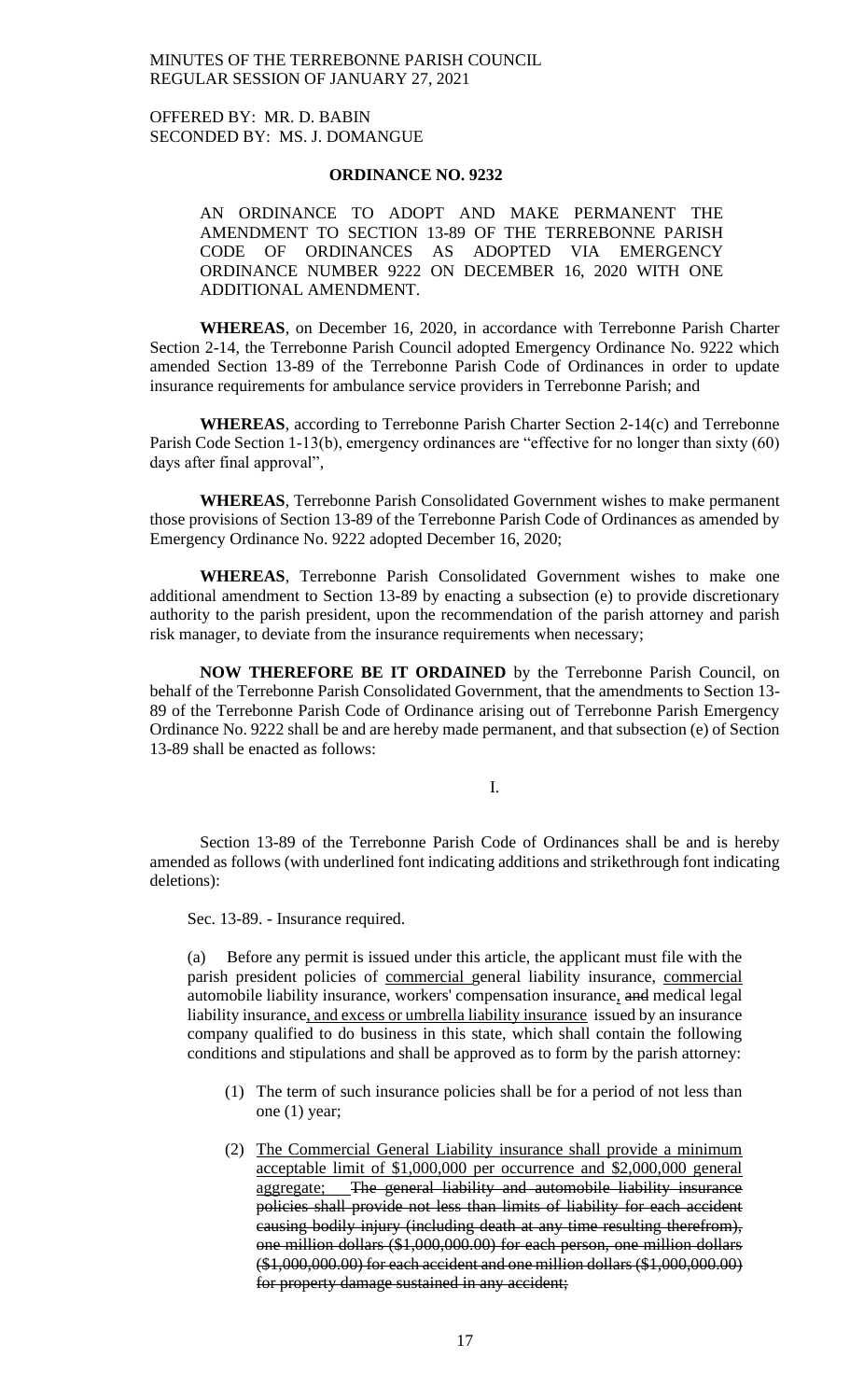- (3) The Commercial Automobile Liability insurance shall provide a minimum acceptable limit of \$1,000,000 combined single limit for bodily injury and property damage. Liability coverage to be provided for any automobile or for all owned automobiles and hired and non-owned automobiles;
- $\left(\frac{3}{4}\right)$  The medical malpractice insurance policy or policies shall provide limits of liability for each accident causing bodily injury (including death at any time resulting therefrom) of five hundred thousand dollars (\$500,000.00) for each person and five hundred thousand dollars (\$500,000.00) for each accident;
- $\frac{(4)(5)}{2}$  The workers' compensation insurance policy or policies shall provide coverage for statutory benefits up to an aggregate amount for any one (1) claim in the amount of one million dollars (\$1,000,000.00); and
- (6) The Excess Liability or Umbrella Liability insurance shall provide a minimum acceptable limit of \$9 million per occurrence and in the aggregate following forms for the underlying policies of commercial general liability, commercial automobile liability, and medical malpractice liability insurance. Excess or umbrella liability coverage cannot be "claims made" policies.
- $\frac{5(7)}{2}$  Such policies shall, by their terms, provide that they may not be cancelled except after thirty (30) days' written notice thereof to the parish president.

(b) Any owner or operator who fails to secure another policy of insurance prior to cancellation of an existing policy shall automatically and without notice of hearing suffer suspension of his permit until such time as such insurance policy has been filed with the parish president.

(c) For purposes of participation in the patient's compensation fund of the state this insurance shall be deemed to be medical legal liability insurance within the contemplation of this article.

(d) Any person who operates an ambulance without having such insurance in force shall be punishable as provided in this article.

(e) Notwithstanding any provisions of this Article to the contrary, the Parish President may, upon recommendation by the Risk Manager and Parish Attorney, permit the applicant to deviate from the insurance requirements under this Section for good cause.

# II.

If any word, clause, phrase, section or other portion of this ordinance shall be declared null, void, invalid, illegal, or unconstitutional, the remaining words, clauses, phrases, sections and other portions of this ordinance shall remain in force and effect, the provisions of this ordinance hereby being declared to be severable.

III.

This ordinance shall become effective upon approval by the Parish President or as otherwise provided in Section 2-13(b) of the Home Rule Charter for a Consolidated Government for Terrebonne Parish, whichever occurs sooner.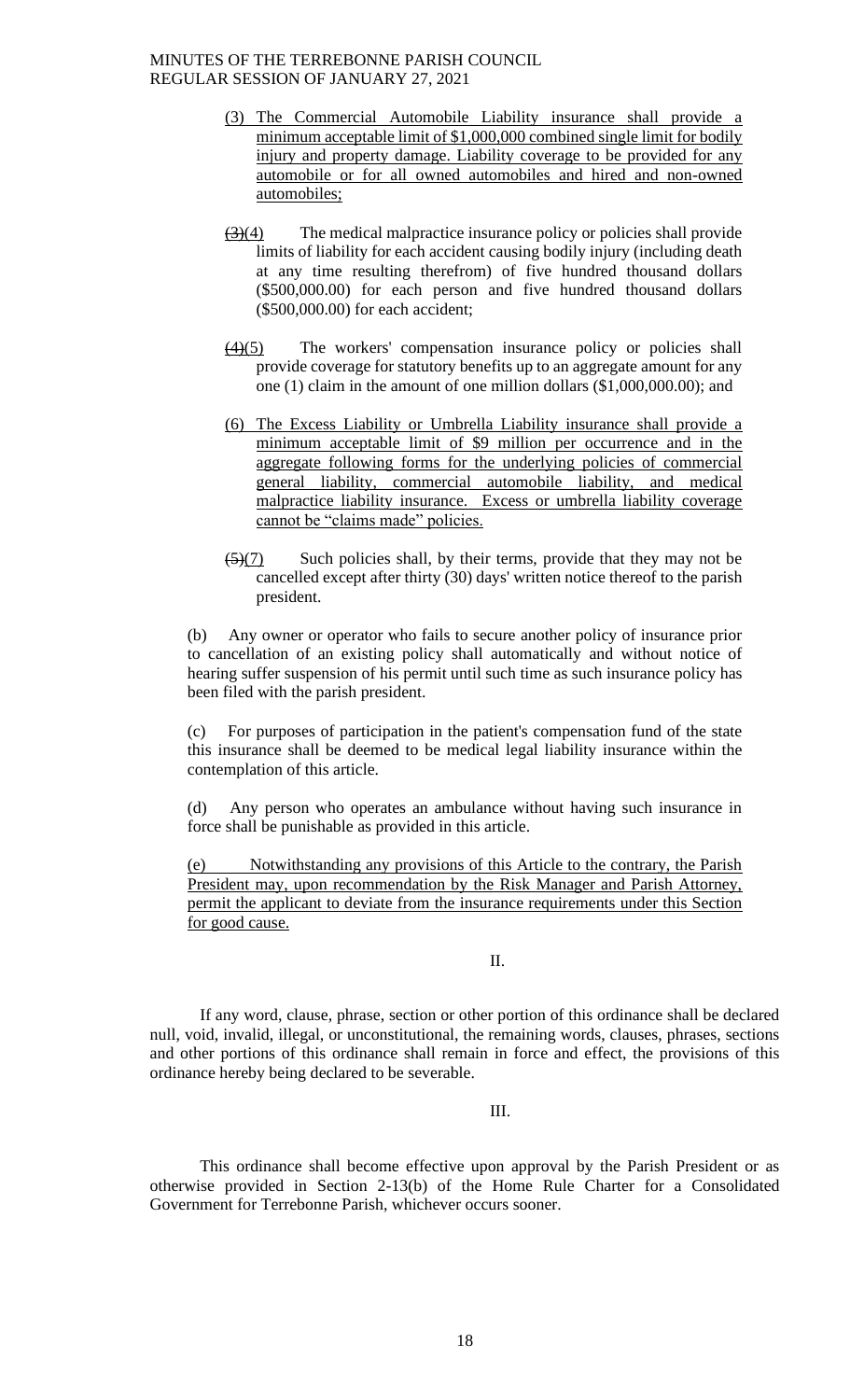#### **THERE WAS RECORDED:**

YEAS: D. J. Guidry, S. Trosclair, J. Navy, C. Harding, J. Amedée, J. Domangue, D. W. Guidry, Sr., and D. Babin. NAYS: G. Michel. NOT VOTING: None. ABSTAINING: None. ABSENT: None. The Chairman declared the ordinance adopted on this the 27th day of January 2021.

F. An ordinance authorizing the Parish President to accept and enter into servitude agreements, rights of way, or expropriate as necessary to secure the rights necessary to accomplish the TPCG Lake Boudreaux Living Mitigation CDBG-DR LA SAFE project.

There were no comments from the public on the proposed ordinance.

Mr. D. J. Guidry moved, seconded by Mr. D. Babin, "THAT the Council close the aforementioned public hearing."

The Chairman called for a vote on the motion offered by Mr. D. J. Guidry. THERE WAS RECORDED: YEAS: D. J. Guidry, S. Trosclair, J. Navy, C. Harding, G. Michel, J. Amedée, J. Domangue, D. W. Guidry, Sr., and D. Babin. NAYS: None. ABSENT: None. The Chairman declared the motion adopted.

OFFERED BY: MR. D. J. GUIDRY SECONDED BY: MR. D. BABIN

# **ORDINANCE NO. 9233**

AN ORDINANCE TO AUTHORIZE THE ACQUISITION OF SITES AND/OR SERVITUDES REQUIRED FOR THE LAKE BOUDREAUX LIVING MITIGATION PROJECT, ALSO KNOWN AS THE LA SAFE LIVING MITIGATION TERRACES PROJECT NORTH OF LAKE BOUDREAUX, IN TERREBONNE PARISH LOUISIANA; TO AUTHORIZE THE PARISH PRESIDENT TO EXECUTE ANY AND ALL DOCUMENTS NECESSARY TO ACQUIRE SITES AND/OR SERVITUDES FOR THE SAID PURPOSES; TO AUTHORIZE THE PARISH LEGAL STAFF TO COMMENCE EXPROPRIATION PROCEEDINGS IN THE EVENT THE SITES AND/OR SERVITUDES CANNOT BE OBTAINED CONVENTIONALLY; TO DECLARE THAT THE TAKING, IF REQUIRED, IS NECESSARY OR USEFUL FOR THE BENEFIT OF THE PUBLIC; AND TO PROVIDE FOR OTHER MATTERS RELATIVE THERETO.

### **SECTION I**

**BE IT ORDAINED** by the Terrebonne Parish Council, in due, regular and legal sessions convened, that the parish administration is hereby authorized to acquire ownership or servitude over any and all sites and/or servitudes that are necessary to facilitate construction and maintenance of the Lake Boudreaux Living Mitigation Project, also known as the LA Safe Living Mitigation Terraces Project North of Lake Boudreaux; that the Parish President is hereby authorized and empowered for and on behalf of the Terrebonne Parish Consolidated Government to execute documents necessary to acquire the sites and/or servitudes for the above stated purpose for consideration he deems just and reasonable, not to exceed the fair market value, and that the parish legal department is hereby authorized, at the direction of the parish administration, to institute expropriation and/or other legal proceedings necessary to acquire the sites and/or servitudes that are necessary or useful for the above-mentioned purposes.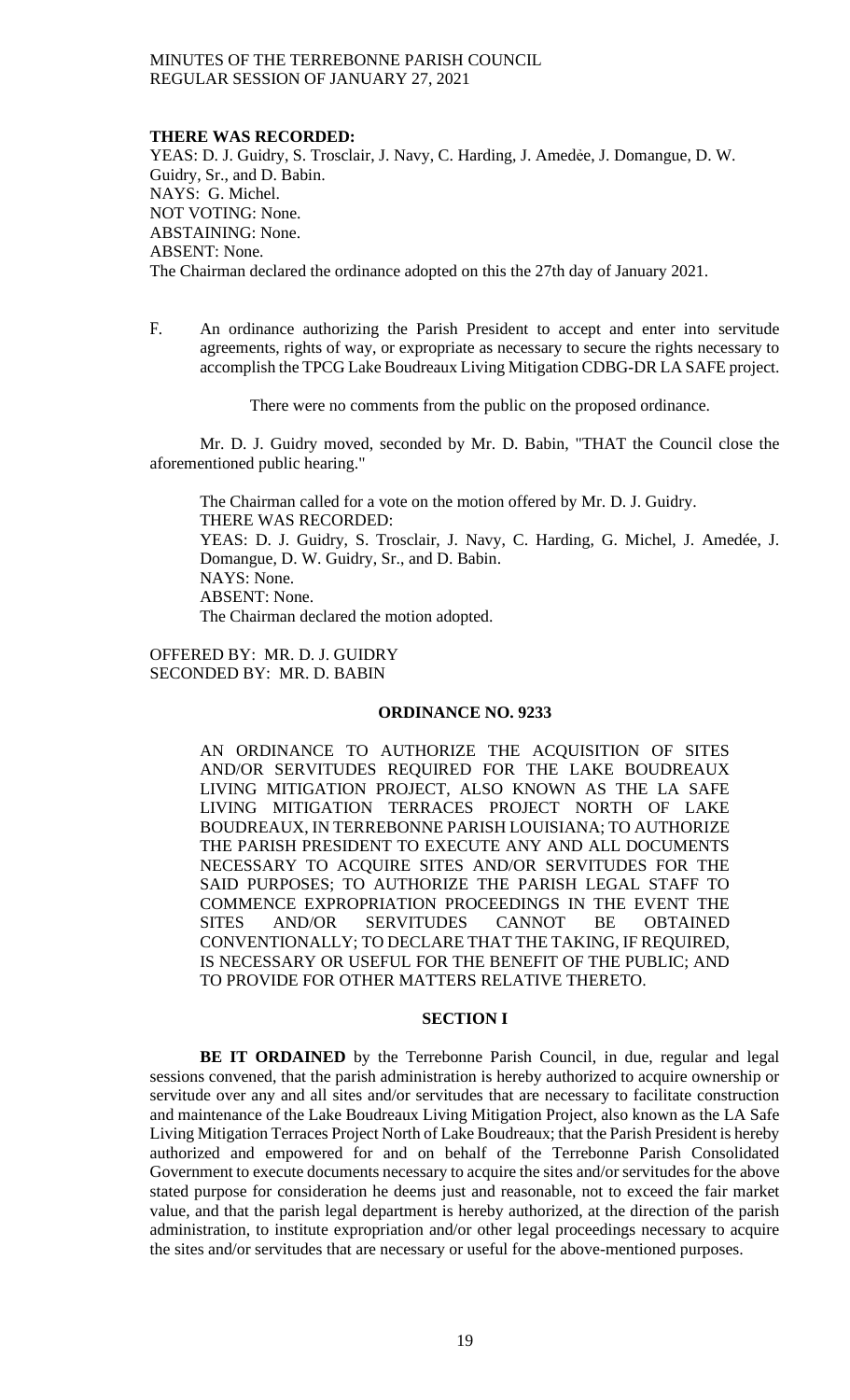# **SECTION II**

# LA Safe Living Mitigation Terraces Project North of Lake Boudreaux Terrebonne Parish, Louisiana CFDA# 14.272 GRANT# B-13-DS-22-0002 YEAR 2013

The Lake Boudreaux Living Mitigation Project is designed to be a resilient infrastructure and community nonstructural mitigation/flood risk reduction project that will be a model for how certain populations consider a future with increasing flood risk. This project will operate as one of multiple lines of defense that will work together to protect the people and property of Terrebonne Parish. This project will include the construction of marsh terraces within the Morganza to the Gulf Risk Reduction System which will assist in reducing the impacts of storm surge. The improvements are designed to reduce the velocity and wave action of the flow of water through Lake Boudreaux and the surrounding area during future major storm events. The project will also provide educational opportunities for people interested in learning more about Louisiana's wetlands. Educational components will include items such as a description kiosk, aerial footage of the project implementation in a video and in print material, and a narrative about the importance of the land for habitat and storm water protection.

The construction of this project will be conducive to the public interest, convenience and safety and will enable the Terrebonne Parish Consolidated Government to properly fulfill the functions imposed upon it by law.

The proper construction of the described project is dependent upon the acquisition of the properties or rights-of-way as fixed by the project engineer for this project and such other rights as may be appurtenant thereto.

It is necessary and useful to take by expropriation for construction purposes, and other public purposes, and in the manner provided by law, servitudes or full ownership of property and property rights which are needed for the proper construction of said project, if amicable acquisition is not possible.

### **SECTION III**

If any word, clause, phrase, section or other portion of this ordinance shall be declared null, void, invalid, illegal, or unconstitutional, the remaining words, clauses, phrases, sections and other portions of this ordinance shall remain in full force and effect, the provisions of this ordinance hereby being declared to be severable.

#### **SECTION IV**

This ordinance shall become effective upon approval by the parish president or as otherwise provided in Section 2-13(b) of the Home Rule Charter for a Consolidated Government for Terrebonne Parish, whichever occurs sooner.

This ordinance having been introduced and laid on the table for at least two weeks was voted upon as follows:

### **THERE WAS RECORDED:**

YEAS: D. J. Guidry, S. Trosclair, J. Navy, C. Harding, G. Michel, J. Amedée, J. Domangue, D. W. Guidry, Sr., and D. Babin. NAYS: None. NOT VOTING: None. ABSTAINING: None. ABSENT: None. The Chairman declared the ordinance adopted on this the 27th day of January 2021.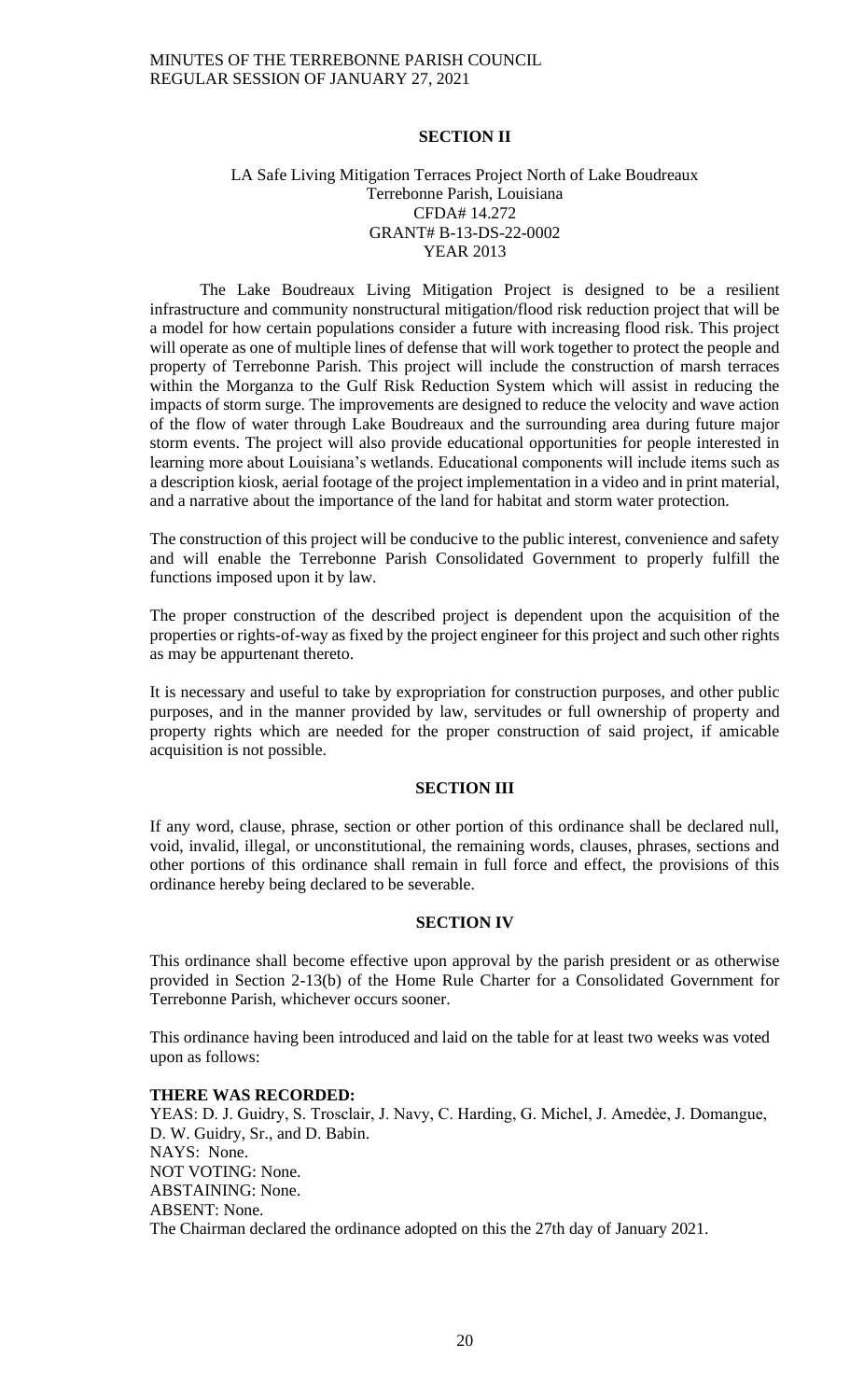G. An ordinance to adopt a cooperative endeavor agreement between TPCG and Houma Float Sales and Rentals, LLC for lease (rental) of floats for the Terrebonne Parish Christmas Parade and to authorize the Parish President to enter into and execute said cooperative endeavor agreement on behalf of TPCG.

There were no comments from the public on the proposed ordinance.

Mr. S. Trosclair moved, seconded by Mr. C. Harding, "THAT the Council close the aforementioned public hearing."

The Chairman called for a vote on the motion offered by Mr. S. Trosclair. THERE WAS RECORDED: YEAS: D. J. Guidry, S. Trosclair, J. Navy, C. Harding, G. Michel, J. Amedée, J. Domangue, D. W. Guidry, Sr., and D. Babin. NAYS: None. ABSENT: None. The Chairman declared the motion adopted.

OFFERED BY: MR. S. TROSCLAIR SECONDED BY: MR. C. HARDING

# **ORDINANCE NO. 9234**

AN ORDINANCE TO ADOPT A COOPERATIVE ENDEAVOR AGREEMENT BETWEEN TERREBONNE PARISH CONSOLIDATED GOVERNMENT AND HOUMA FLOAT SALES AND RENTALS, LLC FOR LEASE (RENTAL) OF FLOATS FOR THE TERREBONNE PARISH CHRISTMAS PARADE, AND TO AUTHORIZE THE PARISH PRESIDENT TO ENTER INTO AND EXECUTE THE SAID COOPERATIVE ENDEAVOR AGREEMENT ON BEHALF OF TERREBONNE PARISH CONSOLIDATED **GOVERNMENT** 

**WHEREAS**, Section 1-06 of the Home Rule Charter for the Parish of Terrebonne provides that the parish government shall have the right, power and authority to pass all ordinances requisite or necessary to promote, protect and preserve the general welfare, safety, health, peace and good order of the parish, including, but not by way of limitation, the right, power and authority to pass ordinances on all subject matter necessary, requisite or proper for the management of the parish affairs, and all other subject matter without exception, subject only to the limitations that the same shall not be inconsistent with the Constitution or expressly denied by the general law applicable to the parish; and

**WHEREAS**, Article VII, Section 14 of the Louisiana Constitution provides that "[F]or a public purpose, the state and its political subdivisions or political corporations may engage in cooperative endeavors with each other, with the United States or its agencies, or with any public or private association, corporation or individual"; and

**WHEREAS**, the Terrebonne Parish Consolidated Government hosts a family-oriented Christmas Parade for the citizens of Terrebonne Parish; and

**WHEREAS**, the annual Christmas Parade represents a significant cultural event for the citizens of Terrebonne Parish, and provides for the tourism, cultural, and economic development of our historic district; and

**WHEREAS**, Terrebonne Parish Consolidated Government is authorized to promote, enhance, and provide for the tourism, cultural, and economic development of our historic district; and

**WHEREAS**, each year, Terrebonne Parish Consolidated Government organizes the rental of parade floats for the event; and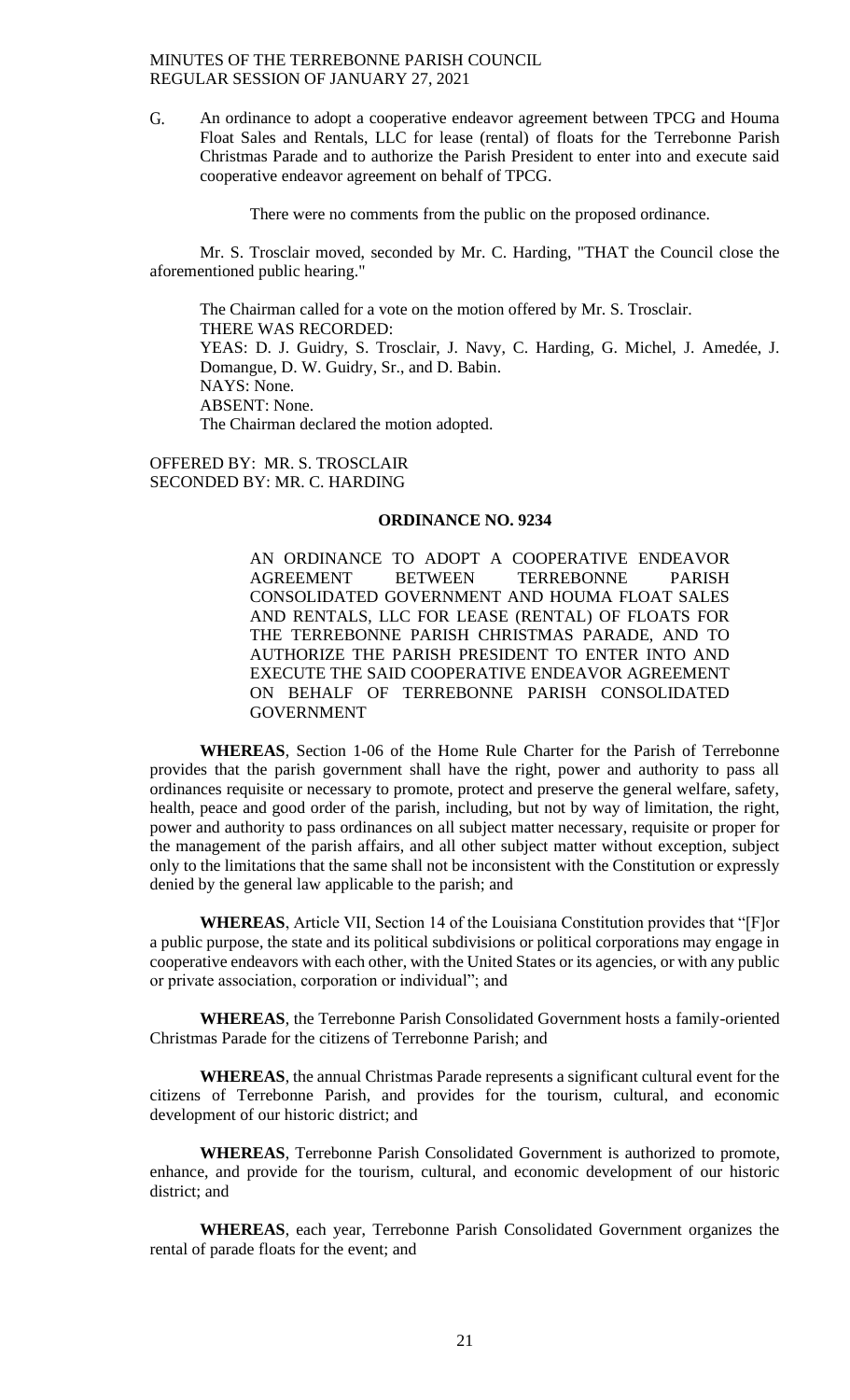**WHEREAS**, TPCG desires to rent floats from a local business, Houma Float Sales and Rentals, LLC ("Houma Float"), for its annual Christmas Parade according to the terms of the agreement; and

**WHEREAS**, Houma Float has agreed to rent to TPCG the parade floats, as needed, for the next three years, and has offered an option to TPCG to renew the agreement for an additional three year term; and

**WHEREAS**, Terrebonne Parish Consolidated Government believes that the transfer or expenditure of public funds for the purpose of promoting, enhancing, and providing for the tourism, cultural, and economic development of our historic district serves a public purpose; and

**WHEREAS**, according to the terms of the cooperative endeavor agreement, the transfer of expenditure of public funds, taken as a whole, is not gratuitous; and that it has a demonstrable, objective, and reasonable expectation of receiving at least equivalent value in exchange for the transfer or expenditure of these funds;

**NOW THEREFORE, BE IT RESOLVED** by the Terrebonne Parish Council on behalf of Terrebonne Parish Consolidated Government that:

# **SECTION I**

The Cooperative Endeavor Agreement, a copy of which is annexed hereto and incorporated herein, is hereby approved and adopted and shall serve as the standard form of agreement between the Terrebonne Parish Consolidated Government and Houma Float Sales and Rentals, LLC for rental of floats for the Terrebonne Parish Christmas Parade.

# **SECTION II**

The Parish President, Gordon E. Dove, is hereby authorized to execute a cooperative endeavor agreement for and on behalf of the Terrebonne Parish Consolidated Government with Houma Float Sales and Rentals, LLC, containing substantially the same terms as those set out in the attached rental agreement, subject to approval by legal counsel for TPCG.

### **SECTION III**

If any word, clause, phrase, section or other portion of this ordinance shall be declared null, void, invalid, illegal, or unconstitutional, the remaining words, clauses, phrases, sections and other portions of this ordinance shall remain in full force and effect, the provisions of this ordinance hereby being declared to be severable.

#### **SECTION IV**

This ordinance shall become effective upon approval by the Parish President or as otherwise provided in Section 2-13(b) of the Home Rule Charter for a Consolidated Government for Terrebonne Parish, whichever occurs sooner.

This ordinance, having been introduced and laid on the table for at least two weeks, was voted upon as follows: THERE WAS RECORDED: YEAS: D. J. Guidry, S. Trosclair, J. Navy, C. Harding, G. Michel, J. Amedée, J. Domangue, D. W. Guidry, Sr., and D. Babin. NAYS: None. NOT VOTING: None. ABSTAINING: None. ABSENT: None. The Chairman declared the ordinance adopted on this the 27th day of January 2021.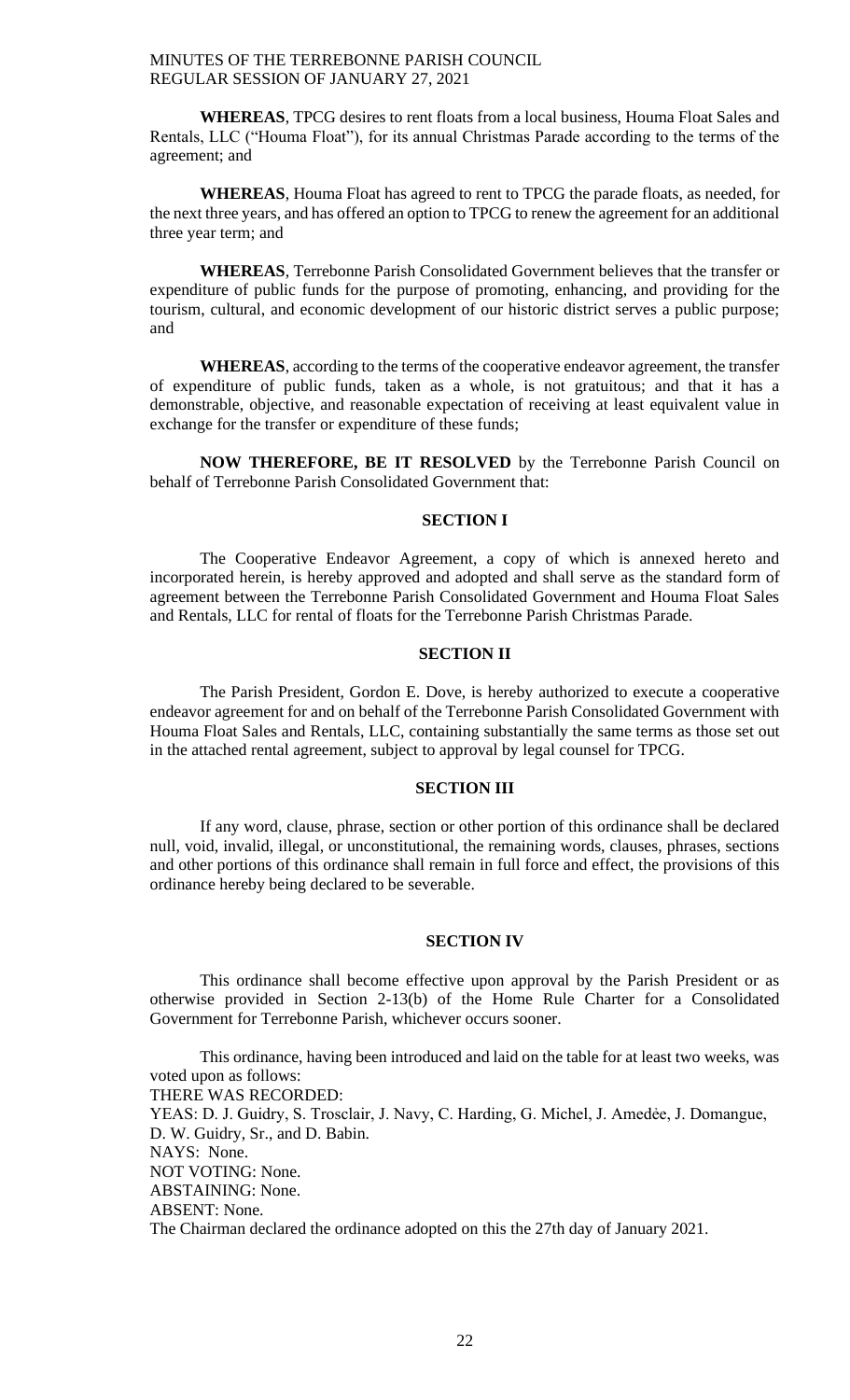The Chairman called for a report from the Public Services Committee meeting held on 01/25/2021, whereupon the Committee Chairman, noting that ratification of the minutes calls no public hearings rendered the following:

#### **PUBLIC SERVICES COMMITTEE**

#### **JANUARY 25, 2021**

The Chairman, Mr. Dirk Guidry, called the Public Services Committee meeting to order at 6:20 p.m. in the Terrebonne Parish Council Meeting Room with an Invocation and Pledge of Allegiance offered by Committee Member J. Amedée. Upon roll call, Committee Members recorded as present were: D. J. Guidry, S. Trosclair, C. Harding, G. Michel, J. Amedée, J. Domangue, D. W. Guidry, Sr., and D. Babin. Committee Member J. Navy was recorded as absent. A quorum was declared present.

Mr. Earl Eues, Director of TOSHEP reported on Terrebonne Parish's current COVID-19 cases, death statistics, hospitalizations, and vaccine distribution. Mr. Eues noted that the percent positivity rate has decreased significantly over the past two weeks. Upon questioning by Committee Member D. W. Guidry, Sr., Mr. Eues informed the Committee that the Governor controls which age group will receive the vaccine.

Committee Member C. Harding thanked Mr. Eues, Ms. Angela Guidry, the Parish, and Ochsner for helping the community stay safe during the pandemic.

Mr. Eues expressed the importance of receiving the second vaccination dose in order for the vaccine to be effective.

Upon Committee Member D. Babin's request, Mr. Eues encouraged those who were impacted by Hurricane Zeta to contact FEMA at [www.disasterassistance.gov,](http://www.disasterassistance.gov/) download the FEMA app, or call toll free at (800) 621-3362 to learn more on how to apply for disaster assistance. Business owners who were impacted by Hurricane Zeta were encouraged to apply for a disaster loan through the U.S. Small Business Administration at [www.sba.gov](http://www.sba.gov/) or call toll free at 800-659-2955.

Committee Member D. Babin informed the public that due to repairs to the Buquet Bridge, traffic will be diverted to Shrimper's Row. **(\*RESOLUTION ADOPTED AFTER DISCUSSION)**

OFFERED BY: MR. D. BABIN SECONDED BY: MR. G. MICHEL

#### **RESOLUTION NO. 21-022**

**WHEREAS**, each year, a Road Maintenance Priority List is adopted by the Parish Government as a requirement to receive allocations from the State Transportation Trust Fund, and

**WHEREAS**, this list includes roadways and bridges that have been identified for major repairs, the District in which the repairs are located, a priority rating and other pertinent information, and

**WHEREAS**, the Parish Administration has recommended amending the 2020 Maintenance Priority List to include Buquet Bridge as number one priority by the Council.

**NOW, THEREFORE BE IT RESOLVED** by the Terrebonne Parish Council (Public Services Committee), on behalf of the Terrebonne Parish Consolidated Government, that the attached Amended 2020 Road Maintenance Priority List prepared by the Parish Administration be accepted and approved as submitted.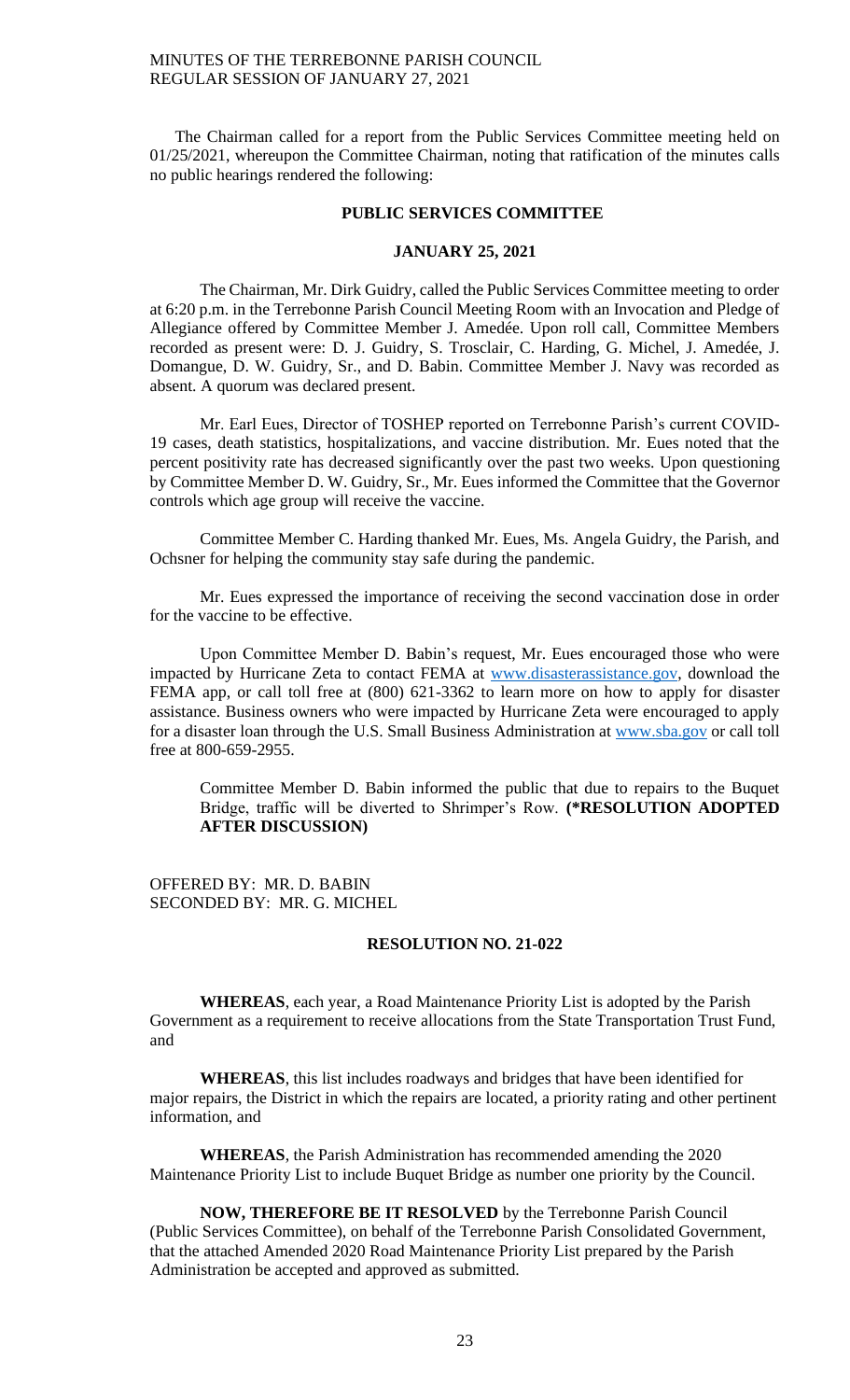#### **THERE WAS RECORDED:**

YEAS: D. Babin, D. J. Guidry, S. Trosclair, C. Harding, G. Michel, J. Amedée, J. Domangue and D. W. Guidry, Sr. NAYS: None. NOT VOTING: None. ABSTAINING: None. ABSENT: J. Navy. The Chairman declared the resolution adopted on this the  $25<sup>th</sup>$  day of January 2021.

\*\*\*\*\*\*\*\*\*\*\*\*

OFFERED BY: MR. D. BABIN SECONDED BY: MR. G. MICHEL

#### **RESOLUTION NO. 21-023**

A resolution declaring the necessity for emergency action pursuant to the authority set forth in LSA R.S. 38:2212(D) to address repairs to the Buquet Bridge which requires immediate action to correct. Such emergency action includes the acquisition of professional services to remove, repair, and replace essential electrical bridge components to restore safe bridge operations.

**WHEREAS**, the Buquet Bridge is operated and inventoried by the Terrebonne Parish Consolidated Government Roads & Bridges Division as a moveable span bridge, and

**WHEREAS**, on January 11, 2021 an inspection of the Buquet Bridge revealed significant deficiencies to the two selsyn motors and related conductors that pose a severe risk to the safe operation of the bridge, and

**WHEREAS**, the Department of Public Works contacted Coastal Bridge Services, L.L.C. to provide equipment, labor and materials for immediate removal, repairs, and replacement of the selsyn motors, related conductors, and limit switches, and

**WHEREAS**, Coastal Bridge Services, L.L.C. has provided a quote of \$256,602.31 (two hundred fifty-six thousand, six hundred two dollars and thirty-one cents) for all necessary emergency work to return Buquet Bridge to safe operations, and

**WHEREAS,** the Parish President approved the emergency repairs to the Buquet Bridge on January 12, 2021 in order to ensure the safety of the public, and

**WHEREAS**, Administration recommends amendment to Resolution 20-140, the 2020 Road Maintenance Priority List to include the Buquet Street Bridge as the number one priority on that list, and

**WHEREAS**, upon approval of the amended Priority List the Department of Public Works intends to use \$256,602.31 from the Parish Road Transportation Fund (250-310-8431- 01) to fund the necessary repairs, and

**NOW, THEREFORE BE IT RESOLVED** that the Terrebonne Parish Council (Public Services Committee), on behalf of the Terrebonne Parish Consolidated Government, does hereby declare that the emergency repairs to the Buquet Bridge as an emergency purchase.

# **THERE WAS RECORDED:**

YEAS: D. Babin, D. J. Guidry, S. Trosclair, C. Harding, G. Michel, J. Amedée, J. Domangue and D. W. Guidry, Sr. NAYS: None. NOT VOTING: None. ABSTAINING: None. ABSENT: J. Navy. The Chairman declared the resolution adopted on this the  $25<sup>th</sup>$  day of January 2021.

\*\*\*\*\*\*\*\*\*\*\*\*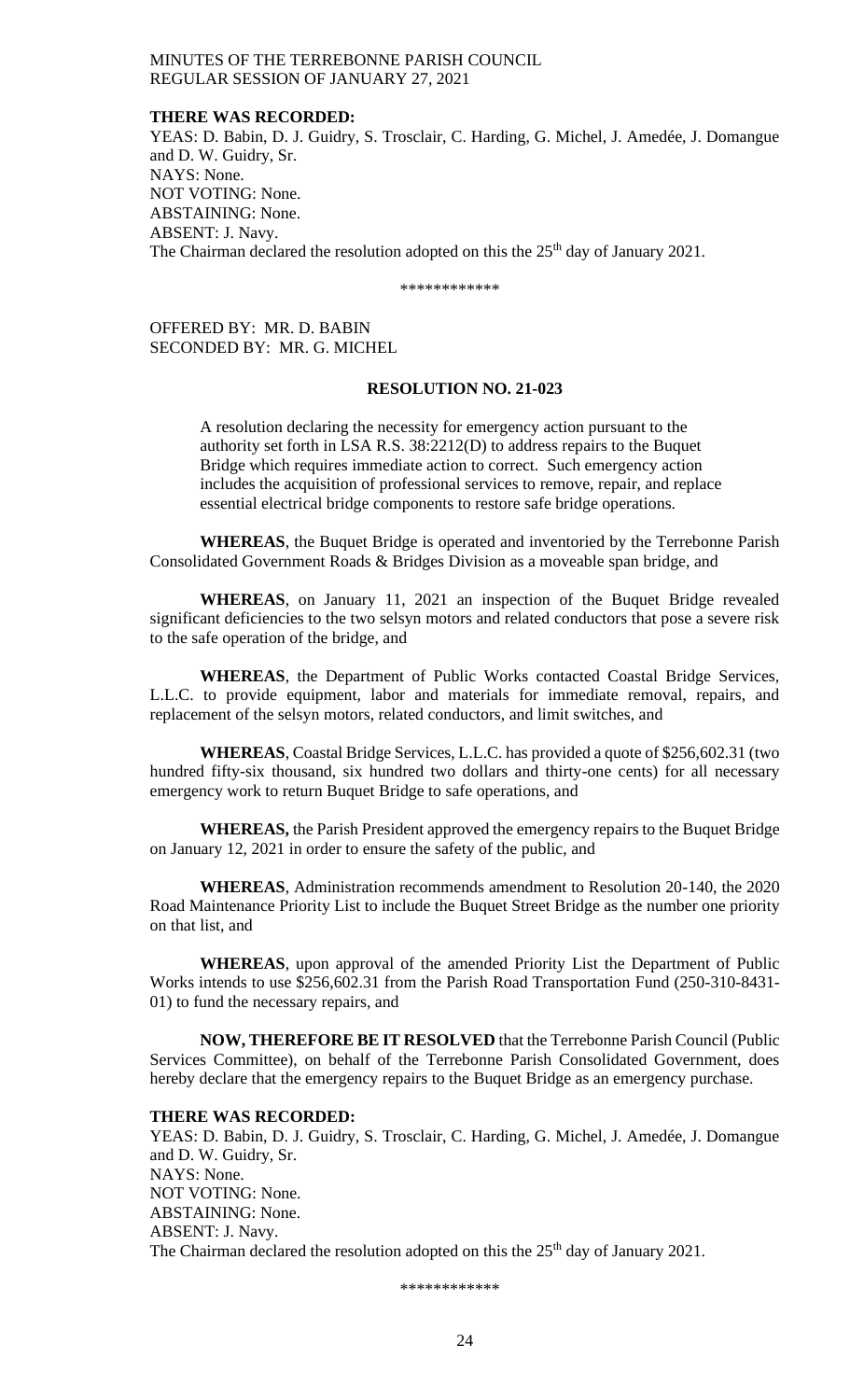OFFERED BY: MR. G. MICHEL SECONDED BY: MR. D. BABIN

#### **RESOLUTION NO. 21-024**

# **A resolution authorizing the execution of Change Order No. 1 to the Contract with Sol Construction, LLC for the Parish Project No. 19- ELECTGEN-42 Hurricane Barry FEMA/HMGP Diesel Plant Roof Replacement.**

**WHEREAS,** by contract dated June 15, 2020, Terrebonne Parish Consolidated Government did award a contract to Sol Construction, LLC., for Hurricane Barry FEMA/ HMGP Diesel Plant Roof Replacement, Parish Project No. 19-ELECTGEN-42, Terrebonne Parish, Louisiana, as will be seen by reference to said contract which is recorded under Entry No. 1605415 of the records of Terrebonne Parish, Louisiana, and

**WHEREAS,** a change order has been recommended an extension of the current contract time by twenty-eight (28) calendar days due to inability to acquire material and supplies, along with staff shortage caused by Covid-19 pandemic, and

**NOW, THEREFORE BE IT RESOLVED** by the Terrebonne Parish Council (Public Services Committee), on behalf of the Terrebonne Parish Consolidated Government, that Change Order No. 1 to the construction contract with Sol Construction, LLC, for Parish Project No. 19-ELECTGEN-42 Hurricane Barry FEMA/HMGP Diesel Plant Roof Replacement be, and is hereby, approved.

**BE IT FURTHER RESOLVED**, that the Parish President, and all appropriate parties be, and they are hereby, authorized to execute Change Order No. 1, for an extension in the contract time by twenty-eight (28) calendar days

#### **THERE WAS RECORDED:**

YEAS: D. Babin, D. J. Guidry, S. Trosclair, C. Harding, G. Michel, J. Amedée, J. Domangue and D. W. Guidry, Sr. NAYS: None. NOT VOTING: None. ABSTAINING: None. ABSENT: J. Navy. The Chairman declared the resolution adopted on this the  $25<sup>th</sup>$  day of January 2021.

\*\*\*\*\*\*\*\*\*\*\*\*

OFFERED BY: MR. D. W. GUIDRY, SR. SECONDED BY: MR. G. MICHEL

#### **RESOLUTION NO. 21-025**

# **A resolution providing for the acceptance of work performed by Sol Construction, LLC as Substantial Completion Parish Project No. 19- ELECTGEN-42 Hurricane Barry FEMA/HMGP Diesel Plant Roof Replacement**

**WHEREAS,** Providence Engineering and Environmental Group LLC (Melanie B. Caillouet, P. E.) has reviewed the work performed by the Contractor (Sol Construction, LLC.) for Hurricane Barry FEMA/HMGP Diesel Plant Roof Replacement, Project No. 19- ELECTGEN-42, on Tuesday, November 17, 2020 and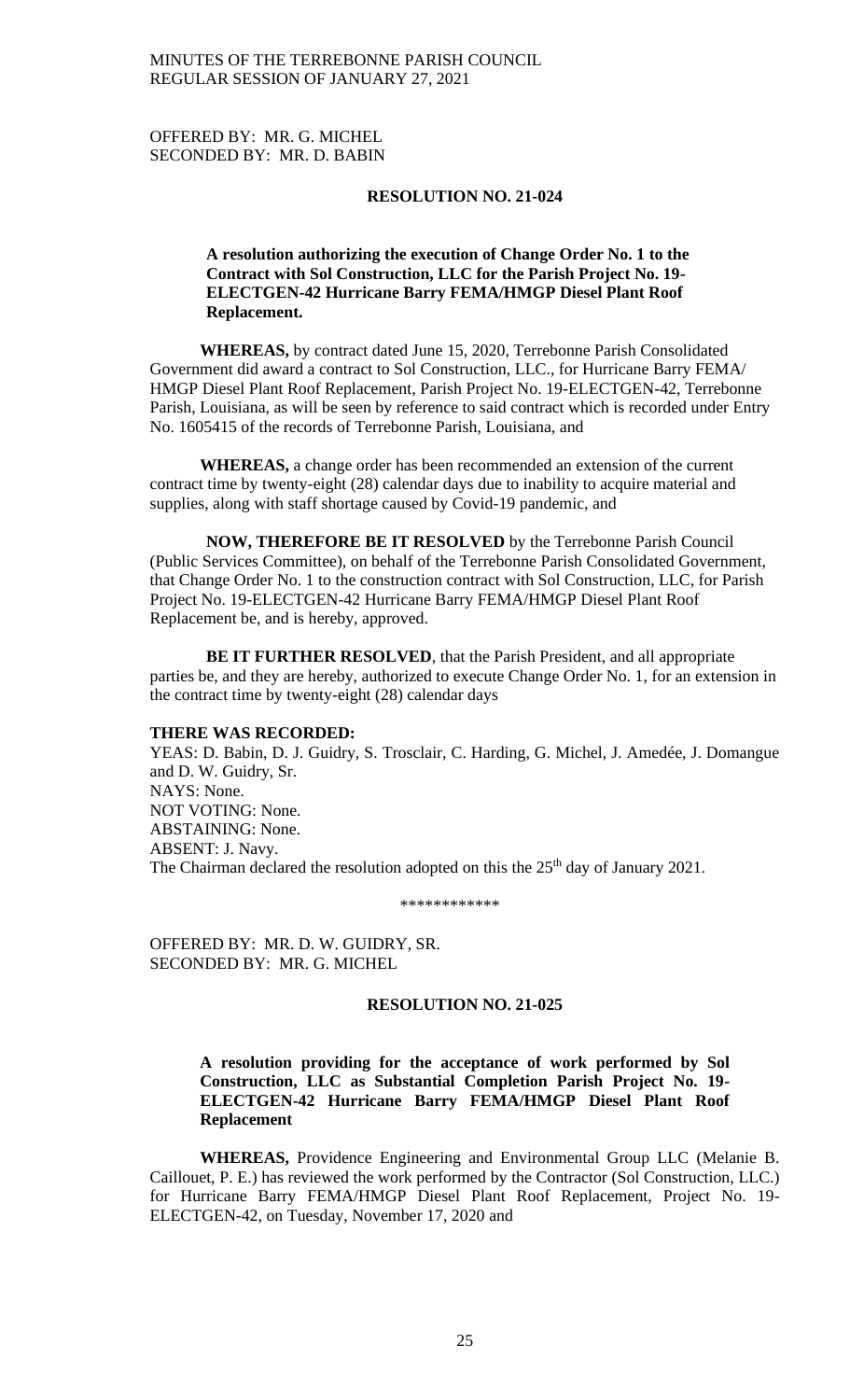**WHEREAS,** the Engineer has found the work to be substantially complete in conformance with the Contract Document dated June 15, 2020 which is recorded under Entry No. 1605415 of the records of Terrebonne Parish, and

**WHEREAS,** the Engineer has prepared a Punch List of items that must be completed before the Project can be considered as "finally complete" and accordingly final payment and retainage can be paid upon presentation of a Clear Lien Certificate, and providing of required Guarantees and Warranties, and

**NOW THEREFORE BE IT RESOLVED**, by the Terrebonne Parish Council (Public Services Committee), on behalf of Terrebonne Parish Consolidated Government, does hereby accept the work performed in accordance with the contract and specifications, effective as of the date of recording this resolution, and does authorize and direct the Clerk of Court and Ex-Officio recorder of Mortgages of Terrebonne Parish to note this acceptance thereof in the margin of the inscription of said contract under Entry No. 1605415 of the Records of Terrebonne Parish, Louisiana, and

**BE IT FURTHER RESOLVED,** that a certified copy of this resolution be recorded in the office of the Clerk of Court of Terrebonne Parish to commence a 45-day clear lien period, and

**BE IT FURTHER RESOLVED,** the Parish President and all other appropriate parties be, and they are hereby, authorized to make payment of retainage upon the presentation of evidence that all punch items have been completed and accepted upon the presentation of a Clear Lien Certificate.

# **THERE WAS RECORDED:**

YEAS: D. Babin, D. J. Guidry, S. Trosclair, C. Harding, G. Michel, J. Amedée, J. Domangue and D. W. Guidry, Sr. NAYS: None. NOT VOTING: None. ABSTAINING: None. ABSENT: J. Navy. The Chairman declared the resolution adopted on this the 25<sup>th</sup> day of January 2021.

\*\*\*\*\*\*\*\*\*\*\*\*

Upon Committee Member C. Harding's request, Public Works Administrator Mr. Wendell Voisin informed the Committee that this purchase will replace the Parish's heavy duty bus fleet, which consists of twelve (12) buses. **(\*RESOLUTION ADOPTED AFTER DISCUSSION)**

OFFERED BY: MR. D. BABIN SECONDED BY: MR. J. AMEDĖE

## **RESOLUTION NO. 21-026**

**WHEREAS,** bids were obtained by the Capital Area Transit System of Baton Rouge for the purpose of purchasing Thirty-five (35') Foot Low Floor Diesel Transit Coaches, and

**WHEREAS,** after careful review by Wendell Voisin, Public Transit Administrator, David Rome, Public Works Director it has been determined that the prices from Gillig Corporation for the purchase of Twelve (12) Thirty-five (35') Foot Low Floor Diesel Transit Coaches should be accepted as per the attached documents under provisions set forth in the Louisiana Revised Statutes Title 39:1701 et seq., and

**WHEREAS,** the Parish Administration has recommended the acceptance of the unit prices for the aforementioned purchase from Gillig Corporation at a cost not to exceed Five Million, Eight Hundred Fifty-Four Thousand Eighty Dollars and Zero Cents (\$5,854,080.00) as per the attached documents.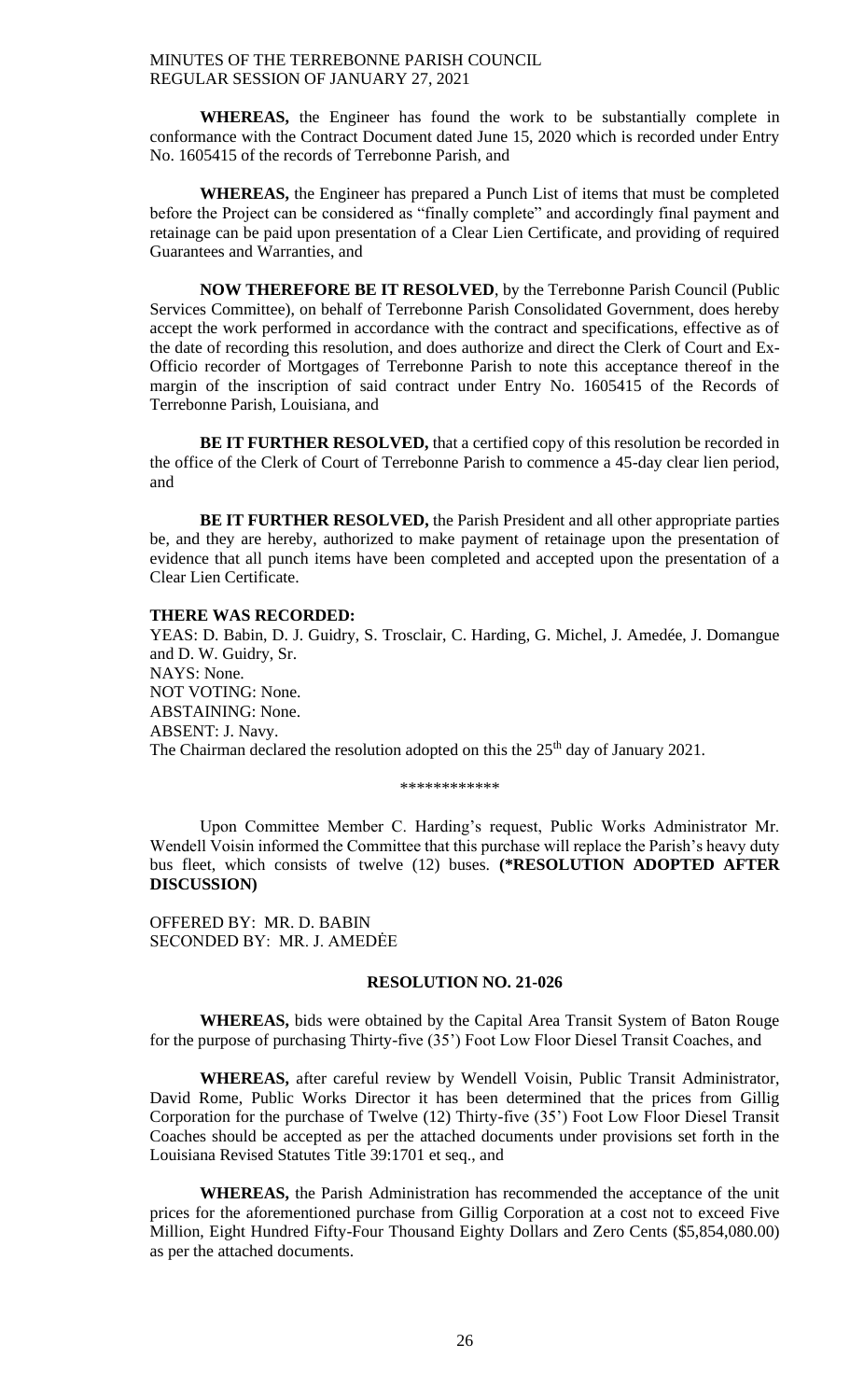**NOW, THEREFORE BE IT RESOLVED** by the Terrebonne Parish Council (Public Services Committee), on behalf of the Terrebonne Parish Consolidated Government, that the recommendation of the Parish Administration be approved and that the aforementioned transit coaches be accepted contingent upon the approval of the grant amendment as per the attached documents.

#### **THERE WAS RECORDED:**

YEAS: D. Babin, D. J. Guidry, S. Trosclair, C. Harding, G. Michel, J. Amedée, J. Domangue and D. W. Guidry, Sr. NAYS: None. NOT VOTING: None. ABSTAINING: None. ABSENT: J. Navy. The Chairman declared the resolution adopted on this the  $25<sup>th</sup>$  day of January 2021.

\*\*\*\*\*\*\*\*\*\*\*\*

OFFERED BY: MR. D.W. GUIDRY, SR. SECONDED BY: MR. J. AMEDĖE

#### **RESOLUTION NO. 21-027**

A resolution providing for the ratification of the appointment by Parish President Gordon E. Dove of the firm of GIS Coastal Design & Engineering to provide engineering services for the Bayou Terrebonne Dredging Project, and also authorizes Parish President Gordon E. Dove to execute the appropriate engineering contract documents for this project.

**WHEREAS**, Terrebonne Parish is desirous of improving the drainage along Bayou Terrebonne, and

**WHEREAS**, this project is partially funded by Statewide Flood Control Program, and

**WHEREAS**, the Terrebonne Parish Consolidated Government would like to proceed with the design of this project, and

**WHEREAS**, Parish President Gordon E. Dove has recommended that the firm of GIS Coastal Design & Engineering be retained to provide the necessary professional services for this project, and

**NOW, THEREFORE BE IT RESOLVED** that the Terrebonne Parish Council does hereby ratify the appointment of the firm of GIS Coastal Design & Engineering by Terrebonne Parish President Gordon E. Dove for professional services for the Bayou Terrebonne Dredging Project, and

**BE IT FURTHER RESOLVED** that the Terrebonne Parish Council (Public Services Committee), on behalf of the Terrebonne Parish Consolidated Government, does hereby authorize the execution of an agreement with the firm of GIS Coastal Design & Engineering by Terrebonne Parish President Gordon E. Dove.

#### **THERE WAS RECORDED:**

YEAS: D. Babin, D. J. Guidry, S. Trosclair, C. Harding, G. Michel, J. Amedée, J. Domangue and D. W. Guidry, Sr. NAYS: None. NOT VOTING: None. ABSTAINING: None. ABSENT: J. Navy. The Chairman declared the resolution adopted on this the 25<sup>th</sup> day of January 2021.

\*\*\*\*\*\*\*\*\*\*\*\*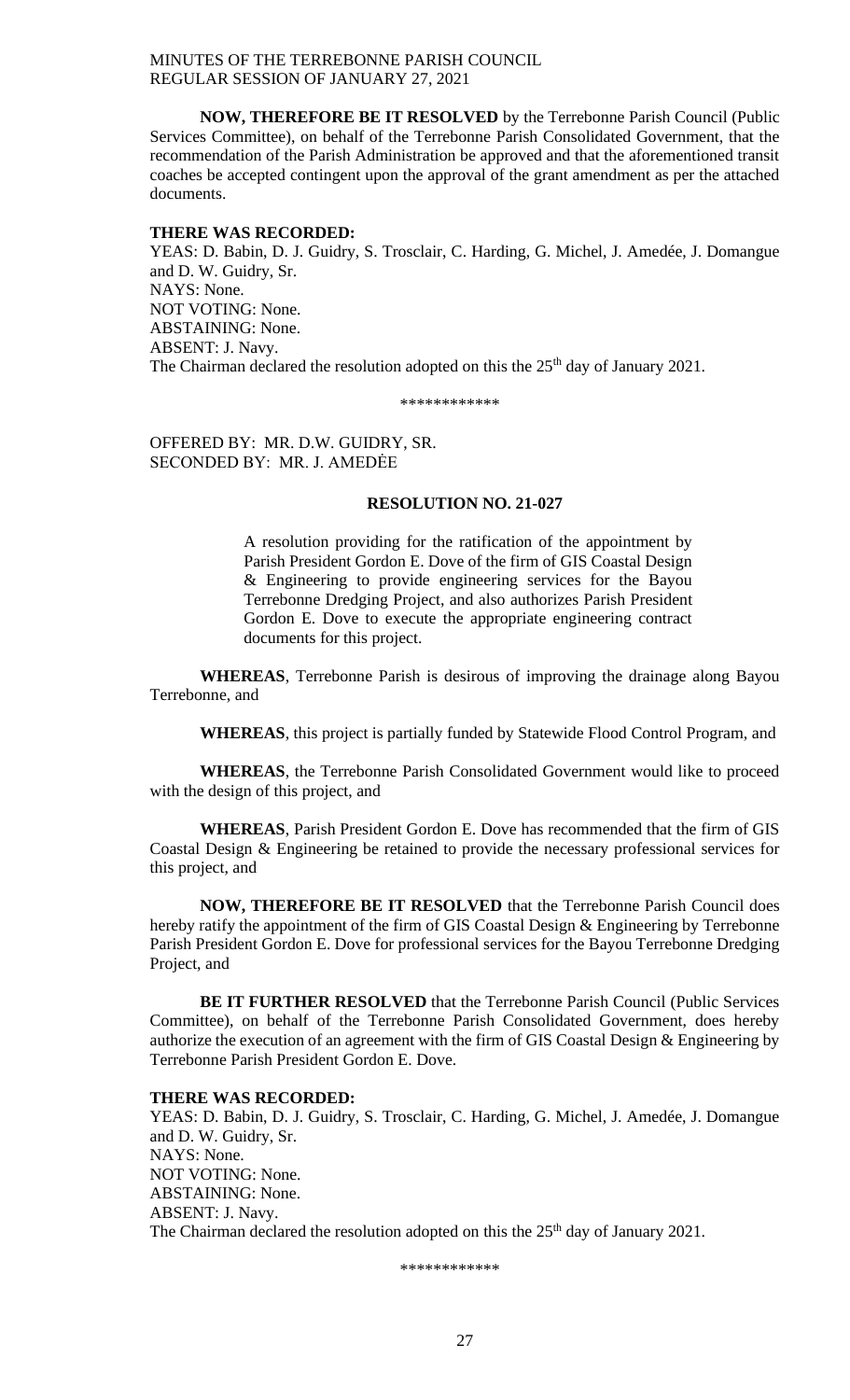Upon questioning by Committee Member G. Michel, Jeanne Bray, Capital Projects Administrator provided clarification regarding why the agenda items for Amendment No. 1, Change Order No. 3, and the Certificate for Substantial Completion were being presented all at once. **(\*RESOLUTION ADOPTED AFTER DISCUSSION)**

OFFERED BY: MR. S. TROSCLAIR SECONDED BY: MR. G. MICHEL

### **RESOLUTION NO. 21-028**

A resolution providing approval of Amendment No. 1 to the Architectural Agreement for Parish Project No. 19-GT-03, Government Tower Elevator Improvement Project, Terrebonne Parish, Louisiana.

**WHEREAS**, the Terrebonne Parish Consolidated Government entered into an Architectural Agreement dated February 8, 2019, with Houston J. Lirette, APAC for the Project entitled **Parish Project No. 19-GT-03, Government Tower Elevator Improvement Project**, and

**WHEREAS**, the Architectural Agreement between OWNER and ARCHITECT only has provisions for certain limitations for Basic and Additional Services, and

**WHEREAS**, it is necessary to make changes to the contract due to owner requested design changes, and

**WHEREAS**, the firm of Houston J. Lirette, APAC, has been asked to oversee these activities under the Additional Services section of the Architectural Agreement for this project, and

**WHEREAS**, the TPCG is desirous of having these services continued so that there is a need to increase in the upset limit, and

**NOW, THEREFORE BE IT RESOLVED** that the Terrebonne Parish Council (Public Services Committee), on behalf of the Terrebonne Parish Consolidated Government, does hereby approve this Amendment No.1 to the Architectural Agreement for a total increase of \$2,550.00 and authorizes Parish President, Gordon E. Dove, to execute this Amendment No. 1 to the Architectural Agreement for the Parish Project No. 19-GT-03, Government Tower Elevator Improvement Project, with Houston J. Lirette, APAC, and

**BE IT FURTHER RESOLVED** that a certified copy of the resolution be forwarded to the Architect, Houston J. Lirette, APAC.

#### **THERE WAS RECORDED:**

YEAS: D. Babin, D. J. Guidry, S. Trosclair, C. Harding, G. Michel, J. Amedée, J. Domangue and D. W. Guidry, Sr. NAYS: None. NOT VOTING: None. ABSTAINING: None. ABSENT: J. Navy. The Chairman declared the resolution adopted on this the  $25<sup>th</sup>$  day of January 2021.

\*\*\*\*\*\*\*\*\*\*\*\*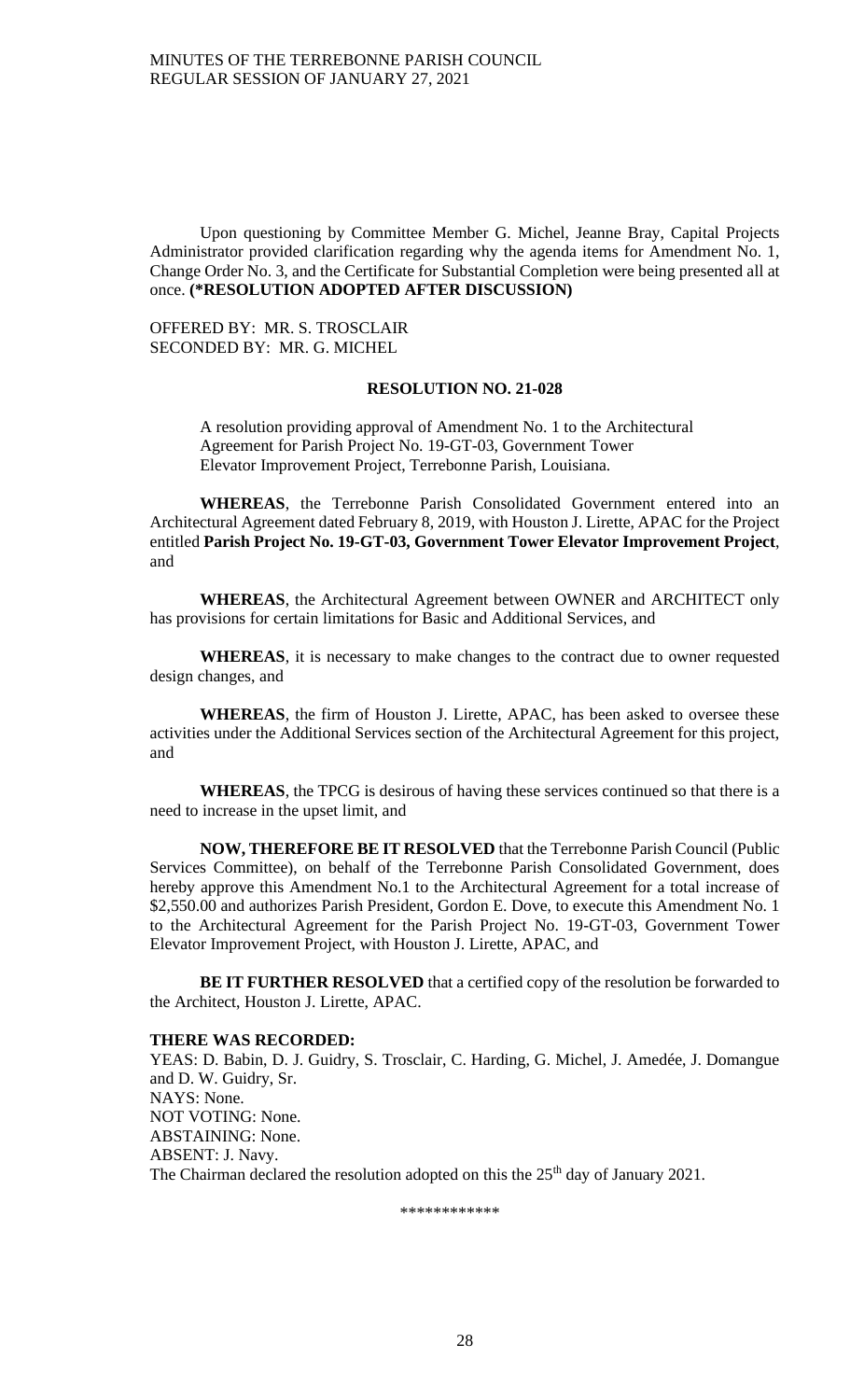# OFFERED BY: MR. S. TROSCLAIR SECONDED BY: MR. G. MICHEL

# **RESOLUTION NO. 21-029**

A resolution authorizing the execution of Change Order No. 3 for the Construction Agreement for Parish Project No. 19-GT-03, Government Tower Elevator Renovation, Terrebonne Parish, Louisiana.

**WHEREAS**, the Terrebonne Parish Consolidated Government entered into a contract dated February 11, 2020 with EMR Services, LLC, for Parish Project No. 19- GT-03, Government Tower Elevator Renovation, Terrebonne Parish, Louisiana, and

**WHEREAS**, it is necessary to cover costs associated with the fabrication and installation of metal steps and railings in the penthouse machine room, and

**WHEREAS**, this change order will increase the total contract price by Two Thousand, Three Hundred Dollars and Zero Cents (\$2,300.00) with no change in contract time, and

**WHEREAS**, this Change Order No. 3 has been recommended by the Architect, Houston J. Lirette, Jr., for this project.

**NOW, THEREFORE BE IT RESOLVED** that the Terrebonne Parish Council (Public Services Committee), on behalf of the Terrebonne Parish Consolidated Government, does hereby approve and authorize the execution by Terrebonne Parish President Gordon E. Dove of Change Order No. 3 to the construction agreement with EMR Services, LLC for Parish Project No. 19-GT-03, Government Tower Elevator Renovation Terrebonne Parish, Louisiana, for an increase in contract price of Two Thousand, Three Hundred Dollars and Zero Cents (\$2,300.00) with no change in contract time, and

**BE IT FURTHER RESOLVED** that a certified copy of the resolution be forwarded to Architect, Houston J. Lirette, Jr.

#### **THERE WAS RECORDED:**

YEAS: D. Babin, D. J. Guidry, S. Trosclair, C. Harding, G. Michel, J. Amedée, J. Domangue and D. W. Guidry, Sr. NAYS: None. NOT VOTING: None. ABSTAINING: None. ABSENT: J. Navy. The Chairman declared the resolution adopted on this the  $25<sup>th</sup>$  day of January 2021.

\*\*\*\*\*\*\*\*\*\*\*\*

OFFERED BY: MR. S. TROSCLAIR SECONDED BY: MR. G. MICHEL

### **RESOLUTION NO. 21-030**

A resolution providing for the acceptance of work performed by EMR Services, LLC, in accordance with the Certificate of Substantial Completion for Parish Project 19-GT-03, Government Tower Elevator Renovation, Terrebonne Parish, Louisiana.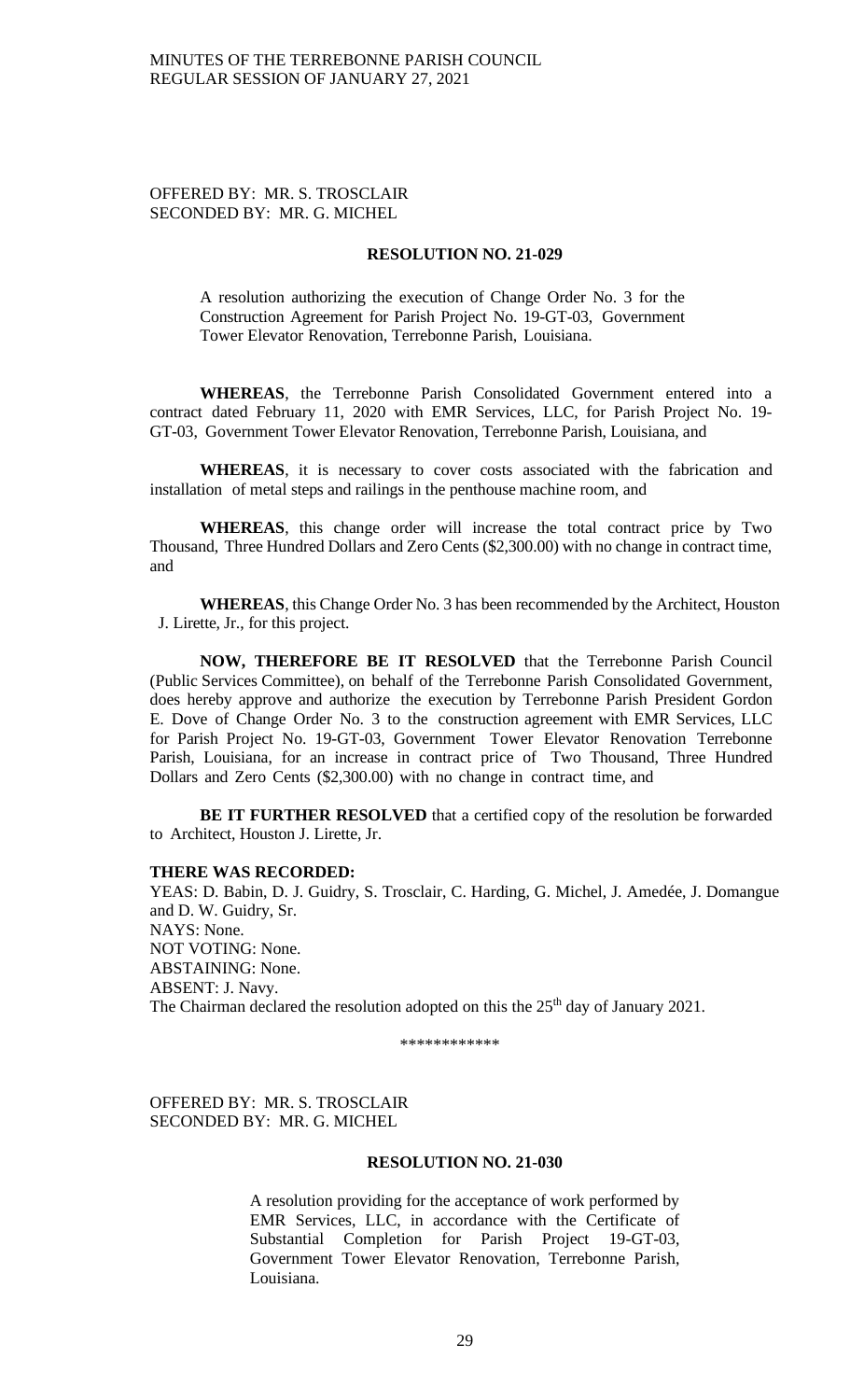**WHEREAS**, the Terrebonne Parish Consolidated Government entered into a contract dated February 11, 2020 with EMR Services, LLC, for Parish Project 19-GT-03, Government

Tower Elevator Renovation, Terrebonne Parish, Louisiana, as will be seen by reference to said contract which is recorded under Entry No. 1598670 of the records of Terrebonne Parish, and

**WHEREAS**, the work performed has been inspected by authorized representatives of the Owner, Architect, and Contractor and found to be substantially complete, and

**WHEREAS**, the Architect for this project, Houston J. Lirette, Jr., APAC, recommends the acceptance of the substantial completion,

**NOW, THEREFORE BE IT RESOLVED** that the Terrebonne Parish Council (Public Services Committee), on behalf of the Terrebonne Parish Consolidated Government, does hereby accept the work performed, effective as of the date of recording of this resolution, and does authorize and direct the Clerk of Court and Ex-Officio Recorder of Mortgages of Terrebonne Parish to note this acceptance thereof in the margin of the inscription of said contract under Entry No. 1598670 of the Records of Terrebonne Parish, Louisiana, and

**BE IT FURTHER RESOLVED** that a certified copy of the resolution be forwarded to the Engineer Houston J. Lirette, Jr., APAC, and

**BE IT FURTHER RESOLVED** that a certified copy of the resolution be recorded in the office of the Clerk of Court of Terrebonne Parish to commence a 45-day clear lien period, and

**BE IT FURTHER RESOLVED** that the Administration is authorized to make payment of retainage upon the presentation of a Clear Lien Certificate.

#### **THERE WAS RECORDED:**

YEAS: D. Babin, D. J. Guidry, S. Trosclair, C. Harding, G. Michel, J. Amedée, J. Domangue and D. W. Guidry, Sr. NAYS: None. NOT VOTING: None. ABSTAINING: None. ABSENT: J. Navy. The Chairman declared the resolution adopted on this the 25<sup>th</sup> day of January 2021.

\*\*\*\*\*\*\*\*\*\*\*\*

OFFERED BY: MR. D. BABIN SECONDED BY: MR. G. MICHEL

#### **RESOLUTION NO. 21-031**

# **A resolution authorizing the execution of Change Order No. 1 Contract with Blade Runner Turbomachinery Services, LLC for Parish Project No. 20-ELECTGEN-23, Houma Generation Station Unit 16 Overhaul**

 **WHEREAS,** by contract dated January 11, 2021, Terrebonne Parish Consolidated Government did award a contract to Blade Runner Turbomachinery Services. LLC, for the Houma Generation Station Unit 16 Overhaul, Project No. 20-ELECTGEN-23, Terrebonne Parish, Louisiana, as will be seen by reference to said contract which is recorded under Entry No. 1611774 of the records of Terrebonne Parish, Louisiana, and

 **WHEREAS,** a change order has been recommended for an increase in the amount of One Hundred, Forty-Five Thousand, Five Hundred Seventy-Five Dollars and 00 Cents (\$145,575.00), for the repair of Unit 16 Turbine Rotor Blades, and

 **NOW THEREFORE BE IT RESOLVED,** by the Terrebonne Parish Council (Public Services Committee), on behalf of the Terrebonne Parish Consolidated Government, that Change Order No. 1 to the construction contract with Blade Runner Turbomachinery Services.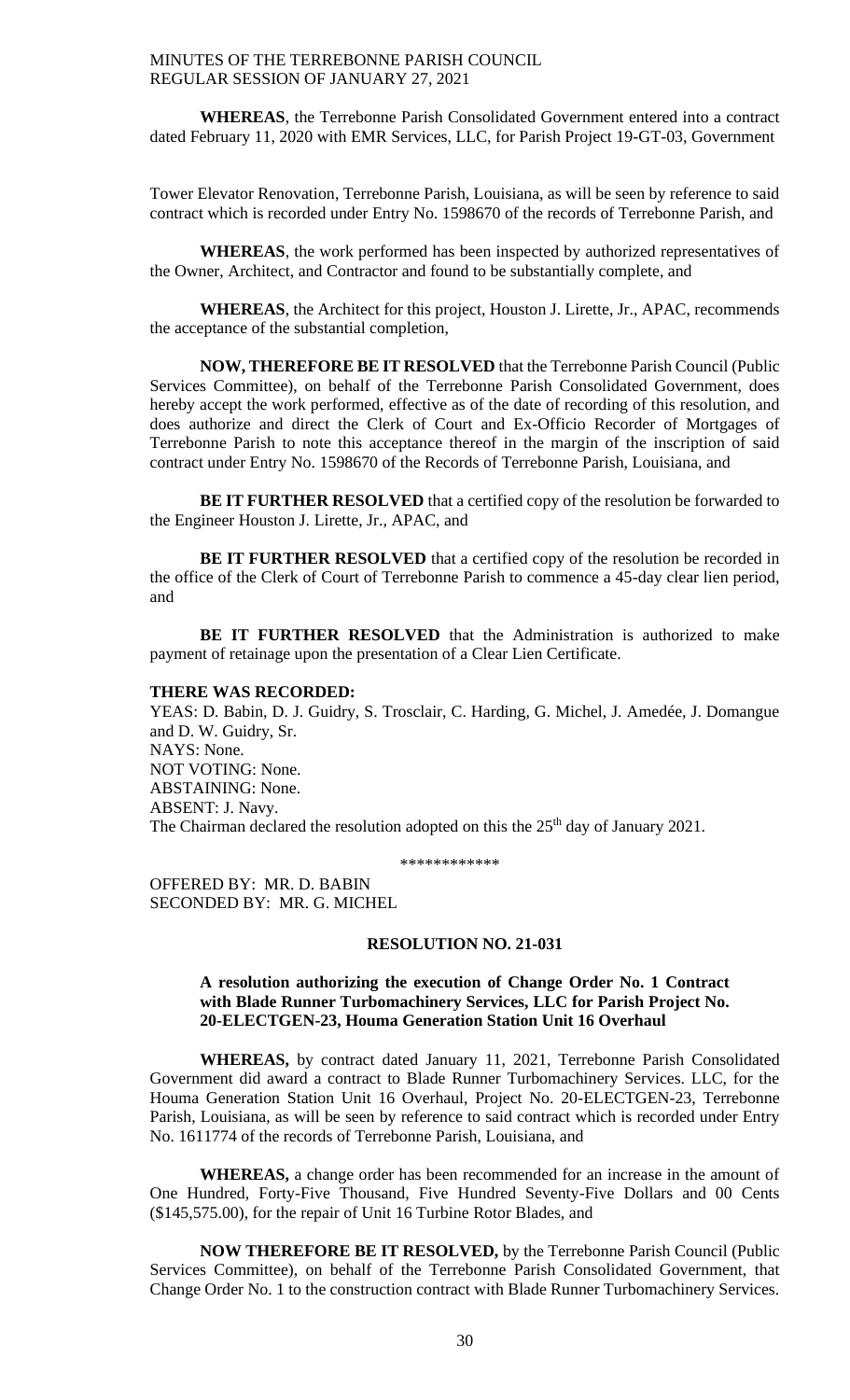MINUTES OF THE TERREBONNE PARISH COUNCIL REGULAR SESSION OF JANUARY 27, 2021 LLC. for the Houma Generation Unit 16 Overhaul, Project No. 20-ELECTGEN-23, be, and is hereby, approved.

 **BE IT FURTHER RESOLVED,** that the Parish President, and all appropriate parties be, and they are hereby, authorized to execute Change Order No. 1, for increasing the amount by One Hundred Forty-Five Thousand, Five Hundred Seventy-Five Dollars and 00 Cents (\$145,575.00).

#### **THERE WAS RECORDED:**

YEAS: D. Babin, D. J. Guidry, S. Trosclair, C. Harding, G. Michel, J. Amedée, J. Domangue and D. W. Guidry, Sr. NAYS: None. NOT VOTING: None. ABSTAINING: None. ABSENT: J. Navy. The Chairman declared the resolution adopted on this the 25<sup>th</sup> day of January 2021.

\*\*\*\*\*\*\*\*\*\*\*\*

OFFERED BY: MR. D. BABIN SECONDED BY: MR. C. HARDING

# **RESOLUTION NO. 21-032**

A resolution providing approval of Amendment No. 1 to the Engineering Agreement for Parish Project No. **20-CR-13**, **Upper Ward 7 Mitigation Project**, Terrebonne Parish, Louisiana.

**WHEREAS**, the Terrebonne Parish Consolidated Government did enter into an original engineering agreement with GIS Engineering, L.L.C. dated April 1, 2020, recordation number 1601001, for the Upper Ward 7 Mitigation Project identified as Parish Project 20-CR-13, and

**WHEREAS,** the engineer for this project recently finished the study and report, and

**WHEREAS**, the Terrebonne Parish Consolidated Government is desirous of proceeding into preliminary design for this, and

**WHEREAS**, the Terrebonne Parish Consolidated Government has budgeted additional funding to continue the project through preliminary design, and

**WHEREAS**, GIS Engineering, LLC. has submitted a proposal to continue with the design efforts for this project, and

**WHEREAS**, the limitation of cost for Basic and Additional Services needs to be increased for these design efforts, and

**WHEREAS**, this above work will increase the basic services section of the contract by \$31,600.00 and the additional services section by \$127,355.00.

**NOW, THEREFORE BE IT RESOLVED** that the Terrebonne Parish Council (Public Services Committee), on behalf of the Terrebonne Parish Consolidated Government, does hereby approve this Amendment No. 1 to the Engineering Agreement for an increase of \$31,600.00 in Basic Services and \$127,355.00 in additional services, and authorizes Parish President Gordon E. Dove to execute this Amendment No. 1 to the Engineering Agreement for the Upper Ward 7 Mitigation Project; Parish Project No. 20-CR-13, with GIS Engineering, LLC, and

**BE IT FURTHER RESOLVED** that a certified copy of the resolution be forwarded to the Engineer, GIS Engineering, LLC.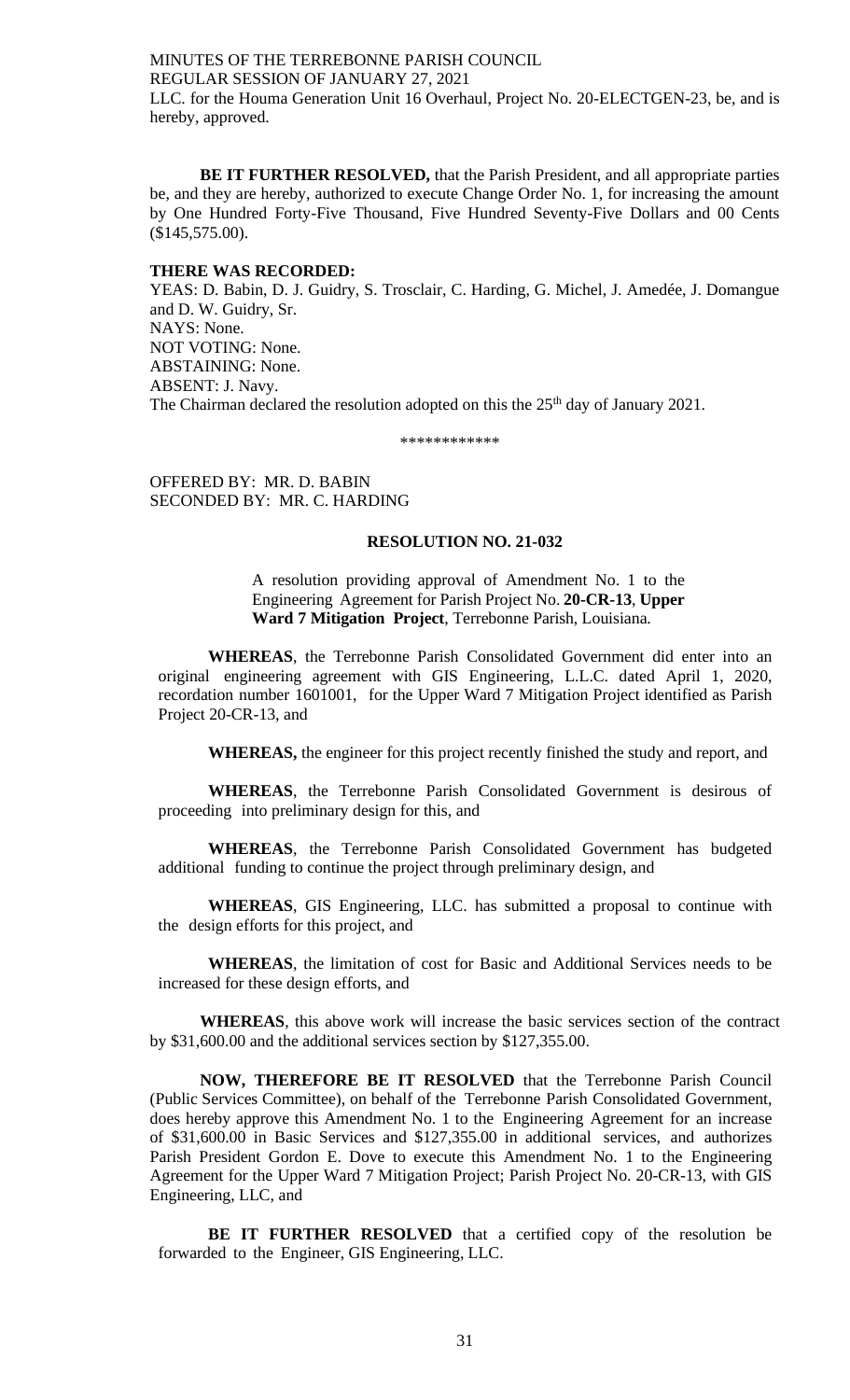### **THERE WAS RECORDED:**

YEAS: D. Babin, D. J. Guidry, S. Trosclair, C. Harding, G. Michel, J. Amedée, J. Domangue and D. W. Guidry, Sr. NAYS: None. NOT VOTING: None. ABSTAINING: None. ABSENT: J. Navy. The Chairman declared the resolution adopted on this the 25<sup>th</sup> day of January 2021.

\*\*\*\*\*\*\*\*\*\*\*\*

OFFERED BY: MR. D. BABIN SECONDED BY: MR. D. W. GUIDRY, SR.

# **RESOLUTION NO. 21-033**

# **A RESOLUTION AUTHORIZING THE PARISH PRESIDENT TO EXECUTE A COOPERATIVE ENDEAVOR AGREEMENT BETWEEN TERREBONNE PARISH CONSOLIDATED GOVERNMENT AND UNITED STATES CONGRESSMAN STEVE SCALISE.**

**WHEREAS**, Article VII, Section 14 of the Louisiana Constitution provides that, "[F]or a public purpose, the state and its political subdivisions or political corporations may engage in cooperative endeavors with each other, with the United States or its agencies, or with any public or private association, corporation, or individual"; and

**WHEREAS**, Terrebonne Parish Consolidated Government is authorized to lease or rent office space in the Terrebonne Parish Government Tower not currently needed for a public purpose; and

**WHEREAS**, Congressman Scalise is presently seeking to continue renting office space necessary to provide factual information and to facilitate public access to his staff; and

**WHEREAS**, in the spirit of providing Terrebonne Parish residents access to information and their Congressman, Terrebonne Parish Consolidated Government has determined that there is sufficient space located on the seventh floor of the Government Tower, 8026 Main Street, Houma, Louisiana to provide office space for the Parish's Congressman subject to the terms set out herein; and

**WHEREAS**, the above parties believe that this agreement serves a public purpose whose costs are no gratuitous given the benefits of public access to government officials.

**NOW, THEREFORE BE IT RESOLVED**, by the Terrebonne Parish Council (Public Services Committee), on behalf of the Terrebonne Parish Consolidated Government, that the Parish President, Gordon E. Dove, is hereby submitted to execute a Cooperative Endeavor Agreement between Terrebonne Parish Consolidated Government and the United States Congressman Steve Scalise containing substantially the same terms as those set out in the attached agreement.

### **THERE WAS RECORDED:**

YEAS: D. Babin, D. J. Guidry, S. Trosclair, C. Harding, G. Michel, J. Amedée, J. Domangue and D. W. Guidry, Sr. NAYS: None. NOT VOTING: None. ABSTAINING: None. ABSENT: J. Navy. The Chairman declared the resolution adopted on this the 25<sup>th</sup> day of January 2021.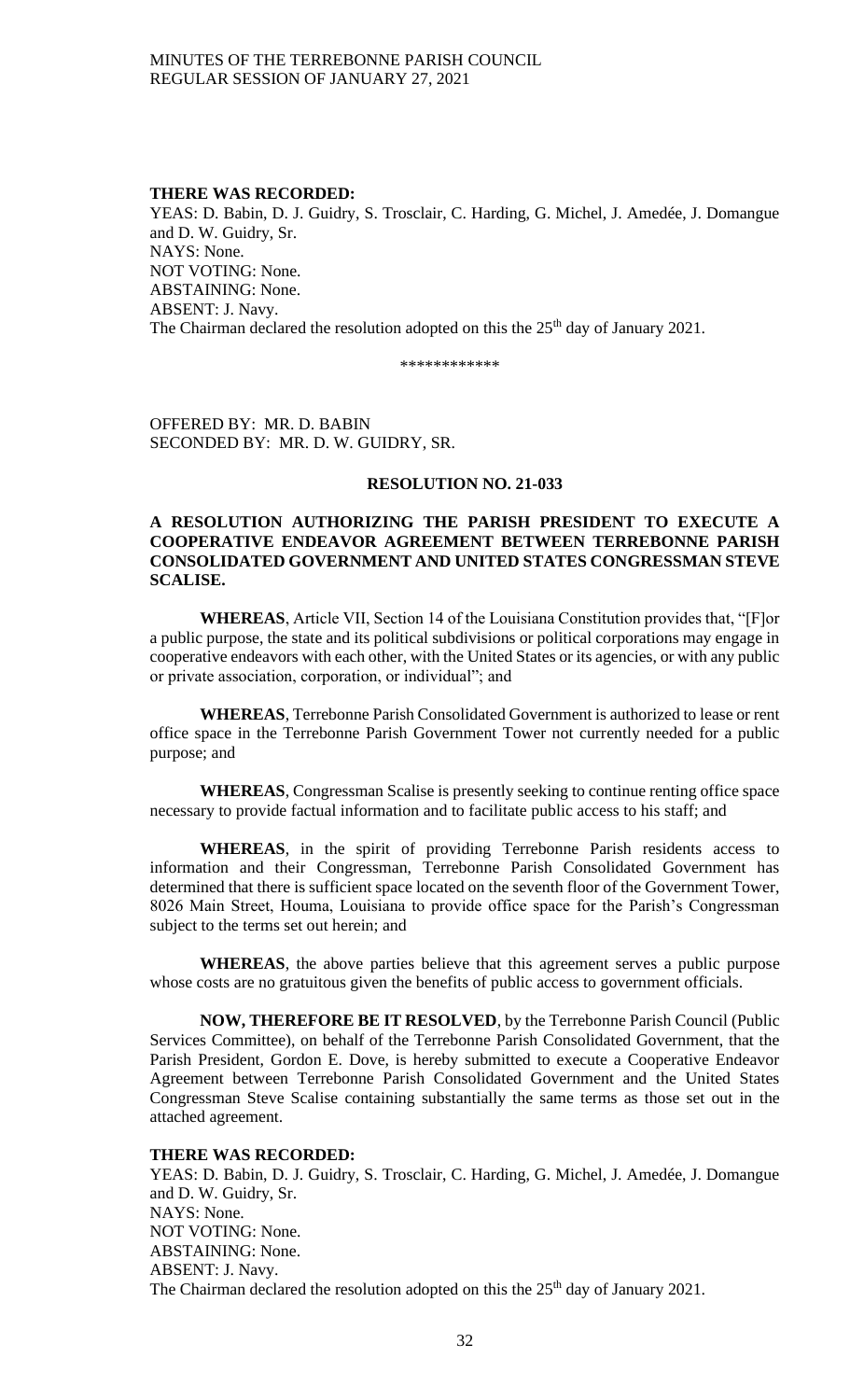\*\*\*\*\*\*\*\*\*\*\*\*

Parish Manager Mike Toups informed the Committee that the two new generators were purchased through the Louisiana Federal Surplus Program. This allowed the Parish to purchase said generators, which to be used as backup generators for the Elliot Jones Pump Station. He noted that the generators cost has been discounted to a price of approximately \$100,000.00 (one hundred thousand dollars). **(\*RESOLUTION ADOPTED AFTER DISCUSSION)**

OFFERED BY: MR. D. BABIN SECONDED BY: MR. S. TROSCLAIR

### **RESOLUTION NO. 21-034**

**A resolution to amend Resolution 20-305 to include language that changes the transporter/carrier from J. T. & Company, Inc. to Greentree Transportation Company or a properly licensed and insured transporter/carrier that is contingent upon legal review.** 

**WHEREAS,** on October 26, 2020 the Terrebonne Parish Council adopted Resolution 20-305 which approved quotes from J. T. & Company, Inc. for the transportation of generators and other components from the MOX Facility in South Carolina to Terrebonne Parish; and

**WHEREAS**, J. T. & Company, Inc. has informed TPCG that they will not execute the required service agreement prepared by Legal; and

**WHEREAS,** Quotes have been obtained from Greentree Transportation Company for the transportation of the generators and other components; and

**WHEREAS,** In the event that Greentree Transportation Company is unable to provide the required insurance certificates and execute the service agreement, it is necessary to secure these services from another transporter/carrier due to the time constraints with legal review; and

**WHEREAS**, the quotes received are an estimated amount and the actual cost for transportation of the generators and other components may be more or less than the quoted price, and

**WHEREAS**, after careful review by the Public Works Department/Drainage Division it has been determined that the estimated quotes received from Greentree Transportation Company., in the amount of Two Hundred Fifteen Thousand, Nine Hundred Dollars and Zero Cents (\$215,900.00) be accepted, and

**WHEREAS**, the Parish Administration has recommended that the estimated quotes received from Greentree Transportation Company for the above mentioned in the amount of Two Hundred Fifteen Thousand, Nine Hundred Dollars and Zero Cents (\$215,900.00) be accepted.

**NOW, THEREFORE BE IT RESOLVED** by the Terrebonne Parish Council, on behalf of the Terrebonne Parish Consolidated Government, that the recommendation of the Parish Administration be approved and that the above mentioned estimated quotes received from Greentree Transportation Company be accepted as per attached documents.

#### **THERE WAS RECORDED:**

YEAS: D. Babin, D. J. Guidry, S. Trosclair, C. Harding, G. Michel, J. Amedée, J. Domangue and D. W. Guidry, Sr. NAYS: None. NOT VOTING: None. ABSTAINING: None. ABSENT: J. Navy. The Chairman declared the resolution adopted on this the 25<sup>th</sup> day of January 2021.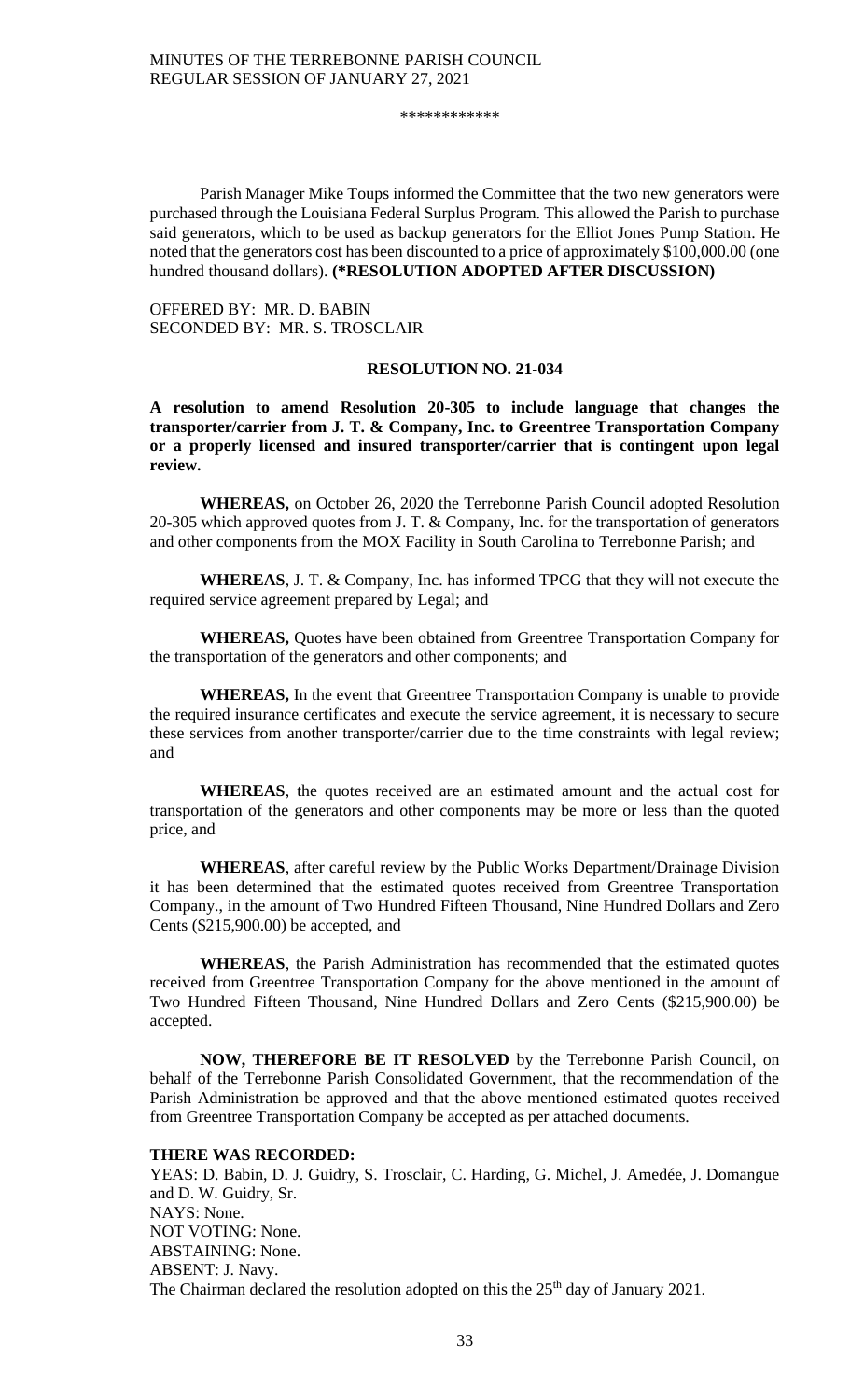#### \*\*\*\*\*\*\*\*\*\*\*\*

Mr. D. W. Guidry, Sr., moved, seconded by Mr. D. Babin, "THAT, there being no further business to come before the Public Services Committee, the meeting be adjourned."

The Chairman called for the vote on the motion offered by Mr. D. W. Guidry, Sr. THERE WAS RECORDED: YEAS: D. J. Guidry, S. Trosclair, C. Harding, G. Michel, J. Amedée, J. Domangue, and D. W. Guidry, Sr., and D. Babin. NAYS: None. ABSENT: J. Navy The Chairman declared the motion adopted and the meeting was adjourned at 6:48 p.m.

Dirk Guidry, Chairman

Margeaux LeCompte, Minute Clerk

Mr. D. J. Guidry moved, seconded by Mr. S. Trosclair, "THAT the Council accept and ratify the minutes of the Public Services Committee meeting held on 01/25/2021."

The Chairman called for a vote on the motion offered by Mr. D. J. Guidry. THERE WAS RECORDED: YEAS: D. J. Guidry, S. Trosclair, J. Navy, C. Harding, G. Michel, J. Amedée, J. Domangue, D. W. Guidry, Sr., and D. Babin. NAYS: None. ABSENT: None. The Chairman declared the motion adopted.

The Chairman called for a report from the Community Development and Planning Committee meeting held on 01/25/2021, whereupon the Committee Chairman, noting that ratification of the minutes calls no public hearings rendered the following:

# **COMMUNITY DEVELOPMENT AND PLANNING COMMITTEE**

### **JANUARY 25, 2021**

The Chairman, Daniel Babin, called the Community Development & Planning Committee meeting to order at 6:50 p.m. in the Terrebonne Parish Council Meeting Room with an Invocation and Pledge of Allegiance led by Committee Member J. Amedée. Upon roll call, Committee Members recorded as present were: D. J. Guidry, S. Trosclair, C. Harding, G. Michel, J. Amedée, J. Domangue, D. W. Guidry, Sr., and D. Babin. Committee Member J. Navy was recorded as absent. A quorum was declared present.

OFFERED BY: MS. J. DOMANGUE SECONDED BY: MR. C. HARDING

# **RESOLUTION NO. 21-035**

A Resolution Authorizing the Parish President to execute all necessary documents to submit a Budget Amendment to the Administration for Children and Families for the Head Start Program in Terrebonne Parish and to execute the FY 2021 Head Start Budget Application.

**WHEREAS,** it is necessary that a Budget Amendment application be submitted by the governing body and the Head Start Policy Council.

**NOW THEREFORE BE IT RESOLVED** that the Terrebonne Parish Council, on behalf of the Terrebonne Parish Consolidated Government does hereby authorize the Parish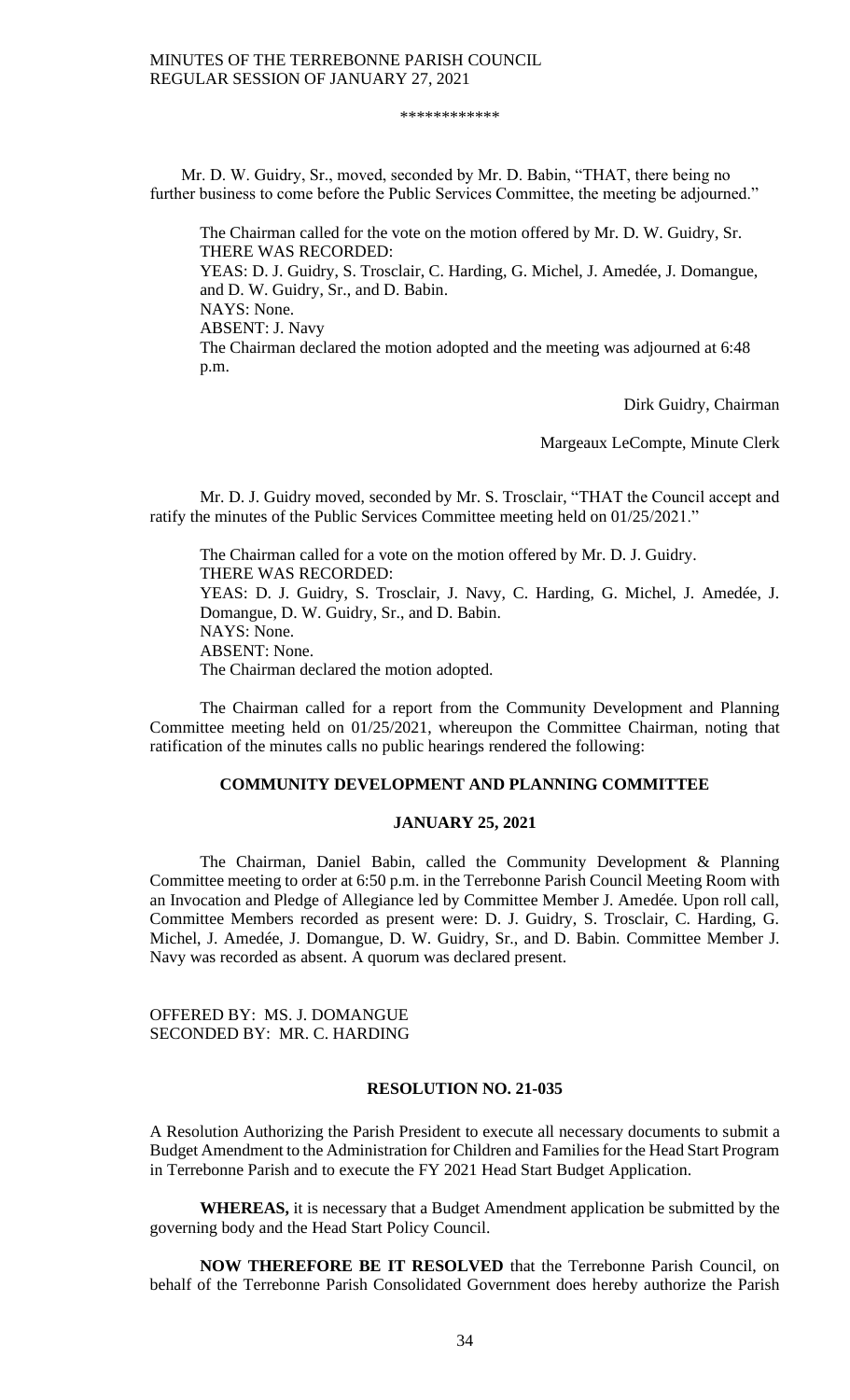President, Gordon E. Dove, to sign and submit the Budget Amendment application to Administration for Children and Families to use Non-Federal Share funds to purchase a vehicle to assist with providing Head Start services.

**BE IT FURTHER RESOLVED** that the Terrebonne Parish Council (Community Development and Planning Committee), on behalf of the Terrebonne Parish Consolidated Government does hereby authorize the Parish President to sign the agreement associated with this application and any certifications, modifications, etc. that may be associated with the implementation of the agreement.

#### **THERE WAS RECORDED:**

YEAS: D. Babin, D. J. Guidry, S. Trosclair, C. Harding, G. Michel, J. Amedée, J. Domangue and D. W. Guidry, Sr. NAYS: None. NOT VOTING: None. ABSTAINING: None. ABSENT: J. Navy. The Chairman declared the resolution adopted on this the 25<sup>th</sup> day of January 2021.

\*\*\*\*\*\*\*\*\*\*\*\*

OFFERED BY: MR. C. HARDING SECONDED BY: MR. D. J. GUIDRY

#### **RESOLUTION NO. 21-036**

A resolution authorizing the Parish President to file an application to amend a grant from Department of Transportation, United States of America bearing the Federal Award Identification Number LA-2016-021-03 to include funding for the upgrade and replacement of the heavy duty transit bus fleet under the Urban Mass Transportation Act of 1964, as amended.

**WHEREAS,** general transportation of persons in and around Terrebonne Parish is both necessary and convenient to the public health, welfare and safety, and

**WHEREAS,** privately-owned public transportation facilities that are or may be in operation in and around Terrebonne Parish are inadequate, and it is impossible for existing operators of privately owned transportation facilities to render necessary service with adequate resulting return on investment of capital, and

**WHEREAS,** the Secretary of Transportation is authorized to make grants for a mass transportation program, and

**WHEREAS,** the contract for financial assistance will impose certain obligations upon Terrebonne Parish Consolidated Government, including the provision by it of the local share of the project costs, and

**WHEREAS,** it is required by the U.S. Department of Transportation in accordance with the provisions of Title VI of the Civil Rights Act of 1964, that in connection with the filing of an application for assistance under the Urban Mass Transportation Act of 1964, as amended, that Terrebonne Parish Consolidated Government give an assurance that it will comply with Title VI of the Civil Rights Act of 1964 and the U.S. Department of Transportation requirements thereunder, and

**WHEREAS,** it is the goal of the Terrebonne Parish Consolidated Government that minority business enterprises be utilized to the fullest extent possible in connection with this project, and that definite procedures shall be established and administered to ensure that minority business enterprises shall have the maximum feasible opportunity to compete for contracts when procuring supplies, equipment contracts, or consultant and other services.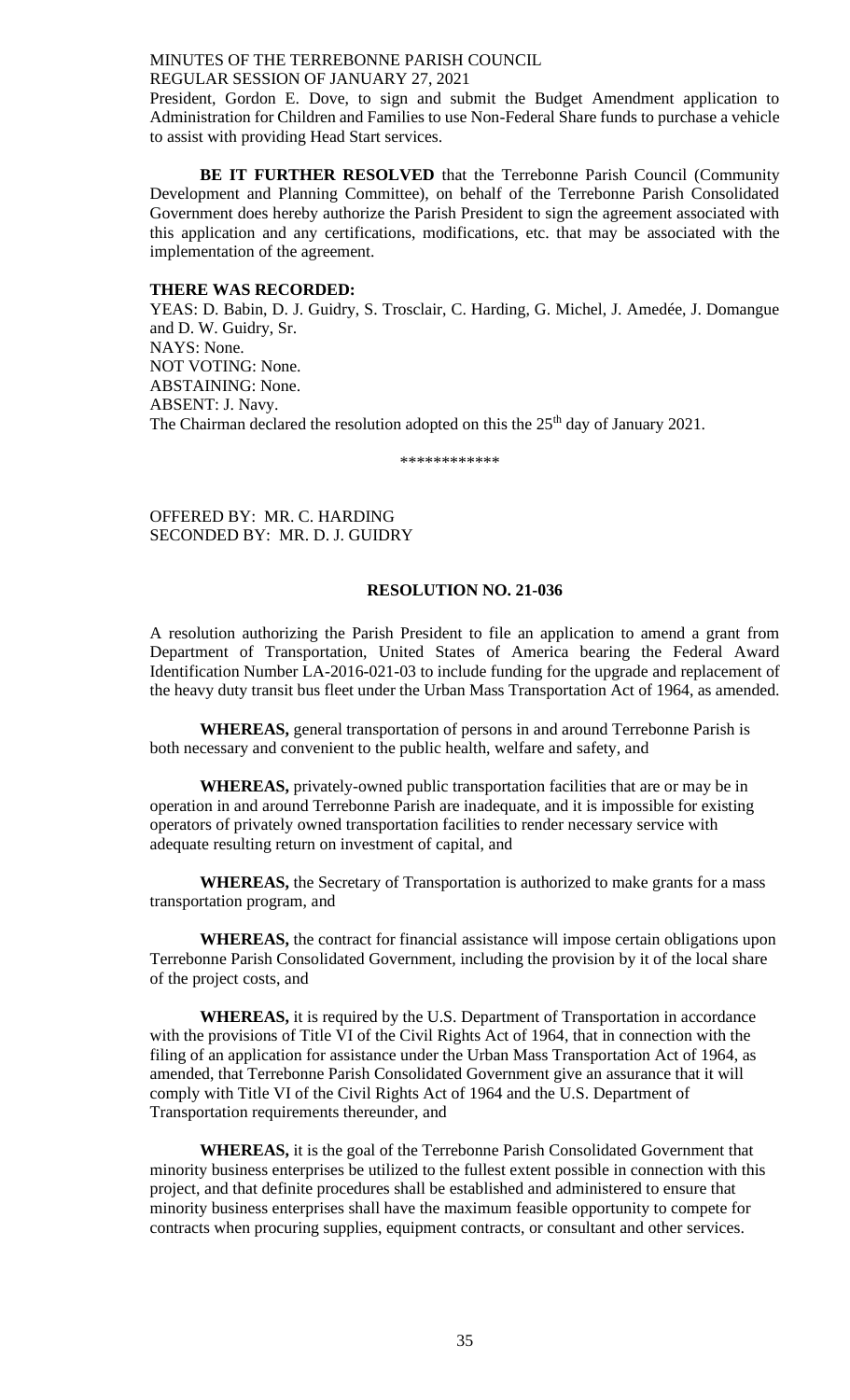**NOW THEREFORE BE IT RESOLVED,** by the Terrebonne Parish Council (Community Development and Planning Committee) on behalf of the Terrebonne Parish Consolidated Government, that:

- 1. The Parish President is authorized to submit and execute a grant amendment on behalf of the Terrebonne Parish Consolidated Government with the U.S. Department of Transportation, to aid in the financing of capital assets, and/or other capital related expenses pursuant to Section 5307 of the Urban Mass Transportation Act of 1964, as amended.
- 2. The Parish President is authorized to execute and file with such application an assurance or any other document required by the U.S. Department of Transportation effectuating the purpose of Title VI of the Civil Rights Act of 1964.
- 3. The Department of Public Works is authorized to furnish such additional information as the U.S. Department of Transportation may require in connection with the application for this project.
- 4. The Parish President is authorized to set forth and execute affirmative minority business policies in connection with the program of project and budgets procurement needs.
- 5. The Parish President is authorized to execute grant agreements on behalf of the Terrebonne Parish Consolidated Government with the U.S. Department of Transportation for aid in financing of the planning, capital, and/or operating assistance program of projects and budgets.

**BE IT FURTHER RESOLVED,** that all resolutions in conflict herewith are hereby repealed.

# **THERE WAS RECORDED:**

YEAS: D. Babin, D. J. Guidry, S. Trosclair, C. Harding, G. Michel, J. Amedée, J. Domangue and D. W. Guidry, Sr. NAYS: None. NOT VOTING: None. ABSTAINING: None. ABSENT: J. Navy. The Chairman declared the resolution adopted on this the 25<sup>th</sup> day of January 2021.

\*\*\*\*\*\*\*\*\*\*\*\*

OFFERED BY: MR. D. J. GUIDRY SECONDED BY: MR. C. HARDING

# **RESOLUTION NO. 21-037**

# **A RESOLUTION AUTHORIZING THE PRESIDENT TO HAVE SIGNED ANY AND ALL DOCUMENTS TO SUBMIT AN AMENDMENT TO REQUEST THE RIGHT TO EXPEND PROGRAM INCOME EARNED FROM THE TERREBONNE PARISH GUSTAV/IKE DISASTER RECOVERY PLAN ACTIVITIES TO IMPLEMENT APPROVED PROJECTS.**

**WHEREAS**, the Terrebonne Parish Consolidated Government has been awarded Community Development Block Grant funding as a result of the damage caused by Hurricanes Gustav and Ike; and

**WHEREAS,** the parish has earned Program Income through various activities in the process of implementing the Gustav/Ike Recovery Plan projects; and

**WHEREAS,** the Parish can request that the Louisiana Office of Community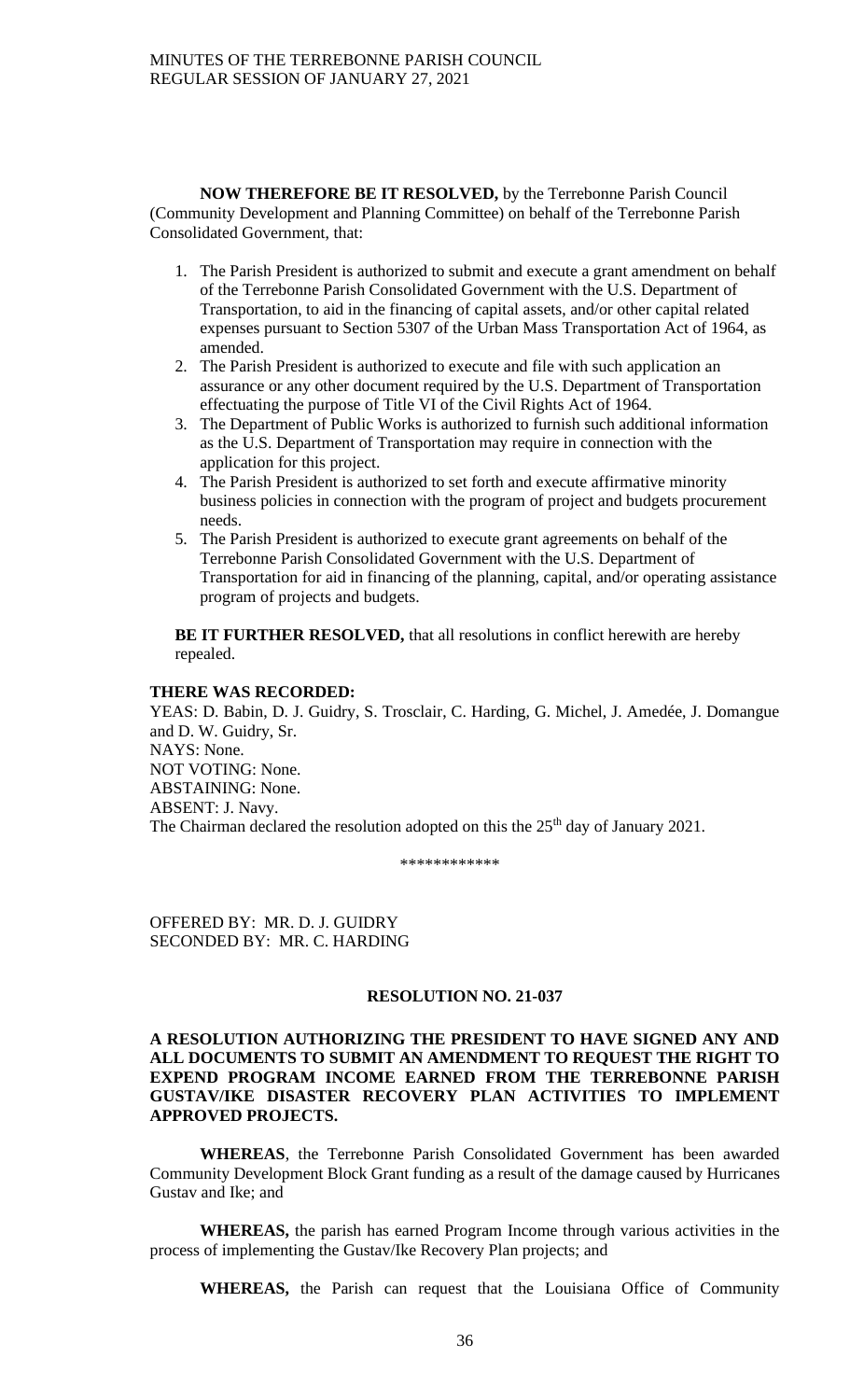Development Disaster Recovery Unit managing this grant authorize the Parish to expend those funds on another project approved under the grant program and plan; and

**WHEREAS,** the Parish has successfully requested and been granted permission to expend these funds on eligible activities; and

**WHEREAS,** if authorized by the Office of Community Development the funding can be reallocated to the Eastside Public Safety Substation which has been determined by OCD to be an eligible project; and

**WHEREAS,** the funding in Attachment A from the programs is not required for any other program at this time, the original priority project having been completed, and

**NOW, THEREFORE, BE IT RESOLVED** by the Terrebonne Parish Council (Community Development and Planning Committee), on behalf of the Terrebonne Parish Consolidated Government, that the Parish President, Gordon E. Dove, is authorized to request to expend the program income on eligible projects in the Gustav/Ike Disaster Recovery Plan including the Eastside Public Safety Substation.

# **THERE WAS RECORDED:**

YEAS: D. Babin, D. J. Guidry, S. Trosclair, C. Harding, G. Michel, J. Amedée, J. Domangue and D. W. Guidry, Sr. NAYS: None. NOT VOTING: None. ABSTAINING: None. ABSENT: J. Navy. The Chairman declared the resolution adopted on this the 25<sup>th</sup> day of January 2021.

#### \*\*\*\*\*\*\*\*\*\*\*\*

Mr. D. W. Guidry, Sr. moved, seconded by Mr. C. Harding, "THAT, there being no further business to come before the Community Development and Planning Committee, the meeting be adjourned."

The Chairman called for the vote on the motion offered by Mr. D. W. Guidry, Sr. THERE WAS RECORDED: YEAS: D. J. Guidry, S. Trosclair, C. Harding, G. Michel, J. Amedée, J. Domangue, D. W. Guidry, Sr., and D. Babin. NAYS: None. ABSENT: J. Navy

The Chairman declared the motion adopted and the meeting was adjourned at 6:52 p.m.

Daniel Babin, Chairman

Margeaux LeCompte, Minute Clerk

Mr. D. Babin moved, seconded by Mr. D. J. Guidry, "THAT the Council accept and ratify the minutes of the Community Development and Planning Committee meeting held on 01/25/2021."

The Chairman called for a vote on the motion offered by Mr. D. Babin. THERE WAS RECORDED: YEAS: D. J. Guidry, S. Trosclair, J. Navy, C. Harding, G. Michel, J. Amedée, J. Domangue, D. W. Guidry, Sr., and D. Babin. NAYS: None. ABSENT: None. The Chairman declared the motion adopted.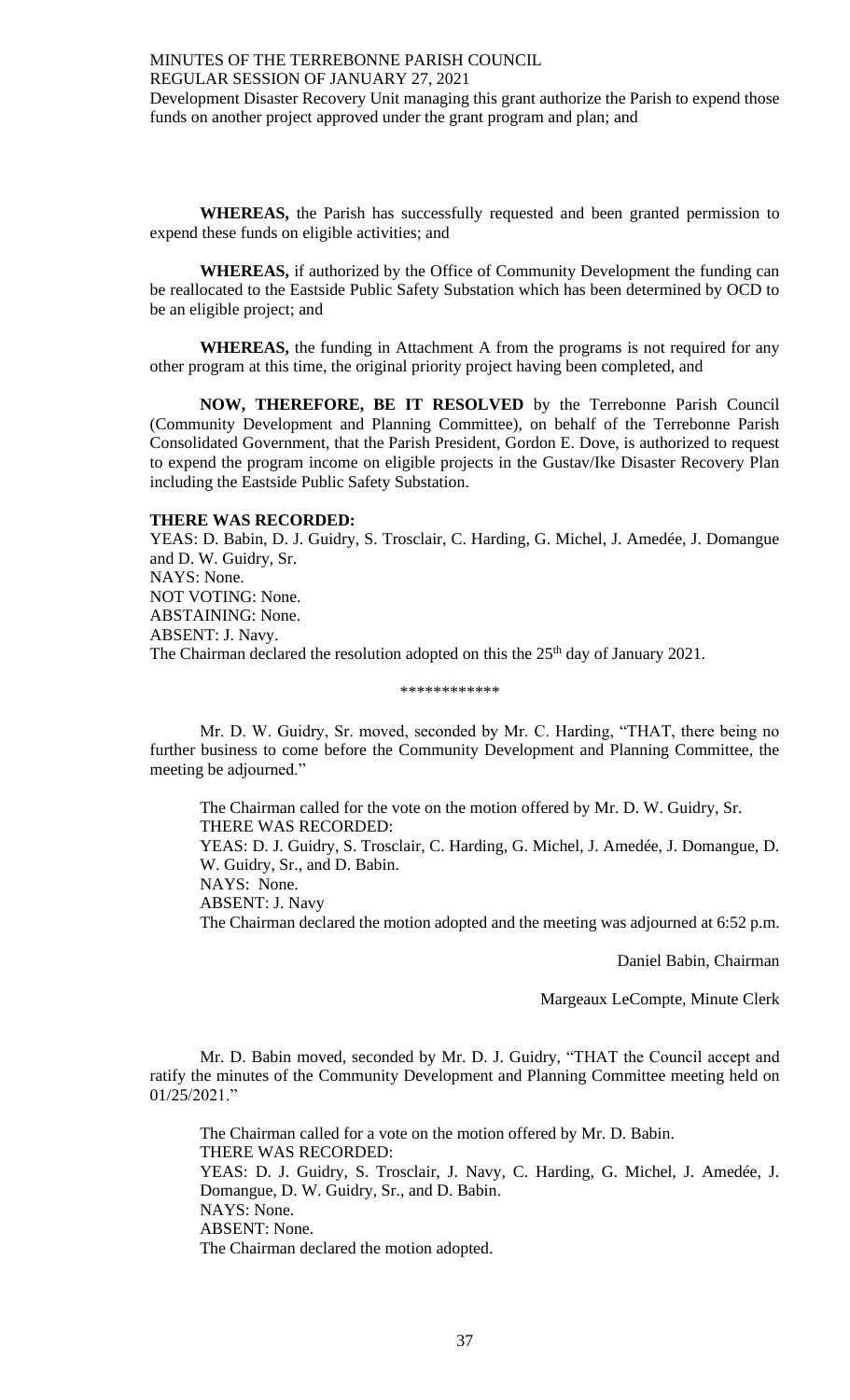The Chairman called for a report from the Budget & Finance Committee meeting held on 01/25/2021, whereupon the Committee Chairman, noting that ratification of the minutes calls one public hearing on Wednesday, February 10, 2021 at 6:30 p.m. rendered the following:

# **BUDGET & FINANCE COMMITTEE**

#### **JANUARY 25, 2021**

The Chairman, Mr. John Amedée, called the Budget & Finance Committee meeting to order at 6:53 p. m. in the Terrebonne Parish Council Meeting Room with an Invocation led by Committee Member J. Amedée and the Pledge of Allegiance led by Committee Member D. J. Guidry. Upon roll call, Committee Members recorded as present were: D. J. Guidry, S. Trosclair, C. Harding, G. Michel, J. Amedée, J. Domangue, D. W. Guidry, Sr., and D. Babin. Committee Member J. Navy was recorded as absent. A quorum was declared present.

Mr. G. Michel moved, seconded by Mr. C. Harding, "THAT the Council accept the annual fire dispatch agreement between the Terrebonne Parish Communications District and TPCG City of Houma Fire Department for the Fire Department cost of fire dispatching services."

The Chairman called for the vote on the motion offered by Mr. G. Michel. THERE WAS RECORDED: YEAS: D. J. Guidry, S. Trosclair, C. Harding, G. Michel, J. Amedée, J. Domangue, D. W. Guidry, Sr., and D. Babin. NAYS: None. ABSENT: J. Navy The Chairman declared the motion adopted.

OFFERED BY: MR. S. TROSCLAIR SECONDED BY: MR. D. J. GUIDRY

### **RESOLUTION NO. 21-038**

# **A resolution authorizing the Parish President to award Bid 21-RB-03 Purchase of Rip Rap**

**WHEREAS,** the Terrebonne Parish Consolidated Government (TPCG) will be receiving bids on January 28, 2021 for the Purchase of Rip Rap for the Roads & Bridges Division of the Public Works Department, and

**WHEREAS,** the Terrebonne Parish Consolidated Government desires authorization to award to the bidder that submits the lowest responsive and responsible bid, and

**WHEREAS,** the initial contract term shall be for a six (6) month period, subject to the availability of funds appropriated, the contract may be extended, at the Terrebonne Parish Consolidated Government's option, for three (3) additional six (6) month periods provided there is no change in the terms, conditions, specifications and pricing structure, and

**NOW, THERFORE BE IT RESOLVED**, that the Terrebonne Parish Council (Budget Finance Committee), on behalf of the Terrebonne Parish Consolidated Government grant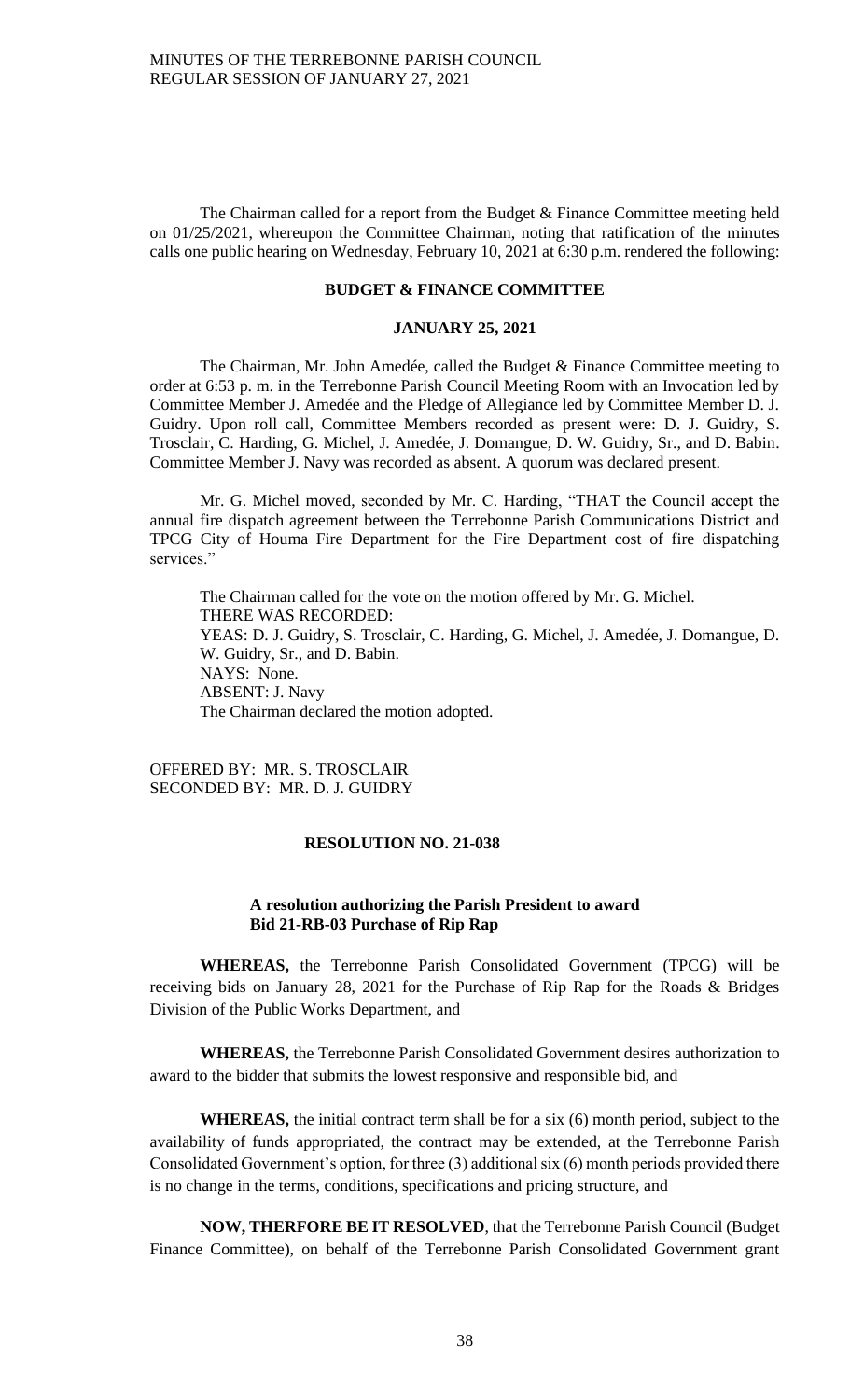# MINUTES OF THE TERREBONNE PARISH COUNCIL REGULAR SESSION OF JANUARY 27, 2021 authorization to the Parish President to award Bid 21-RB-03 Purchase of Rip Rap to the lowest responsive, responsible bidder.

# **THERE WAS RECORDED:**

YEAS: D. Babin, D. J. Guidry, S. Trosclair, C. Harding, G. Michel, J. Amedée, J. Domangue and D. W. Guidry, Sr. NAYS: None. NOT VOTING: None. ABSTAINING: None. ABSENT: J. Navy. The Chairman declared the resolution adopted on this the 25<sup>th</sup> day of January 2021.

\*\*\*\*\*\*\*\*\*\*\*\*

OFFERED BY: MR. C. HARDING SECONDED BY: MR. D. W. GUIDRY, SR.

# **RESOLUTION NO. 21-039**

**WHEREAS,** on September 2, 2020 the Terrebonne Parish Council adopted Ordinance No. 9176 declaring the following described property adjudicated to the Terrebonne Parish Consolidated Government, with an owner of record Chester Nixon, as surplus:

**LOTS 21 & 22 SQUARE 4 BARROWTOWN. (Parcel# 23590) (2606/2608 Larry St.)**, and

**WHEREAS,** on December 16, 2020 bids were received electronically via Central Auction House by the Terrebonne Parish Consolidated Government for Bid No. 20-S/P-46 Surplus Sale of Adjudicated Property Located at 2606/2608 Larry St. (100%) (Parcel# 23590), and

**WHEREAS,** after careful review by Parish Administration it has been determined that the highest bid received is that of Kirby Bonvillain in the amount of Ten Thousand Dollars (\$10,000.00) plus the 5% website transaction fee of Five Hundred Dollars (\$500.00) for a total of Ten Thousand Five Hundred Dollars (\$10,500.00) and that the bid should be accepted as per attached bid forms and pursuant to all the terms and conditions as stated in Ordinance No. 9176, and

**WHEREAS,** the Parish Administration has recommended the acceptance of the aforementioned bid for Bid No. 20-S/P-46 Surplus Sale of Adjudicated Property Located at 2606/2608 Larry St. (100%) (Parcel# 23590) as described in attached hereto and made a part hereof.

**NOW, THEREFORE BE IT RESOLVED by** Terrebonne Parish Council (Budget and Finance Committee), on behalf of the Terrebonne Parish Consolidated Government, that the recommendation of the Parish Administration is approved and the bid of Kirby Bonvillain is accepted as per attached bid forms and pursuant to all the terms and conditions as stated in Ordinance No. 9176.

### **THERE WAS RECORDED:**

YEAS: D. Babin, D. J. Guidry, S. Trosclair, C. Harding, G. Michel, J. Amedée, J. Domangue and D. W. Guidry, Sr. NAYS: None. NOT VOTING: None. ABSTAINING: None. ABSENT: J. Navy.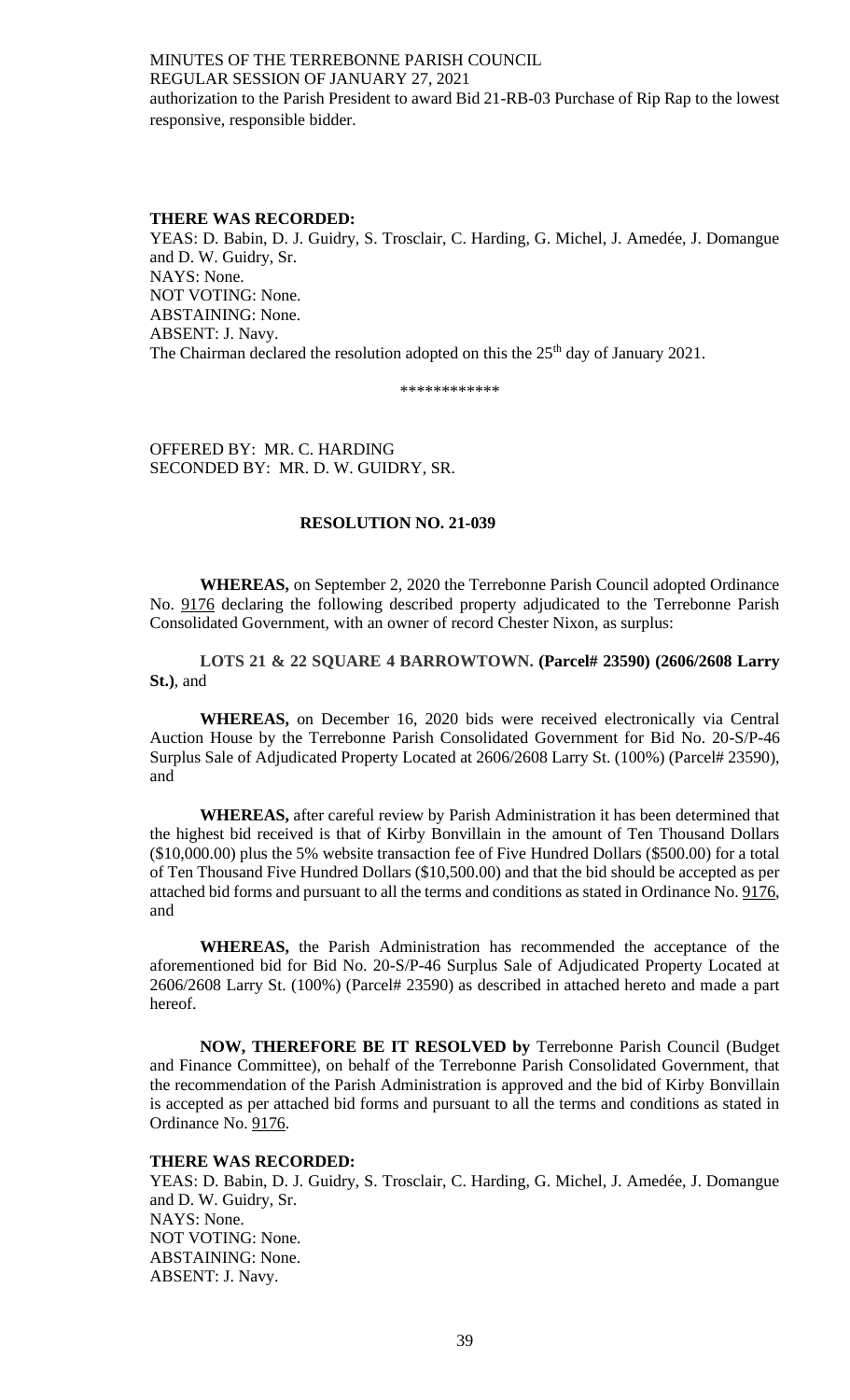# MINUTES OF THE TERREBONNE PARISH COUNCIL REGULAR SESSION OF JANUARY 27, 2021 The Chairman declared the resolution adopted on this the  $25<sup>th</sup>$  day of January 2021.

\*\*\*\*\*\*\*\*\*\*\*\*

OFFERED BY: MR. S. TROSCLAIR SECONDED BY: MR. G. MICHEL

# **RESOLUTION NO. 21-040**

**WHEREAS,** on September 2, 2020 the Terrebonne Parish Council adopted Ordinance No. 9176 declaring the following described property adjudicated to the Terrebonne Parish Consolidated Government, with an owner of record Pamela Jane Garabrandt Perdue, as surplus:

# **NORTHERNMOST 1/2 OF LOT 7 BLOCK 6BARROW SUBDIVISION. (Parcel# 21014) (454 Richmond Ave.),** and

**WHEREAS,** on December 16, 2020 bids were received electronically via Central Auction House by the Terrebonne Parish Consolidated Government for Bid No. 20-S/P-47 Surplus Sale of Adjudicated Property Located at 454 Richmond Ave. (100%) (Parcel# 21014), and

**WHEREAS,** after careful review by Parish Administration it has been determined that the highest bid received is that of Tony Snyder in the amount of Eight Thousand Dollars (\$8,000.00) plus the 5% website transaction fee of Four Hundred Dollars (\$400.00) for a total of Eight Thousand Four Hundred Dollars (\$8,400.00) and that the bid should be accepted as per attached bid forms and pursuant to all the terms and conditions as stated in Ordinance No. 9176, and

**WHEREAS**, the Parish Administration has recommended the acceptance of the aforementioned bid for Bid No. 20-S/P-47 Surplus Sale of Adjudicated Property Located at 454 Richmond Ave. (100%) (Parcel# 21014) as described in attached hereto and made a part hereof.

**NOW, THEREFORE BE IT RESOLVED** by Terrebonne Parish Council (Budget and Finance Committee), on behalf of the Terrebonne Parish Consolidated Government, that the recommendation of the Parish Administration is approved and the bid of Tony Snyder is accepted as per attached bid forms and pursuant to all the terms and conditions as stated in Ordinance No. 9176.

### **THERE WAS RECORDED:**

YEAS: D. Babin, D. J. Guidry, S. Trosclair, C. Harding, G. Michel, J. Amedée, J. Domangue and D. W. Guidry, Sr. NAYS: None. NOT VOTING: None. ABSTAINING: None. ABSENT: J. Navy. The Chairman declared the resolution adopted on this the 25<sup>th</sup> day of January 2021.

\*\*\*\*\*\*\*\*\*\*\*\*

OFFERED BY: MS. J. DOMANGUE SECONDED BY: MR. D. W. GUIDRY, SR.

### **RESOLUTION NO. 21-041**

**WHEREAS,** on September 2, 2020 the Terrebonne Parish Council adopted Ordinance No. 9176 declaring the following described property adjudicated to the Terrebonne Parish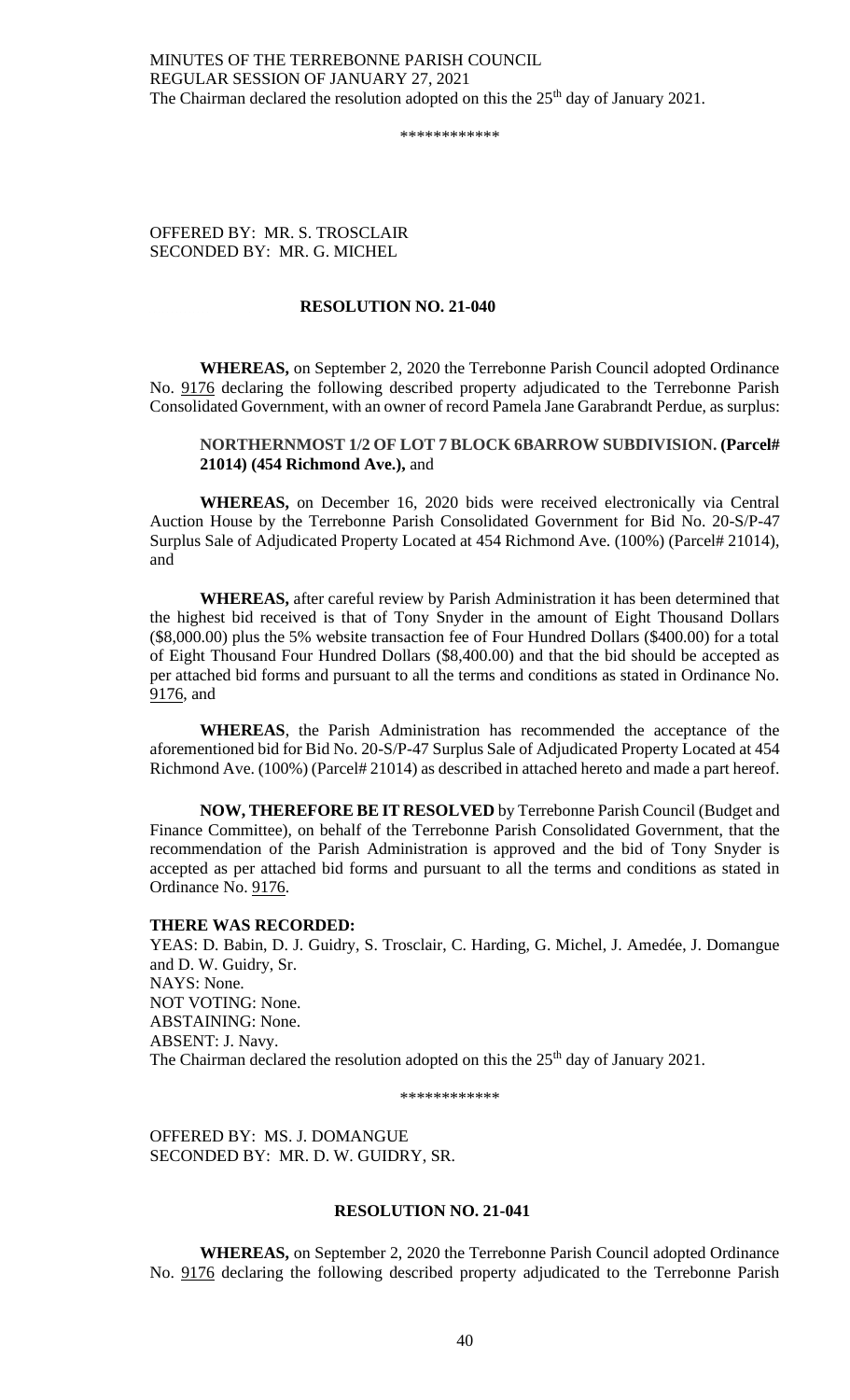# **SOUTH 35' OF LOT 26, ALL OF LOT 24 AND NORTH 1/2 OF LOT 22 WEST SIDE OF RUTH STREET, DUPONT ADDITION. (Parcel# 19939) (327/331 Ruth St.),** and

**WHEREAS,** on December 16, 2020 bids were received electronically via Central Auction House by the Terrebonne Parish Consolidated Government for Bid No. 20-S/P-48 Surplus Sale of Adjudicated Property Located at 327/331 Ruth St. (100%) (Parcel# 19939), and

**WHEREAS,** after careful review by Parish Administration it has been determined that the highest bid received is that of Four C's of Houma, LLA, Kenneth Smith in the amount of Thirty-Seven Thousand Three Hundred Thirty-Four Dollars (\$37,334.00) plus the 5% website transaction fee of One Thousand Eight Hundred Sixty-Six and 70/100 Dollars (\$1,866.70) for a total of Thirty-Nine Thousand Two Hundred and 70/100 Dollars (\$39,200.70) and that the bid should be accepted as per attached bid forms and pursuant to all the terms and conditions as stated in Ordinance No. 9176, and

**WHEREAS,** the Parish Administration has recommended the acceptance of the aforementioned bid for Bid No. 20-S/P-48 Surplus Sale of Adjudicated Property Located at 327/331 Ruth St. (100%) (Parcel# 19939) as described in attached hereto and made a part hereof.

**NOW, THEREFORE BE IT RESOLVED** by Terrebonne Parish Council (Budget and Finance Committee), on behalf of the Terrebonne Parish Consolidated Government, that the recommendation of the Parish Administration is approved and the bid of Four C's of Houma, LLC, Kenneth Smith is accepted as per attached bid forms and pursuant to all the terms and conditions as stated in Ordinance No. 9176.

### **THERE WAS RECORDED:**

YEAS: D. Babin, D. J. Guidry, S. Trosclair, C. Harding, G. Michel, J. Amedée, J. Domangue and D. W. Guidry, Sr. NAYS: None. NOT VOTING: None. ABSTAINING: None. ABSENT: J. Navy. The Chairman declared the resolution adopted on this the 25<sup>th</sup> day of January 2021.

\*\*\*\*\*\*\*\*\*\*\*\*

OFFERED BY: MR. G. MICHEL SECONDED BY: MR. D. BABIN

# **RESOLUTION NO. 21-042**

**WHEREAS,** on September 2, 2020 the Terrebonne Parish Council adopted Ordinance No. 9176 declaring the following described property adjudicated to the Terrebonne Parish Consolidated Government, with an owner of record Horace Pitre, Sr., as surplus:

# **LOT 57 1/2 X 168' ON WEST SIDE OF BETTY ANN STREET DESIGNATED AS LOT 4 BLOCK 4 GILBERT SUBD. (Parcel# 7709) (3111 Betty Ann St.),** and

**WHEREAS,** on December 16, 2020 bids were received electronically via Central Auction House by the Terrebonne Parish Consolidated Government for Bid No. 20-S/P-50 Surplus Sale of Adjudicated Property Located at 3111 Betty Ann St. (100%) (Parcel# 7709), and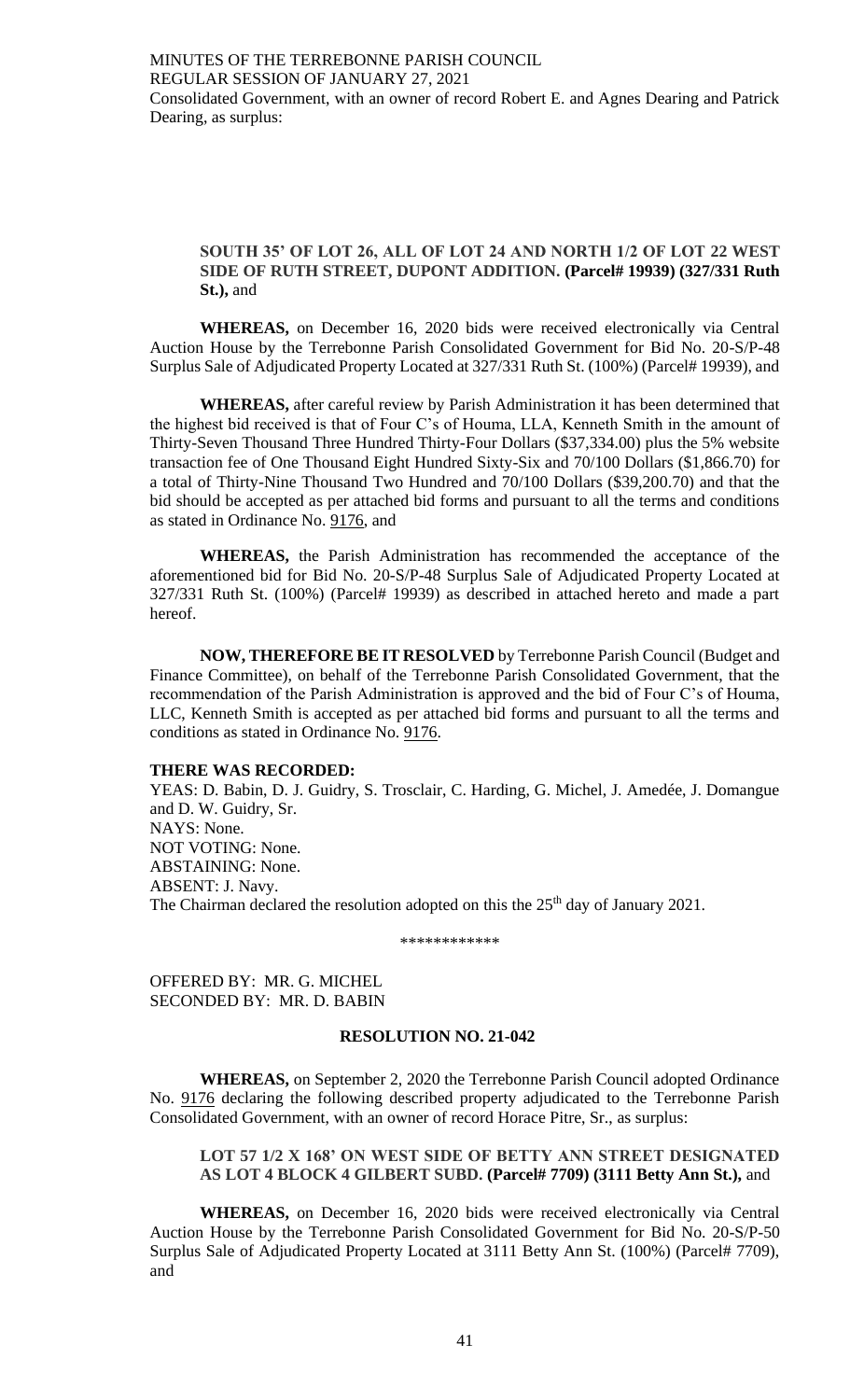**WHEREAS,** after careful review by Parish Administration it has been determined that the highest bid received is that of James Antoine in the amount of Nine Thousand Three Dollars (\$9,000.00) plus the 5% website transaction fee of Four Hundred Fifty Dollars (\$450.00) for a total of Nine Thousand Four Hundred Fifty Dollars (\$9,450.00) and that the bid should be

accepted as per attached bid forms and pursuant to all the terms and conditions as stated in Ordinance No. 9176, and

**WHEREAS**, the Parish Administration has recommended the acceptance of the aforementioned bid for Bid No. 20-S/P-50 Surplus Sale of Adjudicated Property Located at 3111 Betty Ann St. (100%) (Parcel# 7709) as described in attached hereto and made a part hereof.

**NOW, THEREFORE BE IT RESOLVED** by Terrebonne Parish Council (Budget and Finance Committee), on behalf of the Terrebonne Parish Consolidated Government, that the recommendation of the Parish Administration is approved and the bid of James Antoine is accepted as per attached bid forms and pursuant to all the terms and conditions as stated in Ordinance No. 9176.

# **THERE WAS RECORDED:**

YEAS: D. Babin, D. J. Guidry, S. Trosclair, C. Harding, G. Michel, J. Amedée, J. Domangue and D. W. Guidry, Sr. NAYS: None. NOT VOTING: None. ABSTAINING: None. ABSENT: J. Navy. The Chairman declared the resolution adopted on this the 25<sup>th</sup> day of January 2021.

\*\*\*\*\*\*\*\*\*\*\*\*

OFFERED BY: MR. C. HARDING SECONDED BY: MR. D. J. GUIDRY

# **RESOLUTION NO. 21-043**

**WHEREAS,** on September 2, 2020 the Terrebonne Parish Council adopted Ordinance No. 9176 declaring the following described property adjudicated to the Terrebonne Parish Consolidated Government, with an owner of record Chad Michael Fox, as surplus:

**LOT 1 BLOCK 12 MOBILE ESTATES. (Parcel# 5819) (500 Mobile Estates Dr.**), and

**WHEREAS,** on December 16, 2020 bids were received electronically via Central Auction House by the Terrebonne Parish Consolidated Government for Bid No. 20-S/P-51 Surplus Sale of Adjudicated Property Located at 500 Mobile Estates Dr. (100%) (Parcel# 5819), and

**WHEREAS,** after careful review by Parish Administration it has been determined that the highest bid received is that of Lance Hemphill in the amount of Eight Thousand One Hundred Dollars (\$8,100.00) plus the 5% website transaction fee of Four Hundred Five Dollars (\$405.00) for a total of Eight Thousand Five Hundred Five Dollars (\$8,505.00) and that the bid should be accepted as per attached bid forms and pursuant to all the terms and conditions as stated in Ordinance No. 9176, and

**WHEREAS,** the Parish Administration has recommended the acceptance of the aforementioned bid for Bid No. 20-S/P-51 Surplus Sale of Adjudicated Property Located at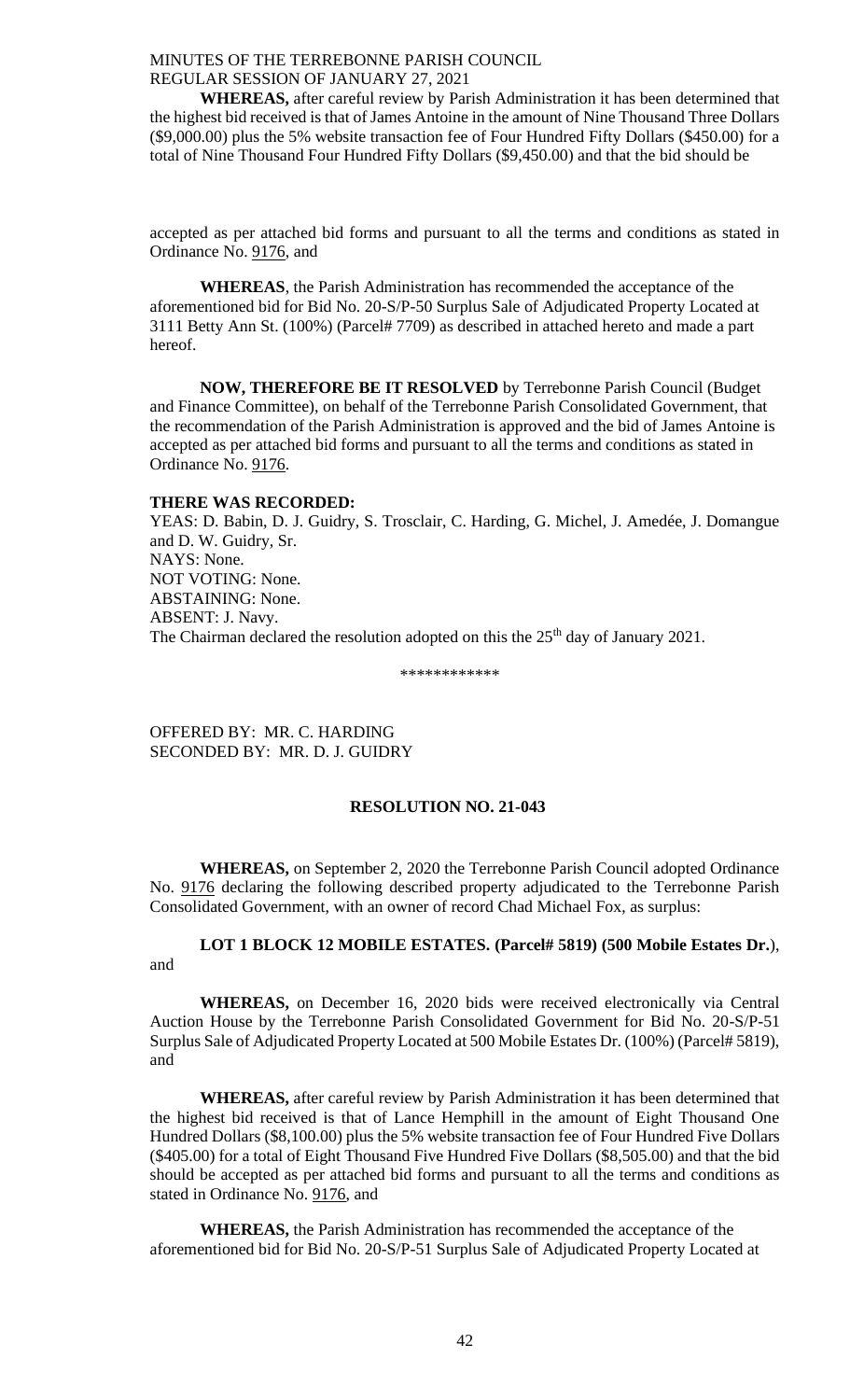MINUTES OF THE TERREBONNE PARISH COUNCIL REGULAR SESSION OF JANUARY 27, 2021 500 Mobile Estates Dr. (100%) (Parcel# 5819) as described in attached hereto and made a part hereof.

**NOW, THEREFORE BE IT RESOLVED** by Terrebonne Parish Council (Budget and Finance Committee), on behalf of the Terrebonne Parish Consolidated Government, that the recommendation of the Parish Administration is approved and the bid of Lance Hemphill

is accepted as per attached bid forms and pursuant to all the terms and conditions as stated in Ordinance No. 9176.

# **THERE WAS RECORDED**:

YEAS: D. Babin, D. J. Guidry, S. Trosclair, C. Harding, G. Michel, J. Amedée, J. Domangue and D. W. Guidry, Sr. NAYS: None. NOT VOTING: None. ABSTAINING: None. ABSENT: J. Navy. The Chairman declared the resolution adopted on this the 25<sup>th</sup> day of January 2021.

\*\*\*\*\*\*\*\*\*\*\*\*

OFFERED BY: MS. J. DOMANGUE SECONDED BY: MR. D. BABIN

# **RESOLUTION NO. 21-044**

**WHEREAS,** on September 2, 2020 the Terrebonne Parish Council adopted Ordinance No. 9176 declaring the following described property adjudicated to the Terrebonne Parish Consolidated Government, with an owner of record Eugene J. Benoit, Jr., as surplus:

# **TRACTS 1 & 1-A ON "MAP SHOWING PROPERTY BELONGING TO EUGENE R. BENOIT OR ASSIGNS LOCATED SECTION 14, T16S, R15E." (Parcel# 36684) (107 Benoit Crossing.),** and

**WHEREAS,** on December 16, 2020 bids were received electronically via Central Auction House by the Terrebonne Parish Consolidated Government for Bid No. 20-S/P-52 Surplus Sale of Adjudicated Property Located at 107 Benoit Crossing. (100%) (Parcel# 36684), and

**WHEREAS,** after careful review by Parish Administration it has been determined that the highest bid received is that of Roland McDonald, Jr. in the amount of Twenty-Two Thousand Six Hundred Sixty-Seven Dollars (\$22,667.00) plus the 5% website transaction fee of One Thousand One Hundred Thirty-Three and 35/100 Dollars (\$1,133.35) for a total of Twenty-Three Thousand Eight Hundred and 35/100 Dollars (\$23,800.35) and that the bid should be accepted as per attached bid forms and pursuant to all the terms and conditions as stated in Ordinance No. 9176, and

**WHEREAS,** the Parish Administration has recommended the acceptance of the aforementioned bid for Bid No. 20-S/P-52 Surplus Sale of Adjudicated Property Located at 107 Benoit Crossing. (100%) (Parcel# 36684) as described in attached hereto and made a part hereof.

**NOW, THEREFORE BE IT RESOLVED** by Terrebonne Parish Council (Budget and Finance Committee), on behalf of the Terrebonne Parish Consolidated Government, that the recommendation of the Parish Administration is approved and the bid of Roland McDonald, Jr. is accepted as per attached bid forms and pursuant to all the terms and conditions as stated in Ordinance No. 9176.

### **THERE WAS RECORDED:**

YEAS: D. Babin, D. J. Guidry, S. Trosclair, C. Harding, G. Michel, J. Amedée, J. Domangue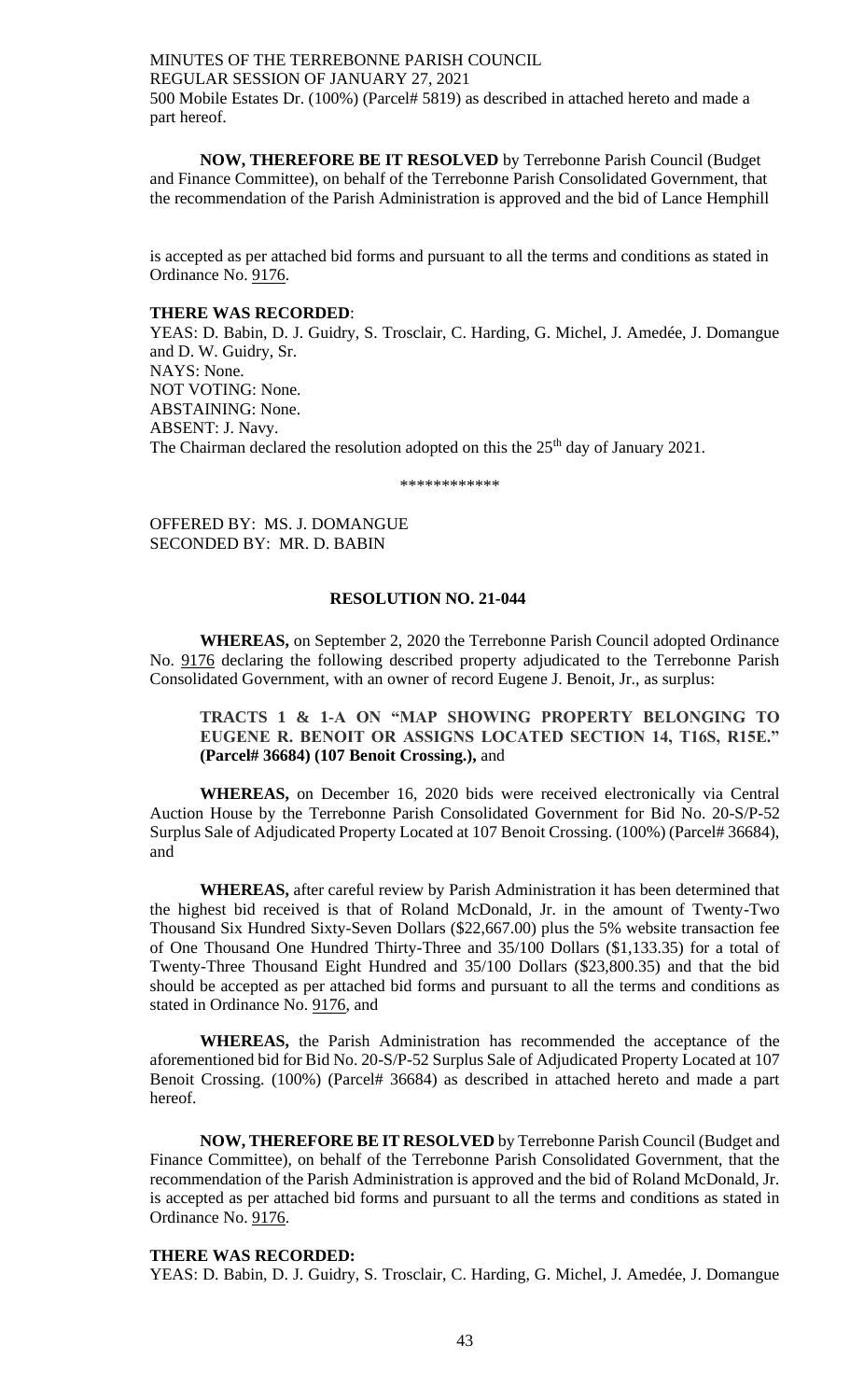MINUTES OF THE TERREBONNE PARISH COUNCIL REGULAR SESSION OF JANUARY 27, 2021 and D. W. Guidry, Sr. NAYS: None. NOT VOTING: None. ABSTAINING: None. ABSENT: J. Navy. The Chairman declared the resolution adopted on this the  $25<sup>th</sup>$  day of January 2021.

\*\*\*\*\*\*\*\*\*\*\*\*

OFFERED BY: MR. G. MICHEL SECONDED BY: MR. D. BABIN

#### **RESOLUTION NO. 21-045**

**A Resolution to approve the Purchase of West Law Subscriptions for Law Books, State Statue Subscription and Assured Print Pricing Charges from Thomson Reuters-West for Various Departments/Divisions in the Terrebonne Parish Consolidated Government, Houma Police Department, Juvenile Detention, Terrebonne Parish Criminal Justice Complex, Terrebonne Parish District Court, and Utilities Department in an amount not to exceed One Hundred Twenty-four Thousand Dollars and Zero Cents (\$124,000.00).** 

**WHEREAS,** the Parish Administration recommends the acceptance of the purchase of the aforementioned subscriptions for Law Books, State Statue Subscriptions and Printing Charges for Law Information for the Various Parish Departments/Divisions.

**NOW THEREFORE BE IT RESOLVED**, that the Terrebonne Parish Council on behalf of the Terrebonne Parish Consolidated Government, accepts the above mentioned purchase and subscriptions from Thompson Reuters-West and that the Parish President and all other appropriate parties be and they are hereby, authorized to execute any and all contract documents associated therewith.

### **THERE WAS RECORDED:**

YEAS: D. Babin, D. J. Guidry, S. Trosclair, C. Harding, G. Michel, J. Amedée, J. Domangue and D. W. Guidry, Sr. NAYS: None. NOT VOTING: None. ABSTAINING: None. ABSENT: J. Navy. The Chairman declared the resolution adopted on this the 25<sup>th</sup> day of January 2021.

\*\*\*\*\*\*\*\*\*\*\*\*

OFFERED BY: MR. S. TROSCLAIR SECONDED BY: MR. D. W. GUIDRY, SR.

## **RESOLUTION NO. 21-046**

**A RESOLUTION** approving the purchase of a Ford F-150 Crew Cab from Terrebonne Ford through the Louisiana State Contract # 4400020874.

**WHEREAS**, prices were obtained through the Louisiana State Commodity Catalog by the Terrebonne Parish Consolidated Government-Solid Waste Department for the purpose of purchasing a Ford F-150 Truck under Louisiana State Contract # 4400020874, and

**WHEREAS**, after careful review by the Solid Waste Department, it has been determined that the total price of Thirty-eight Thousand, Five Hundred Ninety-nine Dollars and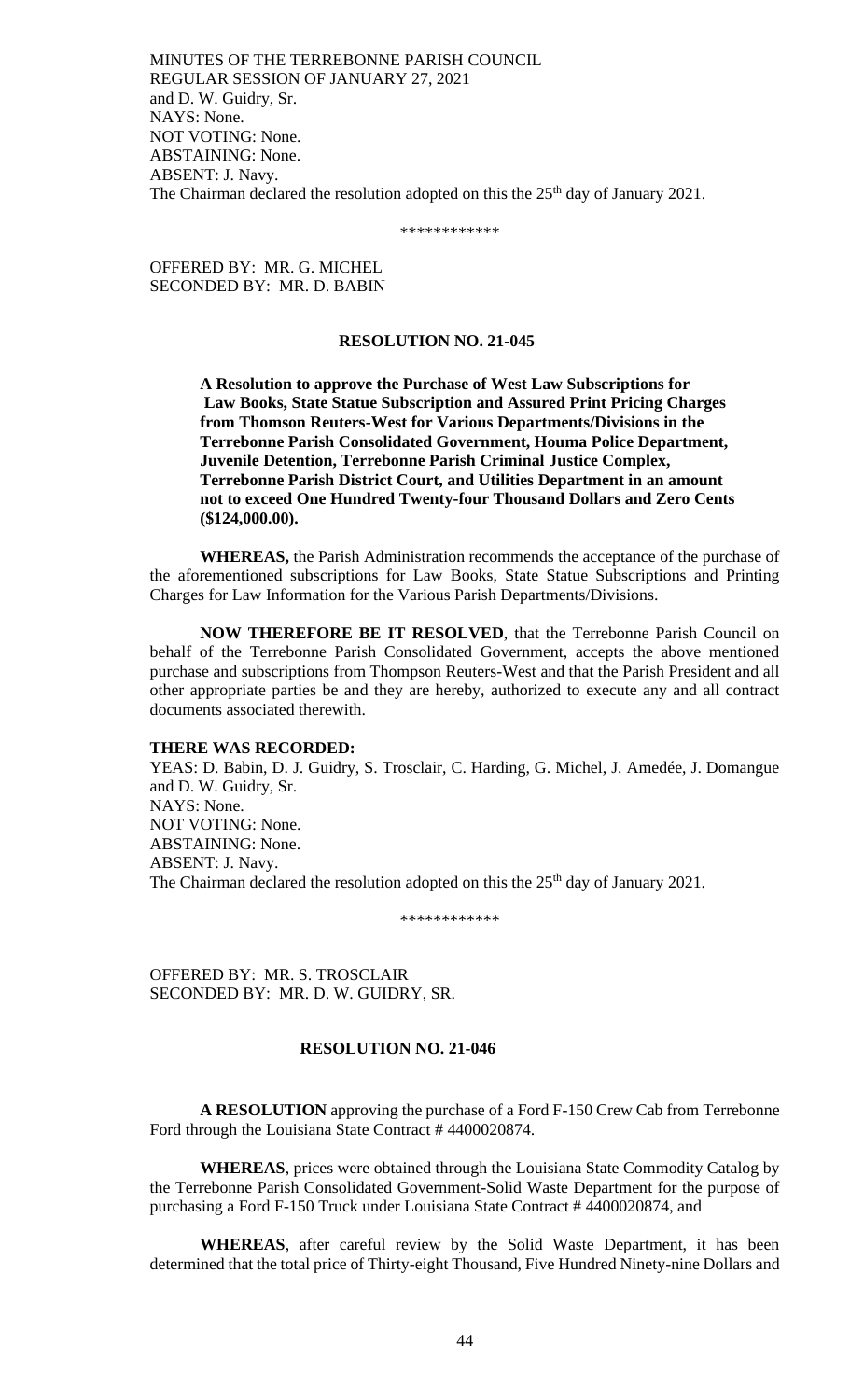Forty One Cents (\$38,599.41) from Terrebonne Ford under the State Contract Catalog #4400020874, and

**WHEREAS**, the Parish Administration has recommended the acceptance of the price for the aforementioned vehicle at a cost of Thirty-eight Thousand, Five Hundred Ninety-nine Dollars and Forty One Cents (\$38,599.41) as per the attached State Purchasing Contract Catalog #4400020874.

**NOW, THEREFORE BE IT RESOLVED** by the Terrebonne Parish Council (Budget and Finance Committee), on behalf of the Terrebonne Parish Consolidated Government, that the recommendation of the Parish Administration be approved and that the above should be accepted as per the attached forms.

#### **THERE WAS RECORDED:**

YEAS: D. Babin, D. J. Guidry, S. Trosclair, C. Harding, G. Michel, J. Amedée, J. Domangue and D. W. Guidry, Sr. NAYS: None. NOT VOTING: None. ABSTAINING: None. ABSENT: J. Navy. The Chairman declared the resolution adopted on this the 25<sup>th</sup> day of January 2021.

\*\*\*\*\*\*\*\*\*\*\*\*

OFFERED BY: MR. D. BABIN. SECONDED BY: MS. J. DOMANGUE

# **RESOLUTION NO. 21-047**

**WHEREAS,** prices were obtained by the Terrebonne Parish Consolidated Government for the purpose of replacing collapsed and deteriorated sewer lines at the Terrebonne Parish Criminal Justice Complex, and

**WHEREAS,** in order to provide for the safety, health and welfare of all inmates and employees of the Terrebonne Parish Criminal Justice Complex, it is imperative that the replacement of the damaged and deteriorated sewer lines begin immediately, and

**WHEREAS,** after careful review by David Drury, Facilities Manager and David Rome, Public Works Director, it has been determined that the estimate received from Peterson Plumbing Video Drain & Sewer Service be accepted and the replacement of the collapsed and deteriorated sewer lines not exceed the cost of One Hundred Seventy Thousand Dollars and Zero Cents (\$170,000.00), and

**WHEREAS,** the Parish Administration has recommended the acceptance of the estimate for the aforementioned replacement of sewer lines from Peterson Plumbing Video Drain & Sewer Service at a cost not to exceed One Hundred Seventy Thousand Dollars and Zero Cents (\$170,000.00) as per the attached documents.

**NOW, THEREFORE BE IT RESOLVED** by the Terrebonne Parish Council (Budget & Finance Committee), on behalf of the Terrebonne Parish Consolidated Government, that the recommendation of the Parish Administration be approved and that the aforementioned replacement of sewer lines be accepted as per the attached documents.

### **THERE WAS RECORDED:**

YEAS: D. Babin, D. J. Guidry, S. Trosclair, C. Harding, G. Michel, J. Amedée, J. Domangue and D. W. Guidry, Sr. NAYS: None. NOT VOTING: None. ABSTAINING: None.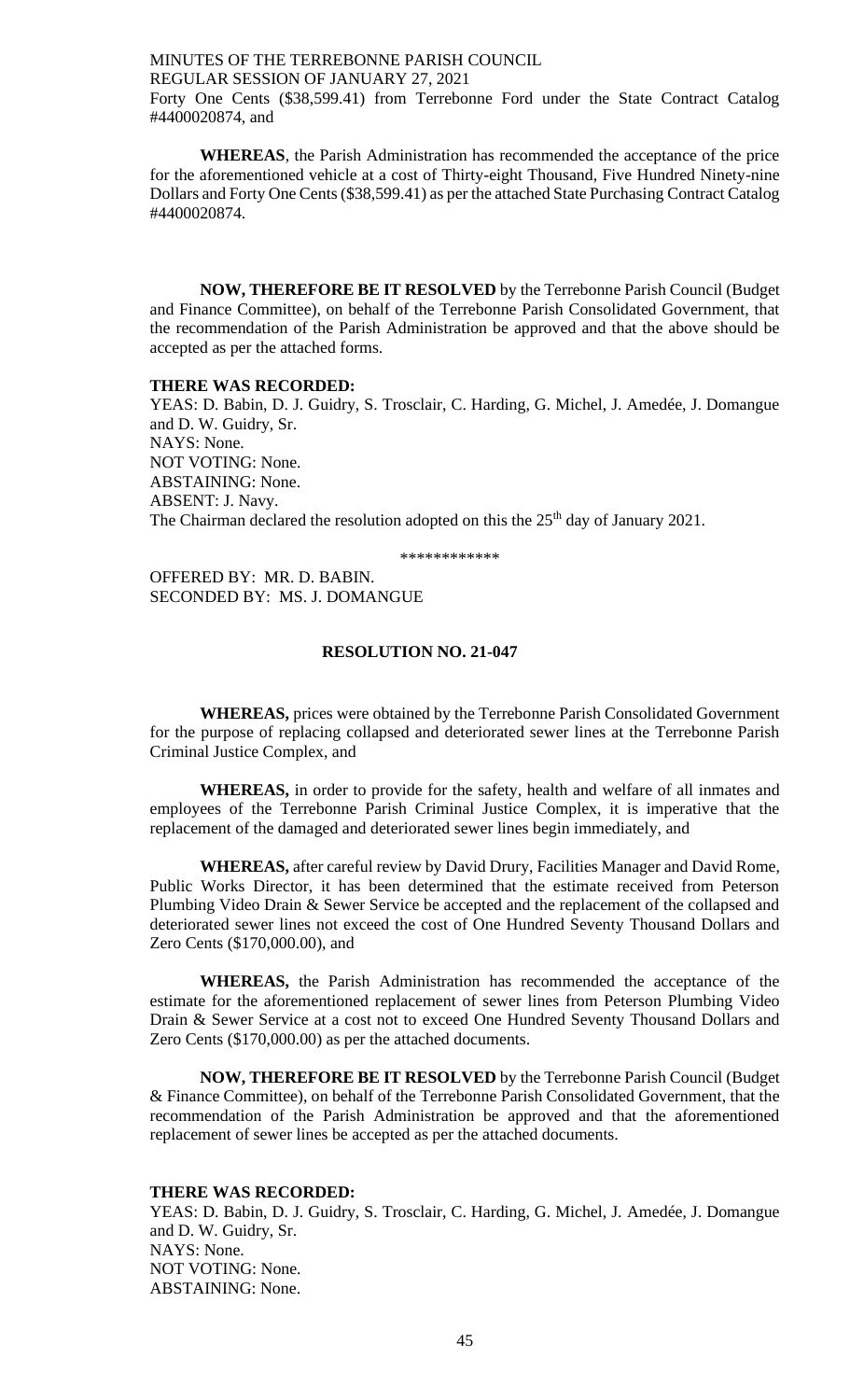\*\*\*\*\*\*\*\*\*\*\*\*

OFFERED BY: MR. S. TROSCLAIR SECONDED BY: MR. C. HARDING

# **RESOLUTION NO. 21-048**

**WHEREAS**, quotes were obtained by the Terrebonne Parish Consolidated Government for the purpose of replacing the Fire Alarm Panel in the Criminal Justice Complex and interfacing the new panel with the existing panel in Building Number 2.

**WHEREAS,** after careful review by David Drury, Government Facilities Manager it has been determined that the quoted price of Forty Thousand, Four Hundred Seventy-Six Dollars and Seventy-Two Cents (\$40,476.72) from AAR Electronics, Inc. for the sole source / proprietary upgrade, replacement and installation of the Fire & Alarm Detection System should be accepted per the attached documents and under the sole source / proprietary provisions set forth in the Louisiana Revised Statutes Titles 39:1597 and 39:1551 et seq., and,

**WHEREAS,** the Parish Administration has recommended the acceptance of the aforementioned price from AAR Electronics, Inc. for the sole source/proprietary upgrade, replacement and installation of the Fire & Alarm Detection System for the Terrebonne Parish Criminal Justice Complex as per the attached documents.

**NOW, THEREFORE BE IT RESOLVED,** by the Terrebonne Parish Council, on behalf of the Terrebonne Parish Consolidated Government, that the recommendation of the Parish Administration be approved for the sole source/proprietary Fire & Alarm Detection System upgrade as per attached documents.

# **THERE WAS RECORDED:**

YEAS: D. Babin, D. J. Guidry, S. Trosclair, C. Harding, G. Michel, J. Amedée, J. Domangue and D. W. Guidry, Sr. NAYS: None. NOT VOTING: None. ABSTAINING: None. ABSENT: J. Navy. The Chairman declared the resolution adopted on this the  $25<sup>th</sup>$  day of January 2021.

\*\*\*\*\*\*\*\*\*\*\*\*

OFFERED BY: MR. D. J. GUIDRY SECONDED BY: MR. D. BABIN

# **RESOLUTION NO. 21-049**

# **A Resolution to approve the Annual GIS Software Maintenance (MPA) for Various Departments in an amount Forty-Four Thousand Seven Hundred Ten Dollars and Zero Cents (\$44,710.00).**

**WHEREAS,** the Parish Administration recommends the acceptance of the aforementioned subscriptions for the Annual GIS Software Maintenance (MPA) from ESRI, Inc. for the Various Parish Departments/Divisions.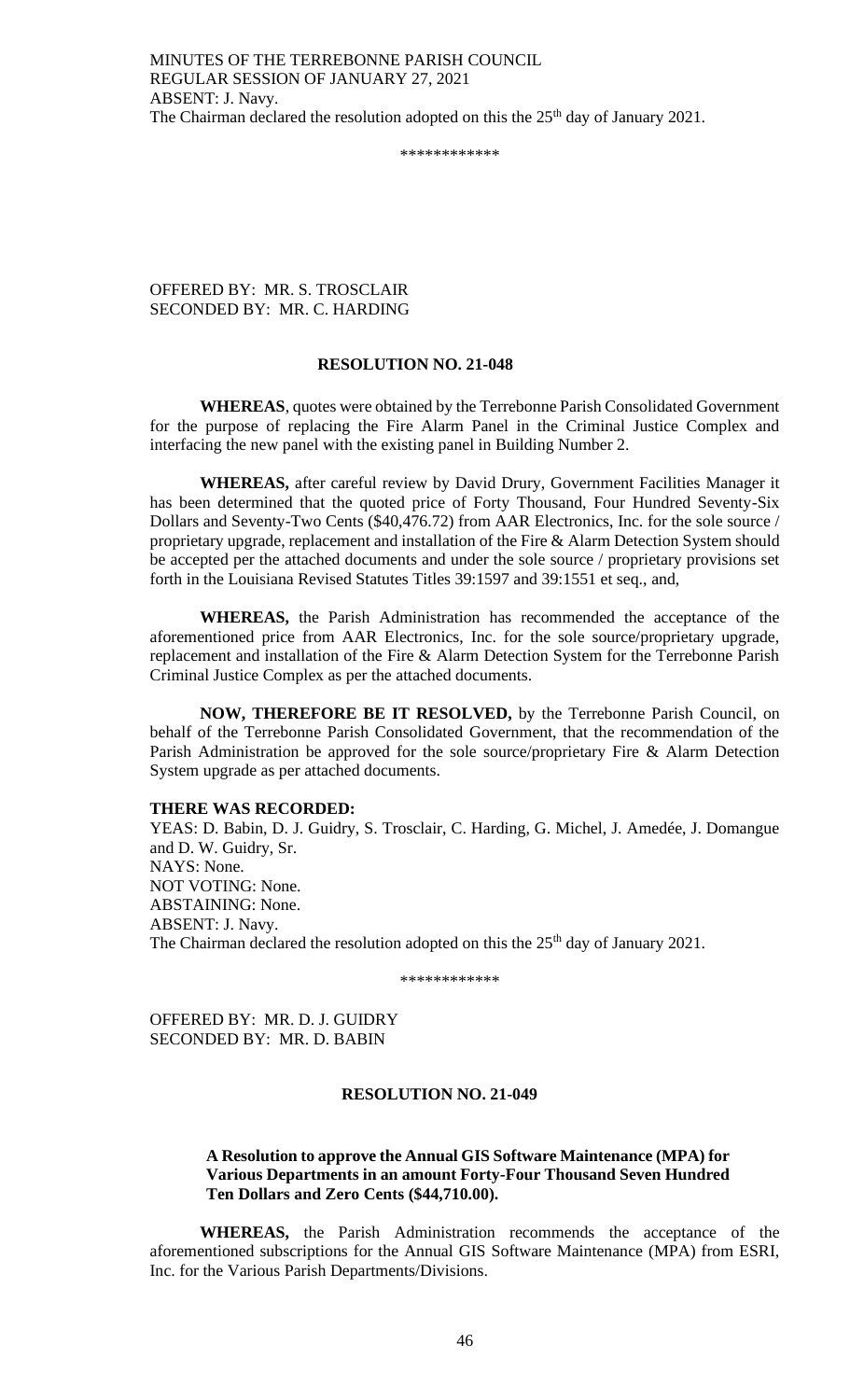**NOW THEREFORE BE IT RESOLVED**, that the Terrebonne Parish Council on behalf of the Terrebonne Parish Consolidated Government, accepts the above mentioned subscriptions from ESRI, Inc. and that the Parish President and all other appropriate parties be and they are hereby, authorized to execute any and all contract documents associated therewith.

#### **THERE WAS RECORDED:**

YEAS: D. Babin, D. J. Guidry, S. Trosclair, C. Harding, G. Michel, J. Amedée, J. Domangue and D. W. Guidry, Sr. NAYS: None. NOT VOTING: None. ABSTAINING: None. ABSENT: J. Navy. The Chairman declared the resolution adopted on this the 25<sup>th</sup> day of January 2021.

#### \*\*\*\*\*\*\*\*\*\*\*\*

Mr. S. Trosclair moved, seconded by Mr. G. Michel, "THAT the Budget and Finance Committee introduce an ordinance to amend the 2021 Adopted Operating Budget and 5-Year Capital Outlay Budget of the Terrebonne Parish Consolidated Government for the following items and to provide for related matters:

I. CARES Act-Transit, \$6,000,000 II. Isle de Jean Charles Road Improvements, \$100,000 III. Sanitation Fund, \$148,500 IV. Country Drive & Nelo Street Paving, (\$45,728) V. Houma Police Department, \$2,716 VI. Houma Fire Department, \$6,771 VII. Louisiana Highway Safety Commission Grant Award, \$81,585 VIII. Ashland Landfill Road Extension, \$1,300,000

and call a public hearing on said matter on February 10, 2021 at 6:30 p.m."

The Chairman called for the vote on the motion offered by Mr. S. Trosclair. THERE WAS RECORDED: YEAS: D. J. Guidry, S. Trosclair, C. Harding, G. Michel, J. Amedée, J. Domangue, D. W. Guidry, Sr., and D. Babin. NAYS: None. ABSENT: J. Navy The Chairman declared the motion adopted.

Mr. D. W. Guidry, Sr. moved, seconded by Mr. D. Babin, "THAT, there being no further business to come before the Budget & Finance Committee, the meeting be adjourned."

The Chairman called for the vote on the motion offered by Mr. D. W. Guidry, Sr. THERE WAS RECORDED: YEAS: D. J. Guidry, S. Trosclair, C. Harding, G. Michel, J. Amedée, J. Domangue, D. W. Guidry, Sr., and D. Babin. NAYS: None. ABSENT: J. Navy The Chairman declared the motion adopted and the meeting was adjourned at 7:01 p.m.

John Amedée, Chairman

Margeaux LeCompte, Minute Clerk

Mr. J. Amedée moved, seconded by Mr. S. Trosclair, "THAT the Council accept and ratify the minutes of the Community Development and Planning Committee meeting held on 01/25/2021."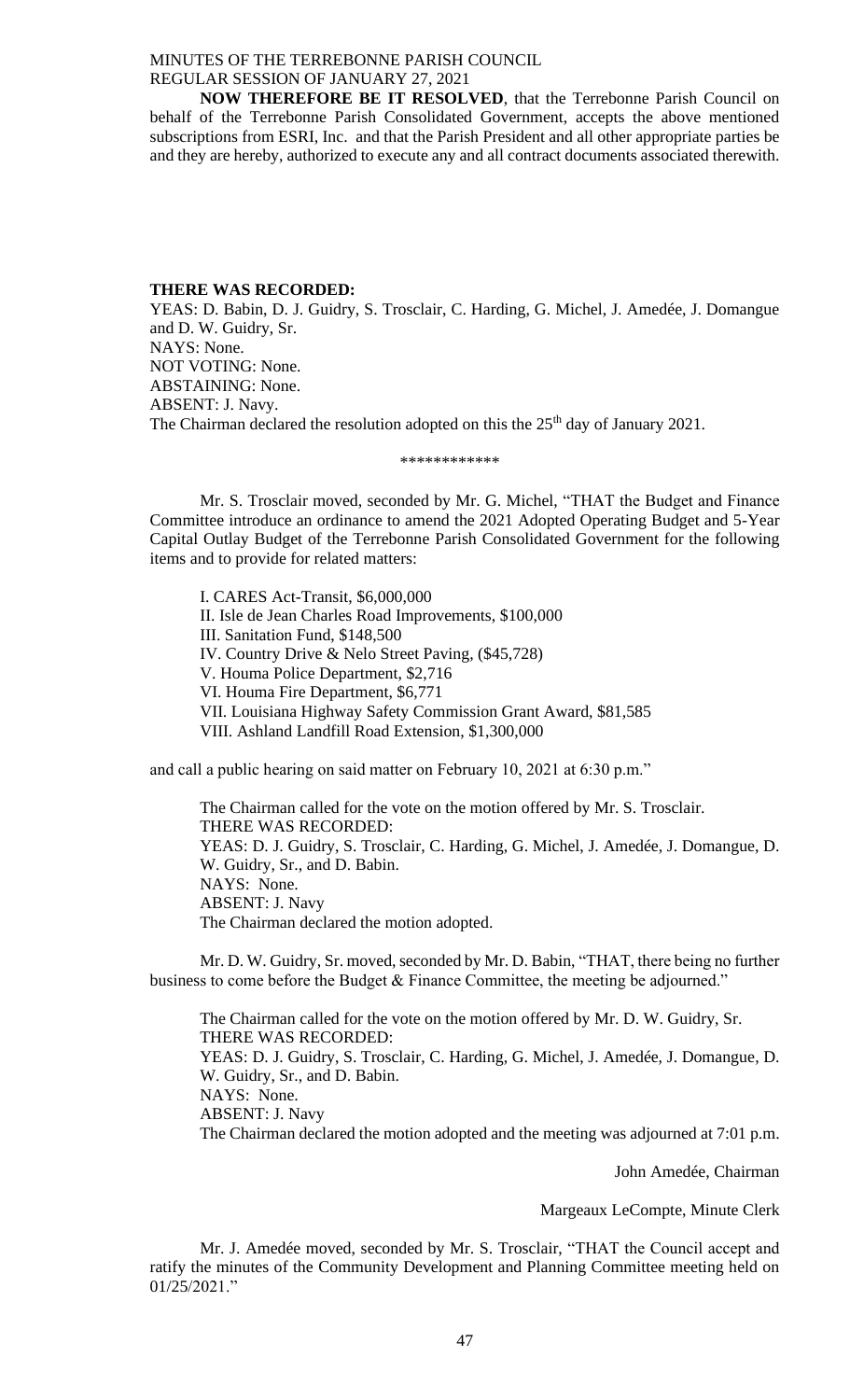> The Chairman called for a vote on the motion offered by Mr. J. Amedée. THERE WAS RECORDED: YEAS: D. J. Guidry, S. Trosclair, J. Navy, C. Harding, G. Michel, J. Amedée, J. Domangue, D. W. Guidry, Sr., and D. Babin. NAYS: None. ABSENT: None. The Chairman declared the motion adopted.

Mr. D. Babin moved, seconded by Mr. G. Michel, "THAT the Council approve the following street light list:

#### **STREET LIGHT LIST 01/27/2021**

UPGRADE ONE (1) STREET LIGHT ON EXISTING POLE AT 2104 RUBY DRIVE, HOUMA, LA TO 100W LED EQUIVALENT; TPCG UTILITIES; RLD#3-A; DIRK GUIDRY, DISTRICT 8.

INSTALL ONE (1) 40-WATT LED STREET LIGHT ON AN EXISTING POLE AT 4836 SHRIMPERS ROW, DULAC, LA.; SLECA; RLD #4; DANNY BABIN; DISTRICT 7.

The Chairman called for a vote on the motion offered by Mr. D. Babin. THERE WAS RECORDED: YEAS: D. J. Guidry, S. Trosclair, J. Navy, C. Harding, G. Michel, J. Amedée, J. Domangue, D. W. Guidry, Sr., and D. Babin. NAYS: None. ABSENT: None. The Chairman declared the motion adopted.

Mr. G. Michel moved, seconded by Mr. D. J. Guidry, THAT the Council hold over making an appointment to the Recreation District No. 2,3 Board for two weeks. **(\*SUBSTITUTE MOTION OFFERED AND ADOPTED.)**

\*Ms. J. Domangue offered a *substitute motion*, seconded by Mr. C. Harding, "THAT the Council open, close, and appoint Ms. Amber Berry to serve on the Recreation District No. 2,3 Board."

The Chairman called for a vote on the *substitute motion* offered by Ms. J. Domangue. THERE WAS RECORDED: YEAS: D. J. Guidry, S. Trosclair, J. Navy, C. Harding, J. Amedée, J. Domangue, D. W. Guidry, Sr., and D. Babin. NAYS: G. Michel ABSENT: None. The Chairman declared the *substitute motion* adopted.

Mr. C. Harding moved, seconded by Mr. S. Trosclair, "THAT the Council open, close, and reappoint Mr. Roosevelt Seymore to serve on the Recreation District No. 8 Board."

The Chairman called for a vote on the motion offered by Mr. C. Harding. THERE WAS RECORDED: YEAS: D. J. Guidry, S. Trosclair, J. Navy, C. Harding, G. Michel, J. Amedée, J. Domangue, D. W. Guidry, Sr., and D. Babin. NAYS: None. ABSENT: None. The Chairman declared the motion adopted.

Mr. S. Trosclair moved, seconded by Mr. C. Harding, "THAT the Council hold and publish the six (6) vacancies for the Children and Youth Services Planning Board."

The Chairman called for a vote on the motion offered by Mr. S. Trosclair. THERE WAS RECORDED: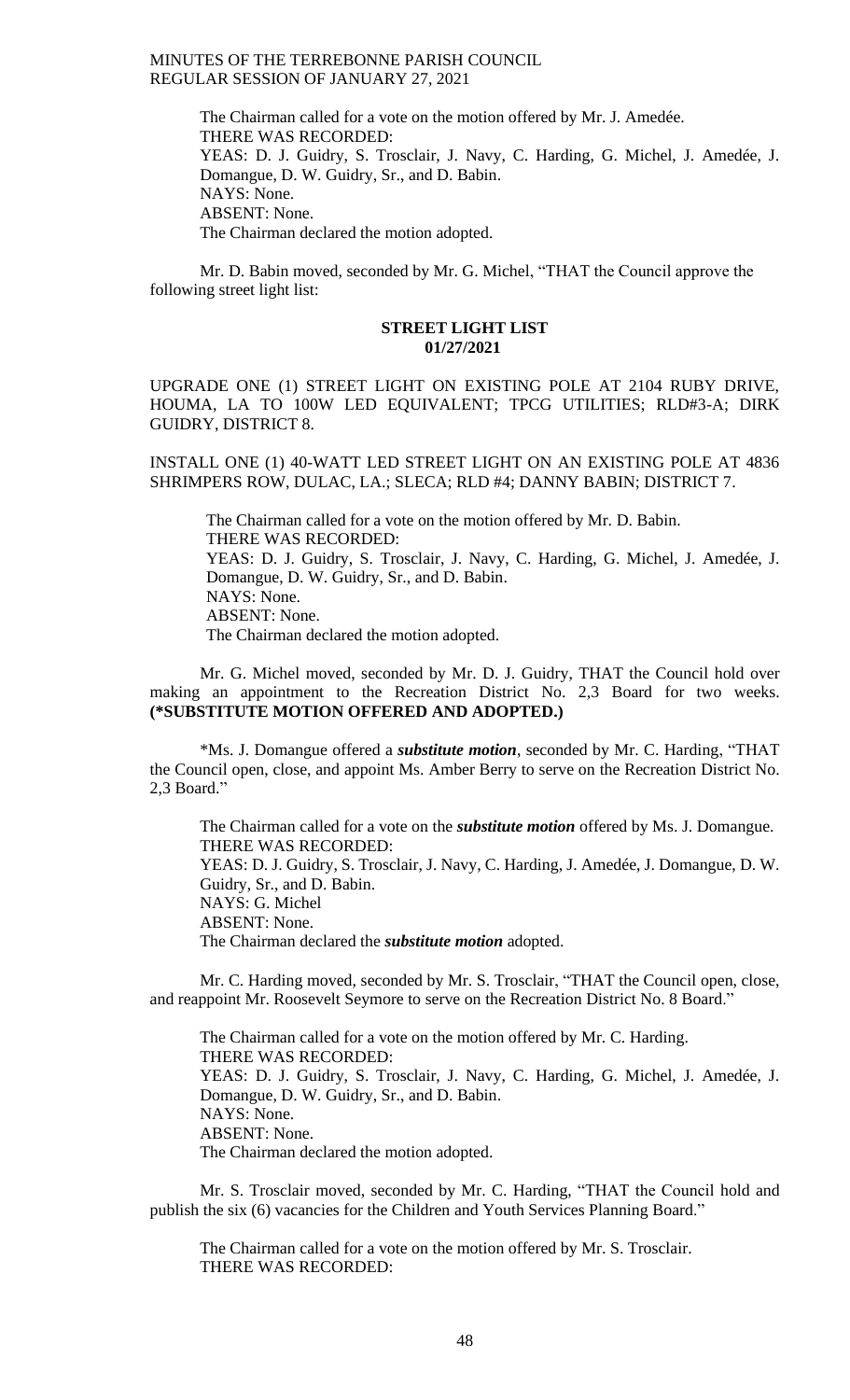> YEAS: D. J. Guidry, S. Trosclair, J. Navy, C. Harding, G. Michel, J. Amedée, J. Domangue, D. W. Guidry, Sr., and D. Babin. NAYS: None. ABSENT: None. The Chairman declared the motion adopted.

Ms. J. Domangue moved, seconded by Mr. D. Babin, "THAT the Council hold over the appointment to the Downtown Development Corporation until the next Council meeting."

The Chairman called for a vote on the motion offered by Ms. J. Domangue. THERE WAS RECORDED: YEAS: D. J. Guidry, S. Trosclair, J. Navy, C. Harding, G. Michel, J. Amedée, J. Domangue, D. W. Guidry, Sr., and D. Babin. NAYS: None. ABSENT: None. The Chairman declared the motion adopted.

Mr. D. Babin moved, seconded by Mr. D. J. Guidry, "THAT the Council hold over the appointment to the South Central Louisiana Human Services Authority Board until the next Council meeting."

The Chairman called for a vote on the motion offered by Mr. D. Babin. THERE WAS RECORDED: YEAS: D. J. Guidry, S. Trosclair, J. Navy, C. Harding, G. Michel, J. Amedée, J. Domangue, D. W. Guidry, Sr., and D. Babin. NAYS: None. ABSENT: None. The Chairman declared the motion adopted.

The Chairman announced the following vacancies, which he noted will be handled as per usual procedure:

- **Bayou Blue Fire Protection District:** One (1) expired term.
- **Coteau Fire Protection District:** One (1) vacancy due to a resignation.
- **Village East Fire Protection District:** One (1) expired term.
- **Recreation District No. 3A:** One (1) vacancy due to an expired term.
- **Terrebonne Parish Tree Board:** One (1) vacancy due to a resignation and one (1) expiring term.
- **Houma Area Convention & Visitors Bureau:** One (1) unexpired term representing a Non-Profit Organization.

Councilwoman Jessica Domangue led a discussion regarding possible solutions for litter control in Terrebonne Parish.

Clay Naquin, Director of the Solid, Hazardous, and Recycling Waste Department explained the ongoing litter problem in Terrebonne Parish and suggested ideas for litter control. He noted that the availability of trustees is limited at this time as well as noting a shortage of available staff to oversee litter groups. Mr. Naquin continued that the Solid Waste Department has begun placing litter cans on Island Road and the Bayou Country Sport's Park to help minimize litter.

Upon questioning, Planning and Zoning Director Chris Pulaski informed the Council that they are working with Grant Writer Leslie Jones who is looking into grants that will help provide more trash cans to Terrebonne Parish. He proceeded to recommend that City Marshall Herbert Fitch and landlords work together to minimize the amount of debris being left behind due to evictions.

Mr. Naquin assured the Council that he will ensure there are enough garbage bins for tenants living in fourplexes.